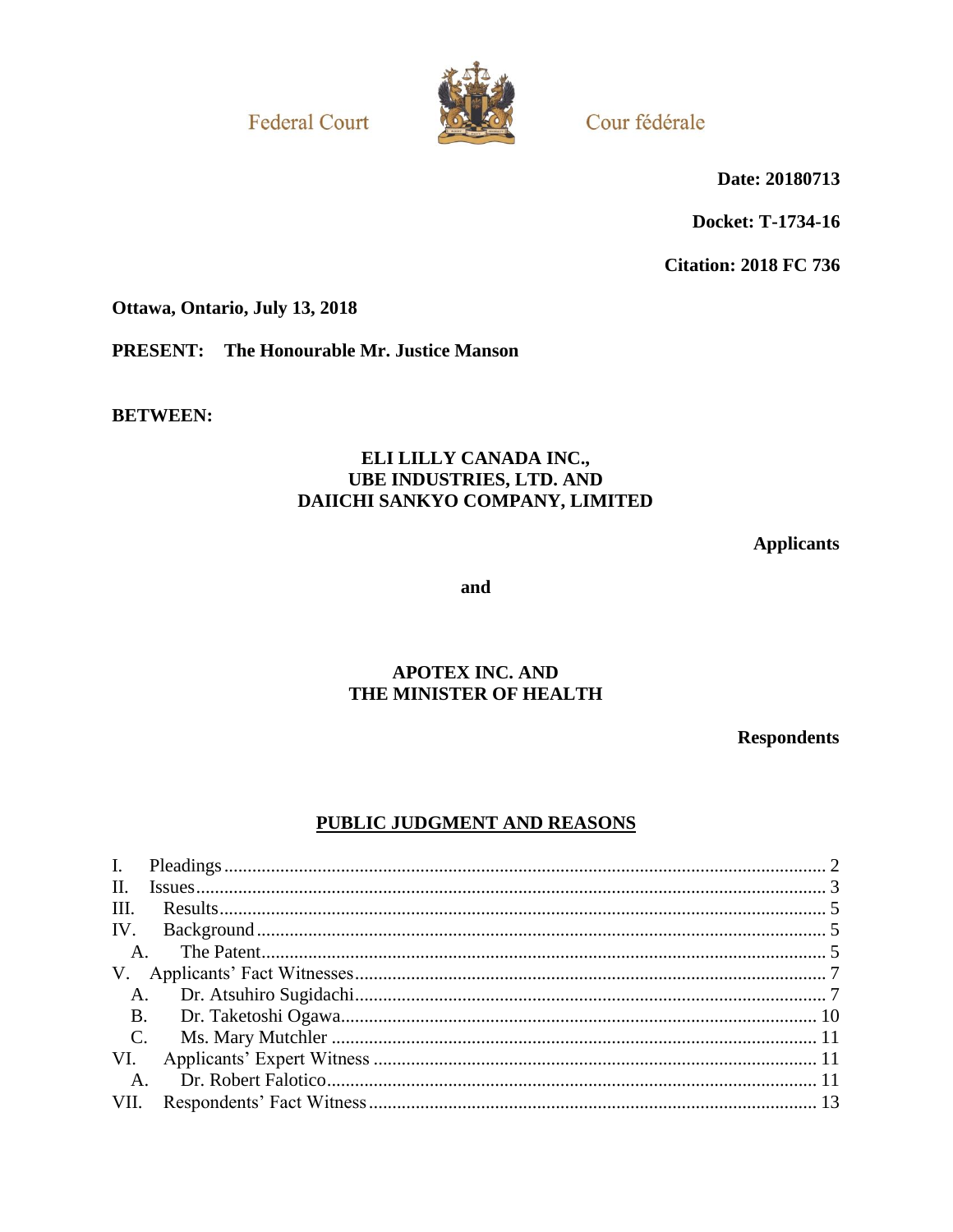| A.              |                                                                            |  |
|-----------------|----------------------------------------------------------------------------|--|
| VIII.           |                                                                            |  |
| A.              |                                                                            |  |
| <b>B.</b>       |                                                                            |  |
| IX.             |                                                                            |  |
| A.              |                                                                            |  |
| <b>B.</b>       |                                                                            |  |
| $\mathcal{C}$ . |                                                                            |  |
| (1)             |                                                                            |  |
| (2)             |                                                                            |  |
| Х.              |                                                                            |  |
| XI.             |                                                                            |  |
| A.              |                                                                            |  |
| <b>B.</b>       |                                                                            |  |
| $\mathbf{C}$ .  |                                                                            |  |
| (1)             | Claim date, POSITA, common general knowledge and state of the art 40       |  |
| (2)             |                                                                            |  |
| (3)             |                                                                            |  |
| (4)             | Whether those differences constitute steps that would have been obvious 43 |  |
| D.              |                                                                            |  |
| Е.              |                                                                            |  |
| XII.            |                                                                            |  |
|                 |                                                                            |  |

# <span id="page-1-0"></span>I. Pleadings

[1] The Applicants are Eli Lilly Canada Inc. ("Eli Lilly"), Ube Industries Ltd. ("Ube Industries") and Daiichi Sankyo Company Ltd. ("Daiichi"). Eli Lilly is a pharmaceutical manufacturer that distributes and sells, among other things, the pharmaceutical EFFIENT® (prasugrel hydrochloride). Ube Industries and Daiichi are the owners of Canadian Patent No. 2,432,644 (the "'644 Patent"). The '644 Patent is listed by Eli Lilly in respect of EFFIENT® on the Patent Registrar maintained by the Minister of Health (the "Minister") pursuant to the *PM(NOC) Regulations,* SOR/93-133 [*PM(NOC) Regulations*]*.*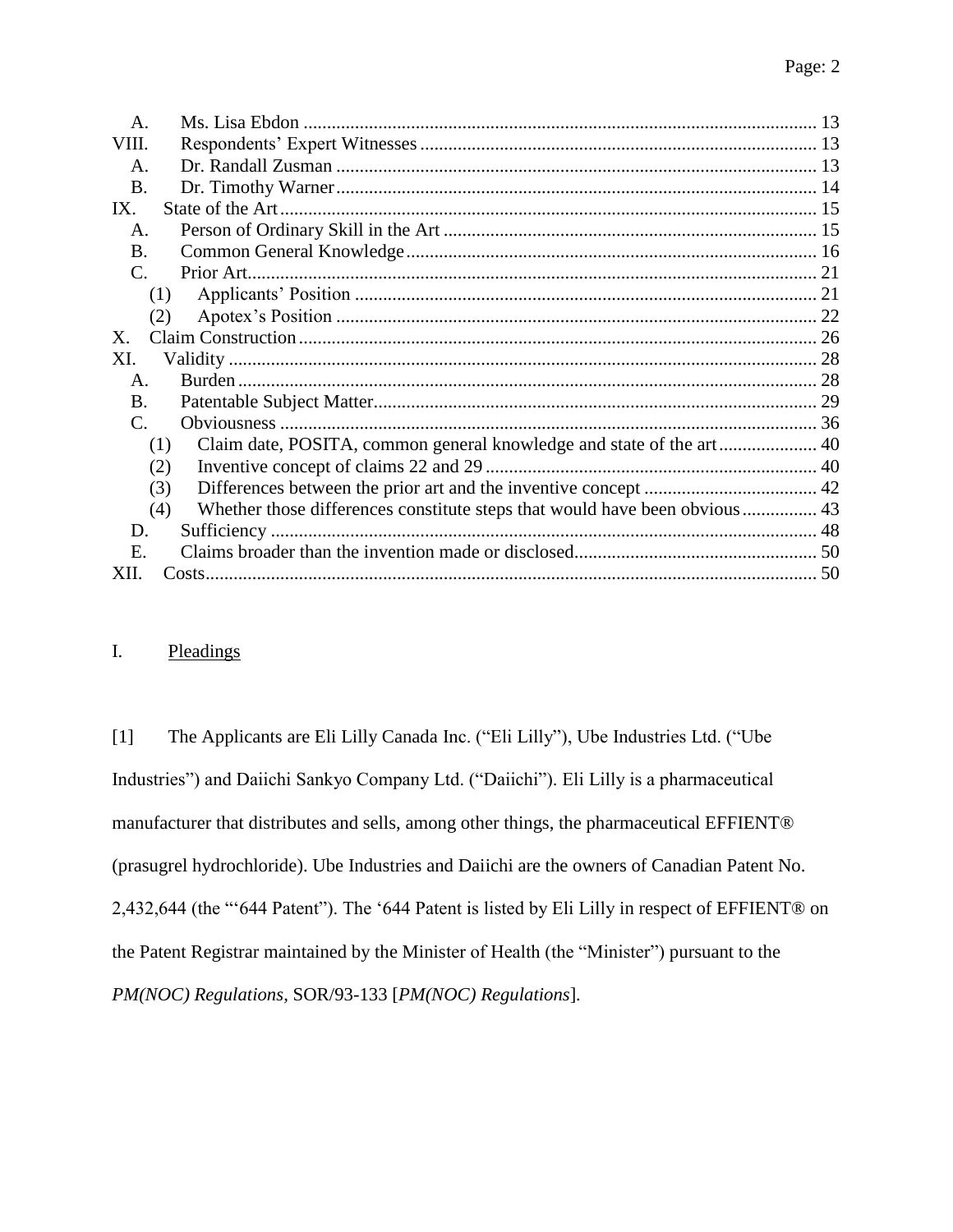[2] The Respondent Apotex Inc. ("Apotex") is a generic pharmaceutical manufacturer. On August 18, 2016, Apotex filed an abbreviated new drug submission ("ANDS") with the Minister seeking a notice of compliance ("NOC") for apo-prasugrel, using EFFIENT® as the Canadian reference product. On August 30, 2016, Apotex served a notice of allegation ("NOA") in which it alleged that the '644 Patent is invalid and not infringed by apo-prasugrel.

[3] The Applicants responded to the NOA by commencing this application on October 14, 2016, pursuant to section 6 of the *PM(NOC) Regulations*, seeking an order that it is not a proper NOA and detailed statement for the purposes of the *PM(NOC) Regulations*, or in the alternative, an order prohibiting the Minister from issuing a NOC to Apotex for apo-prasugrel until after the expiry of the '644 Patent.

# <span id="page-2-0"></span>II. Issues

- [4] Apotex's allegations in its NOA are as follows:
	- 1. claims 1-58 of the '644 Patent fail to contain a claim for the medicinal ingredient, the formulation, the dosage form or the use of the medicinal ingredient that was approved through the issuance of the NOC;
	- 2. Apotex will not infringe any of the claims of the '644 Patent by the making, constructing, using or selling of apo-prasugrel in Canada; and
	- 3. the '644 Patent is invalid because:
		- a) each of the claims defines subject matter that would have been obvious to a skilled person;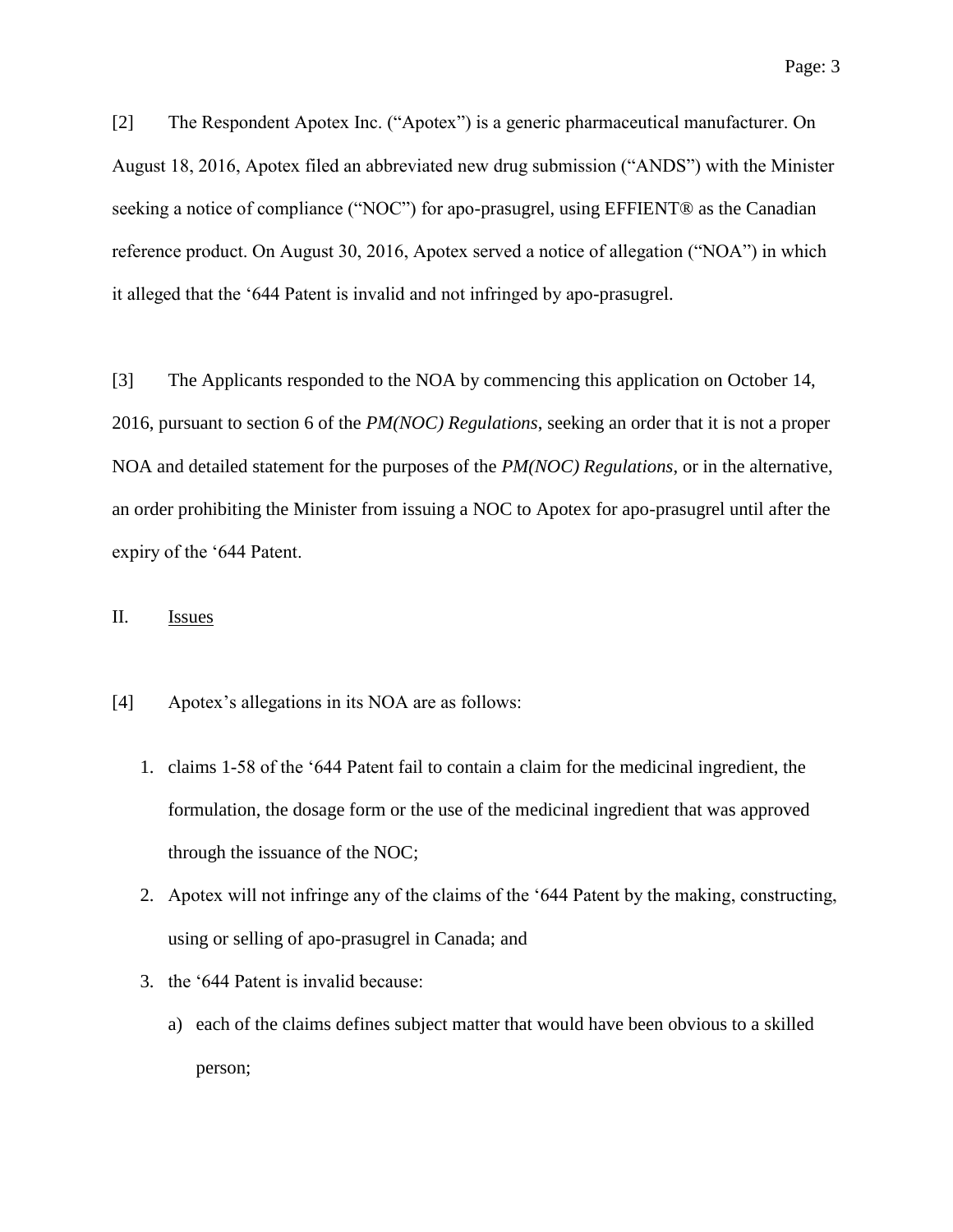- b) utility had not been demonstrated prior to the filing date and the inventors did not comply with the doctrine of sound prediction;
- c) the claims are broader than any invention made or disclosed;
- d) it does not make a correct and full disclosure;
- e) claims 11 (and dependent claims 12-16), 18, 19, 23 (and dependent claims 24-28), 41 (and dependent claims 44-49) and 50 (and dependent claims 53-58) are ambiguous; and
- f) the claims are for a mere aggregate and not a patentable combination.

[5] In their written submissions and at the hearing, the parties narrowed the claims at issue to two claims (the "Asserted Claims"):

- claim 22, as it depends from claims 20 and 18 (the use of prasugrel in the preparation of a medicament for simultaneous administration with aspirin, in separate dosage forms, for the prevention or treatment of a disease caused by thrombus or embolus); and
- claim 29 (prasugrel for use in combination with aspirin in preventing or treating a disease caused by thrombus or embolus, administered simultaneously or sequentially).
- [6] As well, the issues were narrowed to the following validity attacks:
	- 1. the claims of the '644 Patent do not relate to patentable subject matter;
	- 2. the Asserted Claims are invalid for obviousness;
	- 3. the '644 Patent does not make a correct and full disclosure; and
	- 4. claim 29 is overbroad.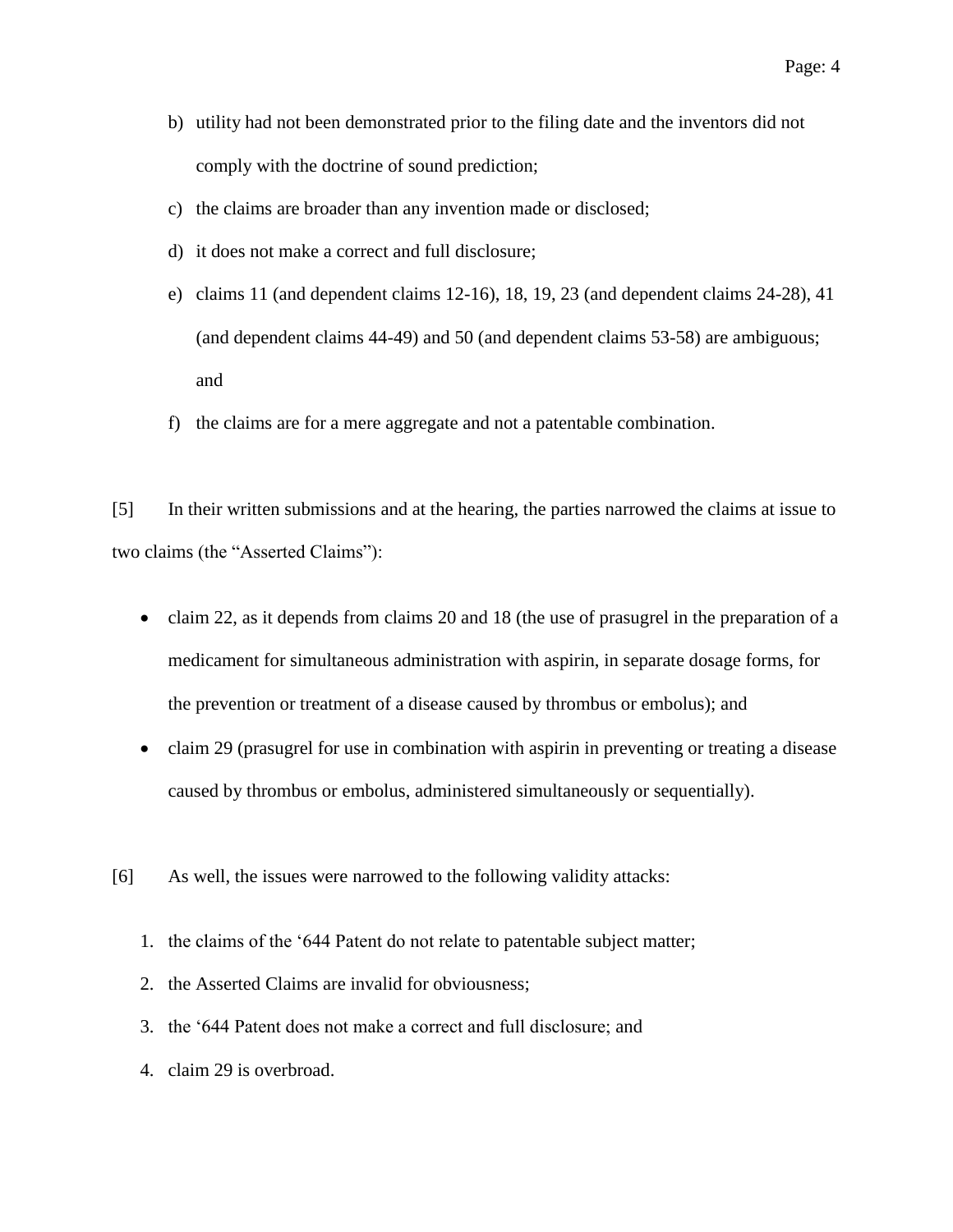### <span id="page-4-0"></span>III. Results

- [7] The Court's finding on the four issues is as follows:
	- 1. the claims of the '644 Patent do relate to patentable subject matter;
	- 2. the Asserted Claims are invalid for obviousness;
	- 3. the '644 Patent makes a correct and full disclosure; and
	- 4. claim 29 is not overbroad.

# <span id="page-4-1"></span>IV. Background

<span id="page-4-2"></span>A. *The Patent*

[8] The '644 Patent is entitled "Pharmaceutical Composition Comprising Aspirin<sup>TM</sup> and CS-747", has an international filing date of December 20, 2001, a publication date of July 4, 2002, and was issued on July 23, 2013. It has a Japanese priority date of December 25, 2000, and its national entry into Canada was on June 19, 2003.

[9] The '644 Patent relates to pharmaceutical compositions comprising 2-acetoxy-5- $(\alpha$ cyclopropylcarbonyl-2-fluorobenzyl)-4,5,6,7-tetrahydrothieno[3,2-c]pyridine ("prasugrel") or a pharmaceutically acceptable salt thereof, and aspirin, as active ingredients, which possess inhibitory activity against platelet aggregation and thrombogenesis and are useful for preventing or treating diseases caused by thrombus or embolus.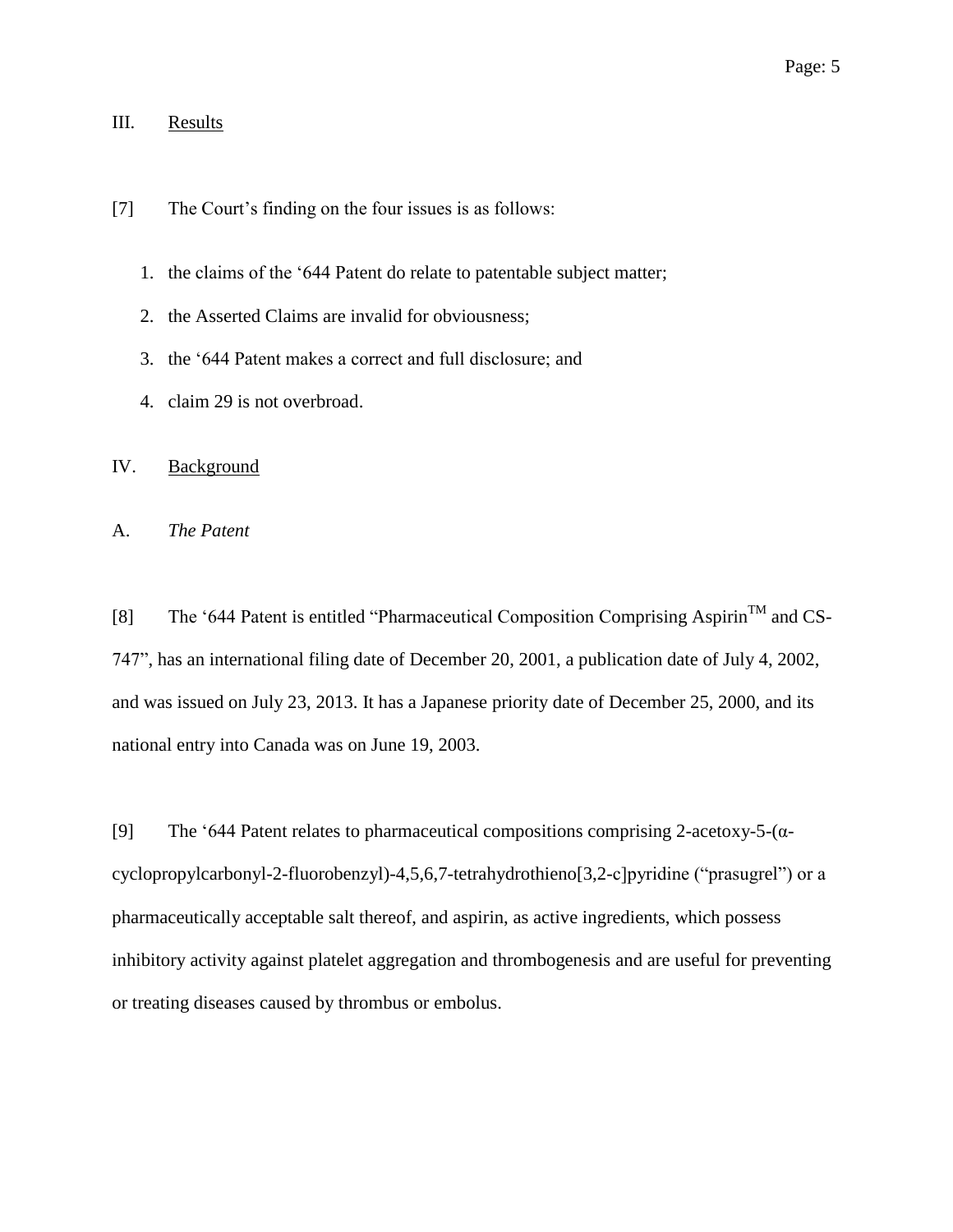Page: 6

[10] More specifically, the section of the '644 Patent entitled "Technical Field" states that the invention relates to: pharmaceutical compositions containing prasugrel and aspirin as active ingredients for prevention or treatment of diseases caused by thrombus or embolus; the use of pharmaceutical compositions comprising prasugrel and aspirin for the manufacture of pharmaceutical compositions for prevention or treatment of diseases caused by thrombus or embolus; and methods for the prevention or treatment of diseases caused by thrombus or embolus by administration of an effective amount of prasugrel and aspirin to warm-blooded animals (particularly humans).

[11] At page 1 of the '644 Patent, under "Background Art", it explains that prasugrel is a known compound that has been described in a previous Japanese patent application and possesses potent inhibitory activity against platelet aggregation. Furthermore, aspirin is a wellknown compound that is known to have an inhibiting activity against platelet aggregation. However, pharmaceutical compositions containing both compounds have not been known.

[12] At pages 3b and following of the '644 Patent, under "Industrial Applicability", it states that the use of prasugrel and aspirin in combination results in more potent effectiveness than the use of each component alone. Furthermore, plasma levels of these two agents do not have to be maintained at a certain level and higher during the same period in order to produce their effects; therefore, they can be administered separately and sequentially.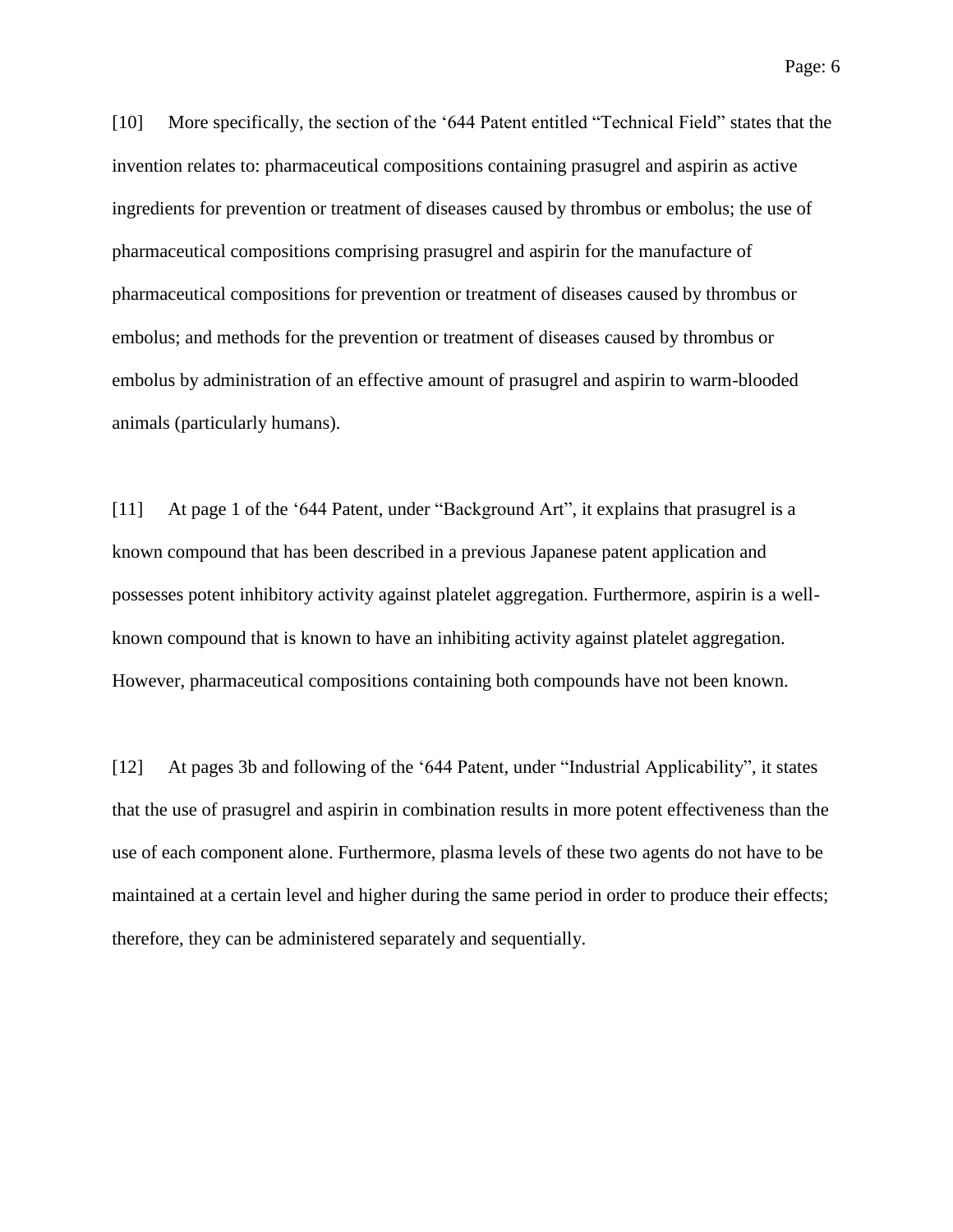[13] Asserted Claims claim 22 (as it depends from claims 20 and 18) and claim 29 provide:

18. Use of [prasugrel] or a pharmaceutically acceptable salt thereof in the preparation of a medicament for simultaneous or sequential administration with aspirin, for the prevention or treatment of a disease caused by thrombus or embolus.

20. A use according to claim 18 or 19, where the medicament is for simultaneous administration.

22. A use according to claim 20, wherein the simultaneous administration is by separate administration of said aspirin and said [prasugrel] or a pharmaceutically acceptable salt thereof.

29. A compound which is [prasugrel], or a pharmaceutically acceptable salt thereof, for use in combination with aspirin in preventing or treating a disease caused by thrombus or embolus.

# <span id="page-6-0"></span>V. Applicants' Fact Witnesses

#### <span id="page-6-1"></span>A. *Dr. Atsuhiro Sugidachi*

[14] Dr. Sugidachi is a named inventor on the '644 Patent and currently a senior director/chief scientist at Daiichi. He obtained a degree in pharmaceutical sciences in 1987, a master's degree in 1989 and a PhD in pharmaceutical sciences in 1996. He joined Sankyo Company Ltd. ("Sankyo"), a precursor to Daiichi, in 1989 to work in their biological research laboratories as a member of the thrombosis drug development research group (the "Thrombosis Group").

[15] Dr. Sugidachi was asked to describe his work at Sankyo that led to the subject matter of the '644 Patent, in particular, his research on any prasugrel and aspirin combinations that were conducted before December 20, 2001, the filing date of the '644 Patent.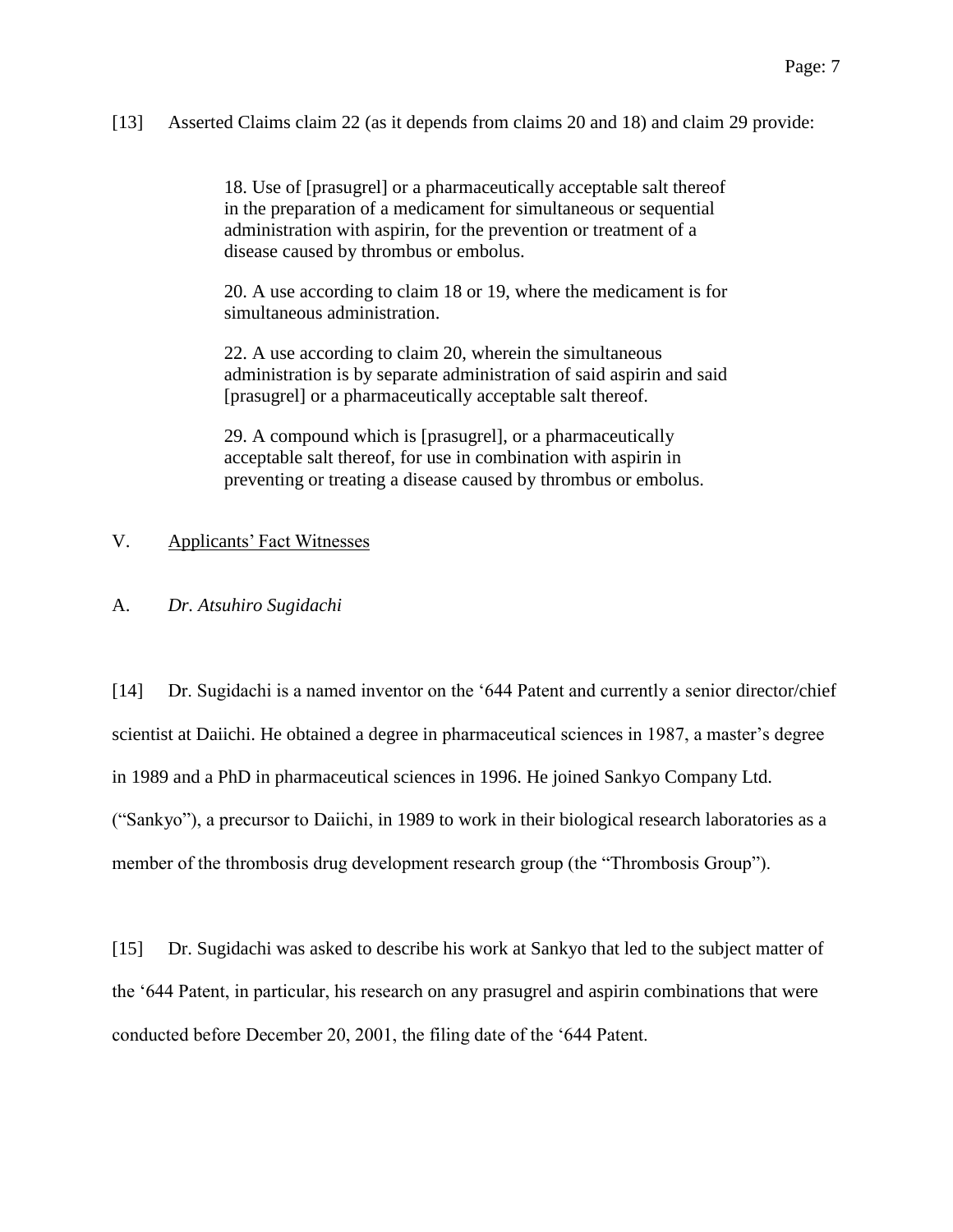[16] He stated that his first project involved trying to find a new ADP-receptor antagonist compound with antiplatelet activity that could be developed into a drug for clinical use. The Thrombosis Group sought a compound with an improved profile (stronger antiplatelet activity and fewer side effects) compared to ticlopidine, which was an antiplatelet drug that was approved for sale in Japan at that time. Sankyo collaborated with Ube Industries to synthesize hundreds of compounds, including prasugrel.

[17] Dr. Sugidachi explained that by the early 1990s, prasugrel had been selected as a candidate for development as an antiplatelet drug. Many studies on prasugrel were conducted and published during the mid to late-1990s. It was found to be a potent antiplatelet/antithrombotic agent – more potent than ticlopidine in various experimental animals with minimum activity in general toxicological studies. It was well-tolerated by humans in clinical trials.

[18] In or around 1996, Dr. Sugidachi started investigating the effects of prasugrel in combination with aspirin. Four internal Sankyo reports that relate to those studies were attached to his affidavit.

[19] The first report,  $\qquad$  ("Sankyo Report 1"), contained results from an *ex vivo* platelet aggregation study on the combination of prasugrel and aspirin in rats. Dr. Sugidachi helped to design this study and was responsible for conducting the experiments. The report stated that prasugrel in combination with aspirin showed ||||||||||||||||||||||||||||||||||||||||||||||||||||||||||||||||||||||||||||||||||||||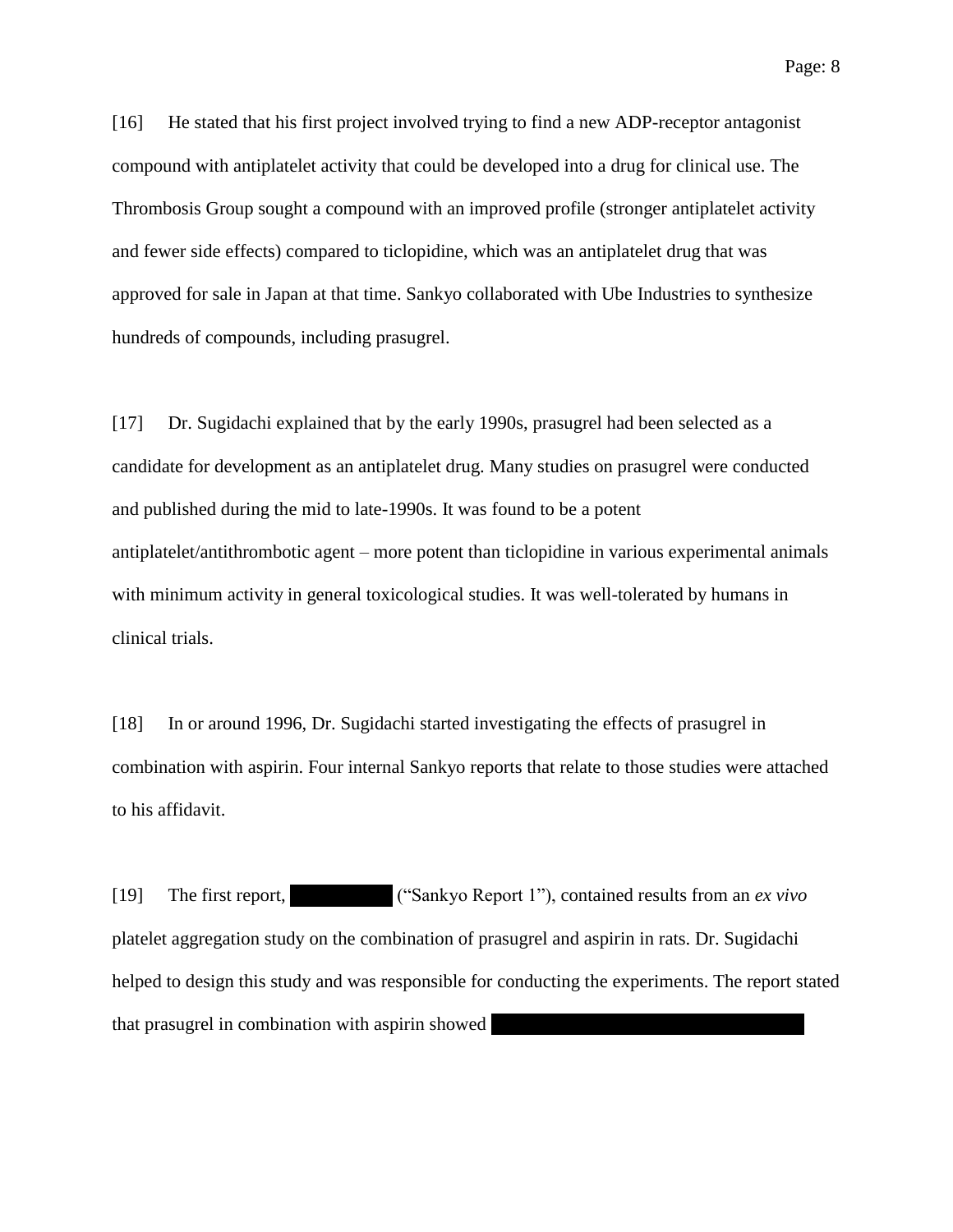[20] The second report, ("Sankyo Report 2") described the antithrombotic effect of prasugrel in combination with aspirin in rats, as well as the effect of the combination of prasugrel and aspirin on bleeding time in rats. Dr. Sugidachi wrote this report and was responsible for performing the work with a lab technician. Antithrombotic effects were studied using an arterio-venous shunt ("AV-shunt") model of thrombosis. He stated that the combination of prasugrel and aspirin resulted in a

|||||||||| Table 1 on page 8 of the '644 Patent contains some of the data that were produced in this study.

[21] Dr. Sugidachi noted other internal Sankyo reports involving aspirin-prasugrel combination studies. One report,  $($ "Sankyo Report 3"), confirmed  $|$  in beagle dogs. Another report, ("Sankyo Report 4") compared the antiplatelet effects of aspirin with prasugrel versus aspirin with clopidogrel in rats, and showed

[22] He explained that prior to these studies, it was uncertain if there would be a benefit to using prasugrel and aspirin together. He was concerned the combination would cause too much  $\blacksquare$ bleeding.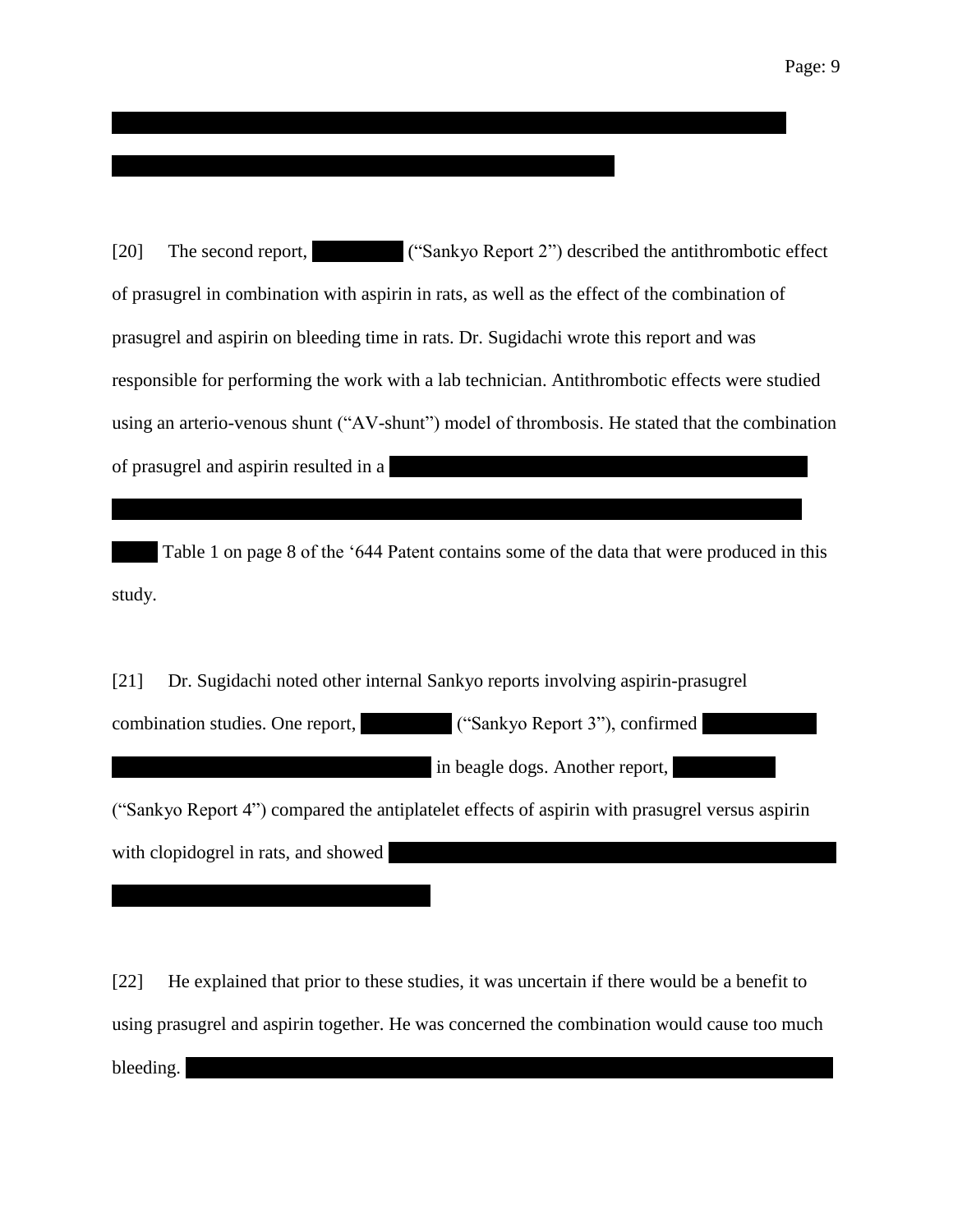#### $|{\rm Based}$

on the data, he concluded that there would be a benefit to using a combination of prasugrel and aspirin in humans for the treatment or prevention of diseases caused by thrombus or embolus.

### <span id="page-9-0"></span>B. *Dr. Taketoshi Ogawa*

[23] Dr. Ogawa is a named inventor on the '644 Patent and a senior director at Daiichi. He has a Master's degree in pharmacy and obtained a PhD in pharmaceutical sciences in 2001. He joined Daiichi (then Sankyo) in 1993 to work with the Thrombosis Group. At that time, he reported directly to Dr. Sugidachi.

[24] Dr. Ogawa was asked to describe his research on any prasugrel and aspirin combination studies performed before December 20, 2001. His affidavit contains the same four Sankyo Reports that were discussed by Dr. Sugidachi.

[25] Sankyo Report 3, of which he was the author, described research on the effects of prasugrel, aspirin and their combination on platelet aggregation in dogs. He concluded in that report that the combined use of prasugrel and aspirin showed

[26] Sankyo Report 4 described a study that Dr. Ogawa was involved in, which compared the combined *ex vivo* antiplatelet effect of prasugrel and aspirin in rats, to that of clopidogrel and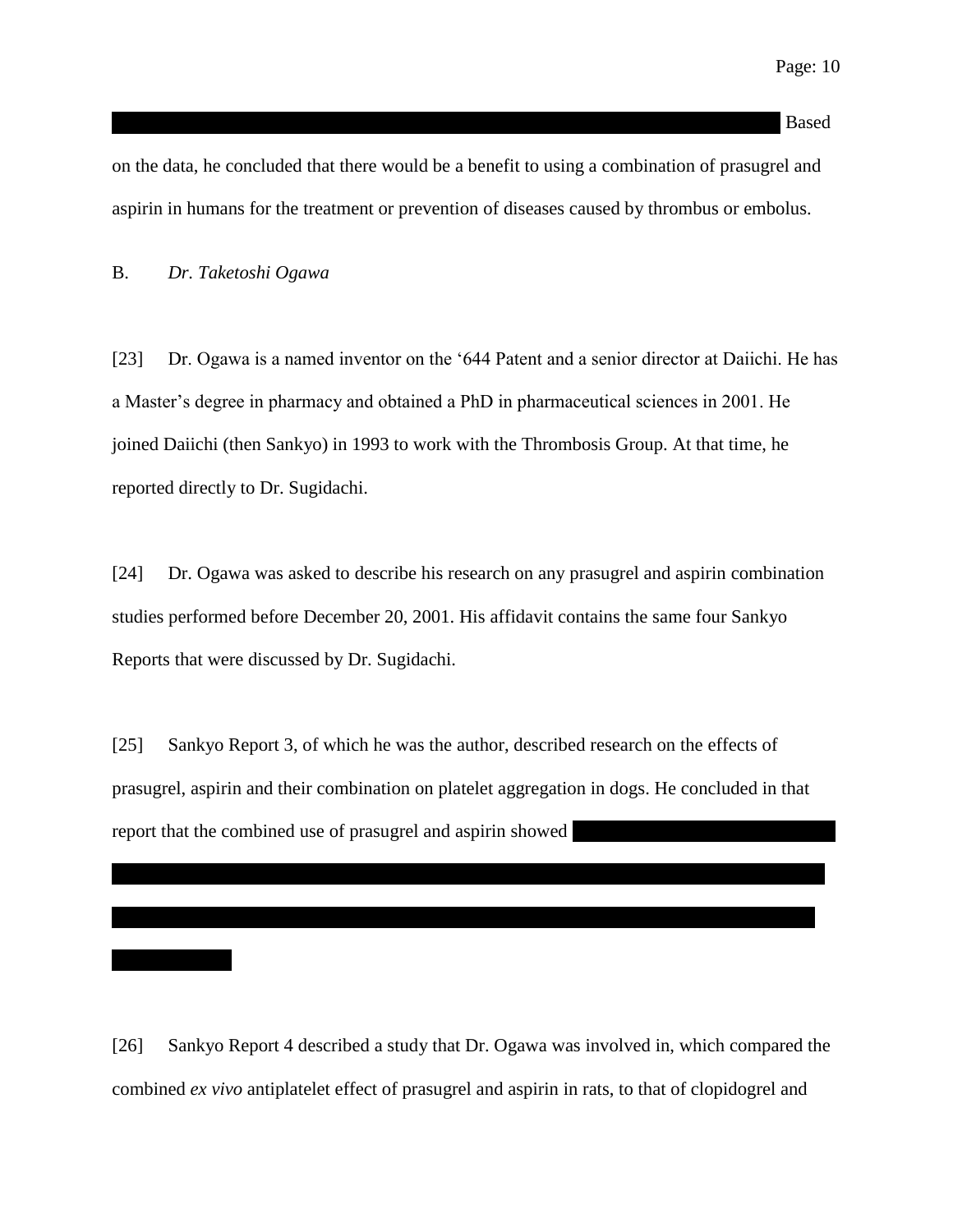aspirin, 30 minutes after oral administration. The author of that report concluded that the combination of prasugrel and aspirin,

[27] The other two reports also involved studies on the combination of prasugrel and aspirin, and were conducted before the '644 Patent was filed (Sankyo Reports 1 and 2).

[28] Based on all of these reports, Dr. Ogawa believed that aspirin and prasugrel in combination would be a useful antithrombotic therapy in animals and humans.

<span id="page-10-0"></span>C. *Ms. Mary Mutchler*

[29] Ms. Mutchler is a law clerk at Belmore Neidrauer LLP. Her affidavit attaches a certified copy of the '644 Patent, the Apotex NOA and documents cited therein, extracts from the Apotex ANDS, and court filings and orders relating to this proceeding.

# <span id="page-10-1"></span>VI. Applicants' Expert Witness

# <span id="page-10-2"></span>A. *Dr. Robert Falotico*

[30] Dr. Falotico is currently a private consultant to the medical device and pharmaceutical industry. He obtained a Bachelor's degree in Biomedical Sciences in 1974 from Brown University in Providence, Rhode Island and a PhD in Pharmacology in 1980 from the University of Minnesota, School of Medicine.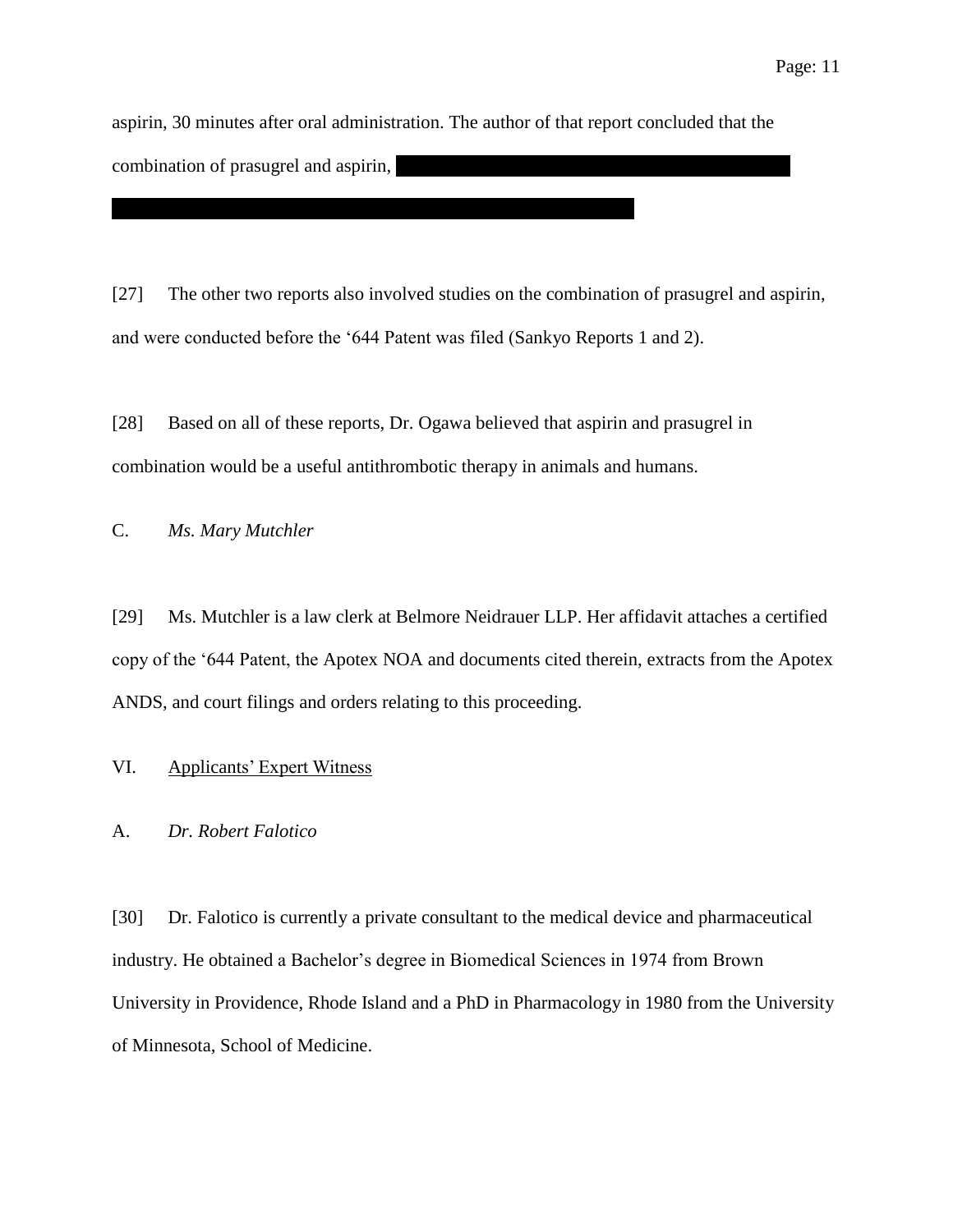[31] In 2013, Dr. Falotico retired from Johnson & Johnson, where he had been engaged in pharmaceutical and medical device research and development for 34 years. He began working at Johnson & Johnson in 1980 in Cardiovascular Drug Discovery. From 1991 to 1995, he was the Assistant Director of Drug Discovery Research, the Head of Cardiovascular Pharmacology and Co-leader of the Thrombosis Research Team. After 1995, he continued to be involved with the Thrombosis Research Team, but was also focused on finding new treatments for stent-related thrombosis and restenosis (major complications of stent placement) and led a research team that developed the first drug-eluting stent for the treatment of restenosis.

[32] Dr. Falotico has extensive expertise in the field of cardiovascular pharmacology and drug discovery, including developing treatments for cardiovascular diseases. He has authored approximately 45 peer-reviewed publications, over 90 published abstracts and is an inventor or co-inventor on 27 issued US patents. He received numerous awards and honours throughout his career at Johnson & Johnson.

[33] Dr. Falotico submitted an expert report on issues directly related to validity and infringement of the '644 Patent. Portions of his submissions are provided throughout these reasons where they are relevant to the Court's analysis.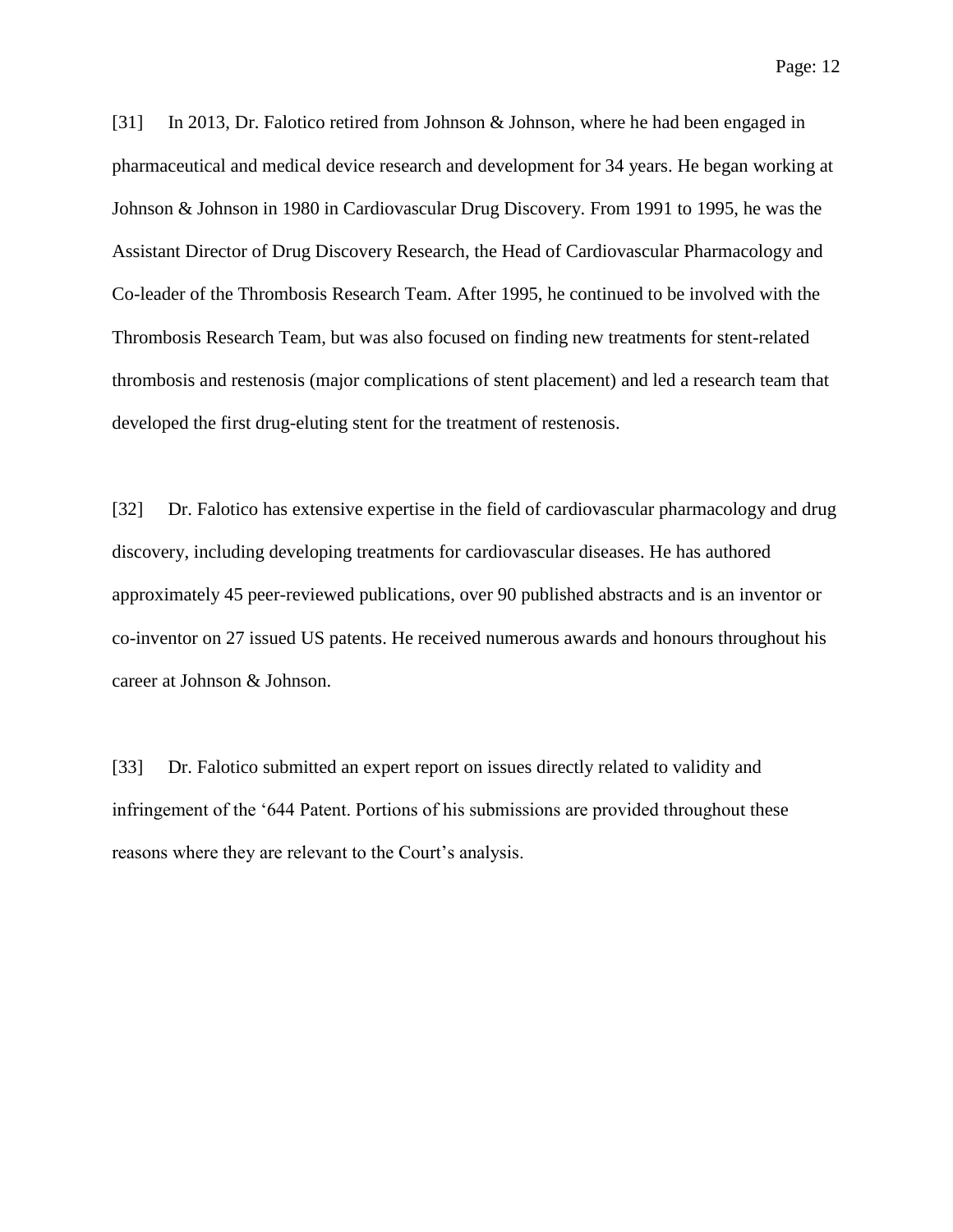#### <span id="page-12-0"></span>VII. Respondents' Fact Witness

#### <span id="page-12-1"></span>A. *Ms. Lisa Ebdon*

[34] Ms. Ebdon is a law clerk at Goodmans LLP. Her affidavit attaches copies of certain documents listed in Schedule B of the NOA.

# <span id="page-12-2"></span>VIII. Respondents' Expert Witnesses

#### <span id="page-12-3"></span>A. *Dr. Randall Zusman*

[35] Dr. Zusman is an Associate Professor in Medicine at Harvard Medical School and a physician at Massachusetts General Hospital ("MGH") in Boston, Massachusetts. He obtained a BSc in chemistry from the University of Michigan in 1969 and a MD from the Yale University School of Medicine in 1973.

[36] Dr. Zusman is a practicing physician with over 44 years of experience in medicine generally, and over 42 years in cardiology, both as a physician and clinical researcher. He has held major administrative positions as a Director at the MGH Cardiac Unit and at the Cardiac Rehabilitation Program at Spaulding Rehabilitation Hospital in Boston, Massachusetts. Since 1982, he has been the Director of the Hypertension Section, Cardiac Division, MGH Medical Services.

[37] Dr. Zusman became an Associate Professor in Medicine at Harvard Medical School in 1994. He is the author or co-author of 50 peer-reviewed publications that are classified as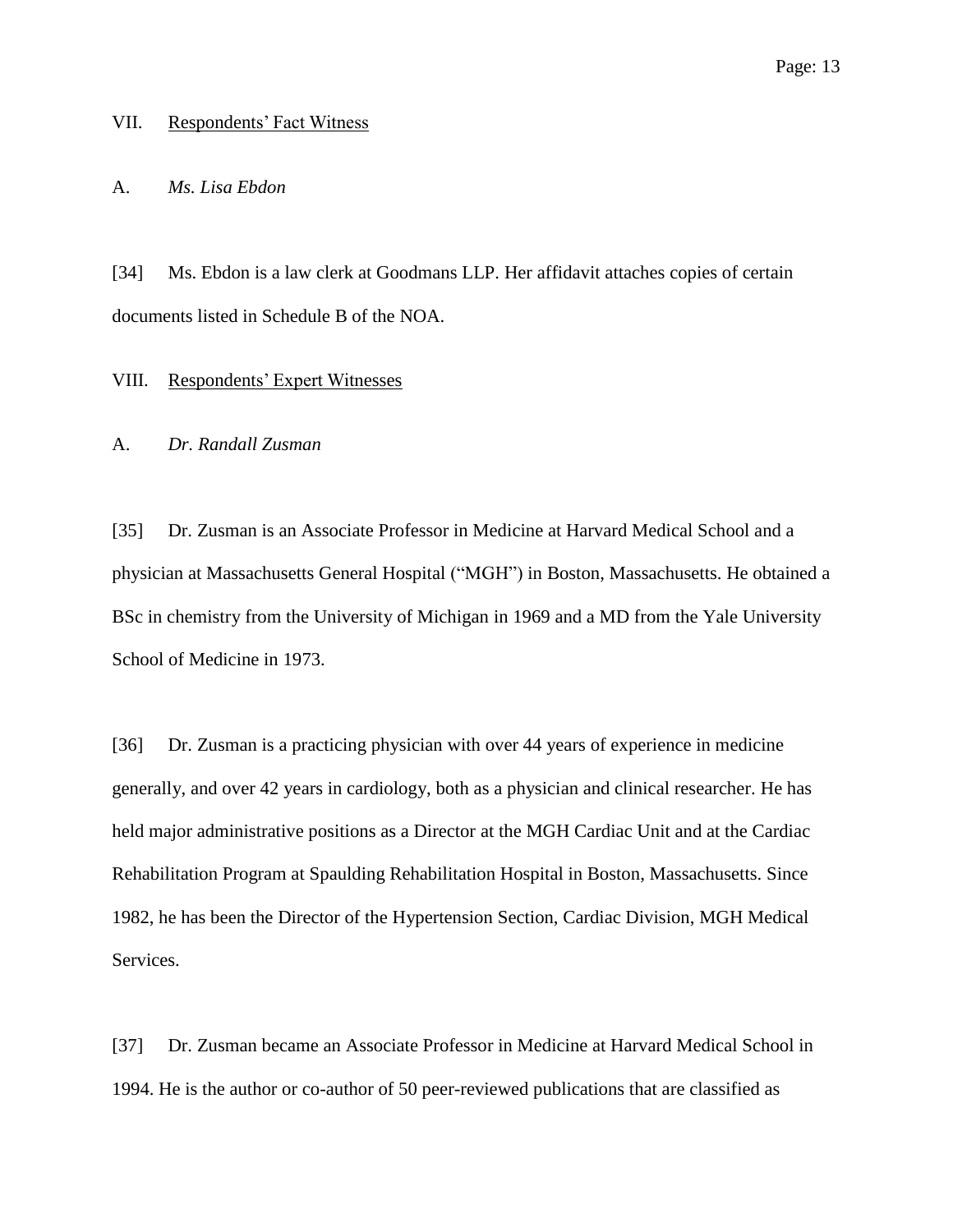original reports relevant to the study of cardiology, 83 peer-reviewed research publications that are classified as clinical communications, 31 review articles related to cardiology and hypertension and 14 book chapters on cardiology-related topics. As a clinical scientist, he has participated in many landmark clinical trials that have established standard of care principles in the treatment of patients with cardiovascular disease, including pharmacological antiplatelet therapies. He has been recognized with many awards throughout his career.

[38] Dr. Zusman submitted an expert report on issues directly related to validity and infringement of the '644 Patent. Portions of his submissions are provided throughout these reasons where they are relevant to the Court's analysis.

### <span id="page-13-0"></span>B. *Dr. Timothy Warner*

[39] Dr. Warner is a Professor of Vascular Inflammation and Director of the Blizard Institute at Queen Mary University of London in the United Kingdom. He obtained a BSc in Pharmacology at Chelsea College (later King's College London) in 1986, and a PhD at the William Harvey Research Institute at the University of London in 1989. He then pursued postdoctoral studies with a leading biochemical pharmacologist at Northwestern University and Abbott Laboratories in Chicago.

[40] In 1992, Dr. Warner returned to the William Harvey Research Institute, becoming a British Heart Foundation basic science lecturer in 1995 and Professor of Vascular Inflammation in 2000. He also served as Deputy Dean for Postgraduate Research in the School of Medicine &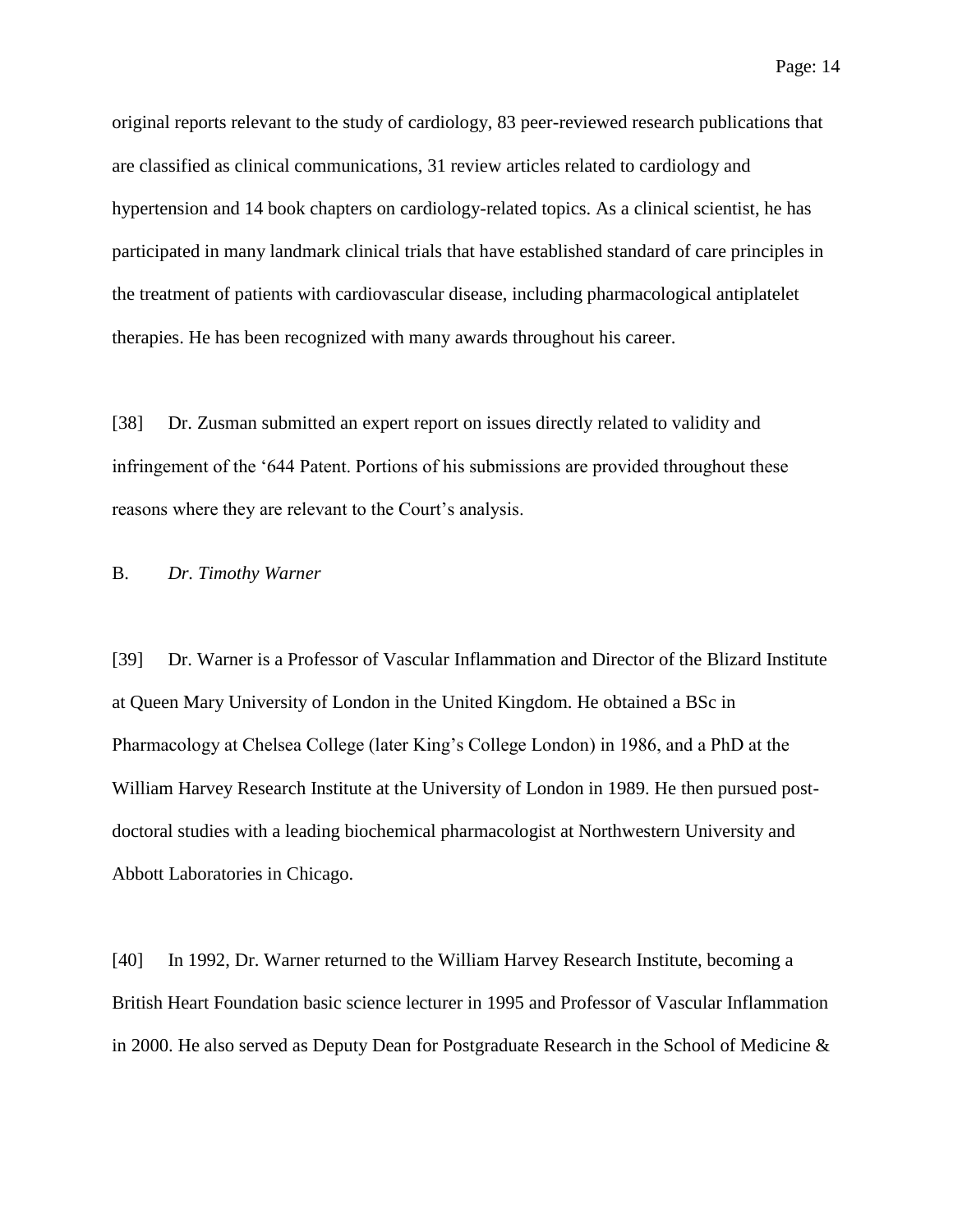Dentistry (2014-2017) and Deputy Director (Research and Innovation) for the Life Science Initiative of Queen Mary University of London (2015-2017).

[41] His current research involves the interaction between local formed vasoactive mediators (biochemical mediators that cause blood vessels to dilate or constrict), platelets and antithrombotic therapies, especially aspirin and ADP-receptor blockers. He has published more than 250 research papers, reviews, articles and abstracts, and is the principal editor of the journal *Platelets*.

[42] Dr. Warner submitted an expert report on issues directly related to validity and infringement of the '644 Patent. Portions of his submissions are provided throughout these reasons where they are relevant to the Court's analysis.

<span id="page-14-0"></span>IX. State of the Art

#### <span id="page-14-1"></span>A. *Person of Ordinary Skill in the Art*

[43] The parties' experts agreed that the person of ordinary skill in the art ("POSITA") includes a pre-clinical pharmacologist in the area of antithrombotic and antiplatelet drugs; however, they disagreed on whether the POSITA also includes clinicians. Specifically, Dr. Falotico opined that a clinician would not be an ideal person to review the '644 Patent because it relates to pre-clinical experiments and data.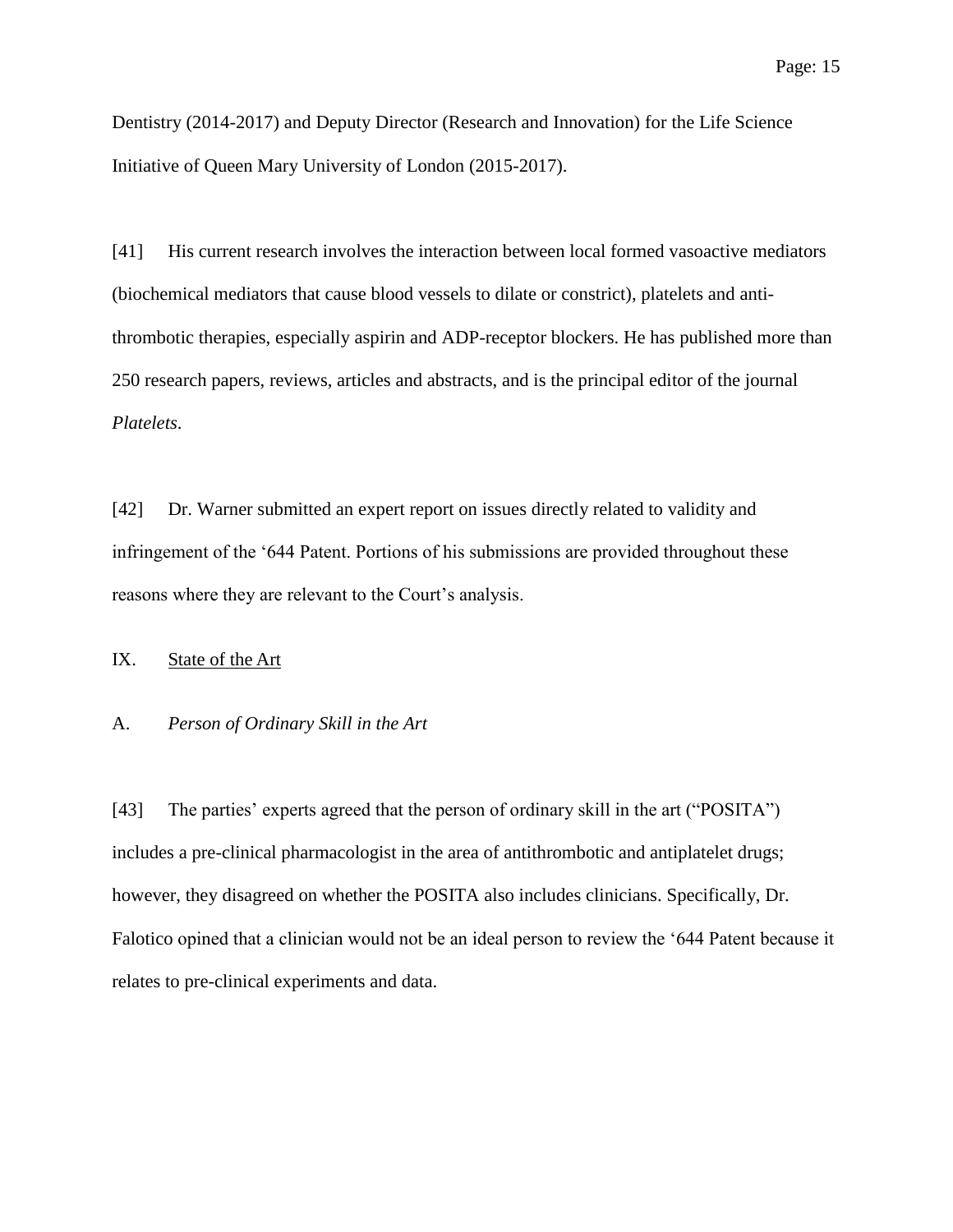Page: 16

[44] I agree with Drs. Warner and Zusman that the POSITA also includes a clinician who treats patients suffering from diseases caused by thrombus and embolus. The focus of the '644 Patent is the use of prasugrel and aspirin to prevent and treat diseases caused by thrombus and embolus. Moreover, the '644 Patent provides dose ratios for prasugrel and aspirin, as well as upper and lower limit doses based on the symptoms of the patient, and these aspects of the '644 Patent are directed at a clinician who is trained to determine the appropriate doses of medicaments for his or her patients.

### <span id="page-15-0"></span>B. *Common General Knowledge*

[45] Common general knowledge is the knowledge generally known by the POSITA at the claim date (December 25, 2000) when addressing obviousness, or the publication date (July 4, 2002) of the patent when construing the patent's claims.

[46] What comprises common general knowledge has been articulated by this court in *Eli Lilly v Apotex*, 2009 FC 991 at paragraph 97, aff'd 2010 FCA 240 [*Eli Lilly*] (adopted from *General Tire & Rubber Co v Firestone Tyre & Rubber Co*, [1972] RPC 457, [1971] FSR 417 (UKCA) at 482-483):

> 1) Common general knowledge is distinct from what in patent law is regarded as public knowledge. Public knowledge is theoretical and includes each and every patent specification published, however unlikely to be looked at and in whatever language it is written. Common general knowledge, in contrast, is derived from a common sense approach to the question of what would be known, in fact, to an appropriately skilled person that could be found in real life, who is good at his or her job.

2) Common general knowledge will include patent specifications that are well known amongst those versed in the art. In particular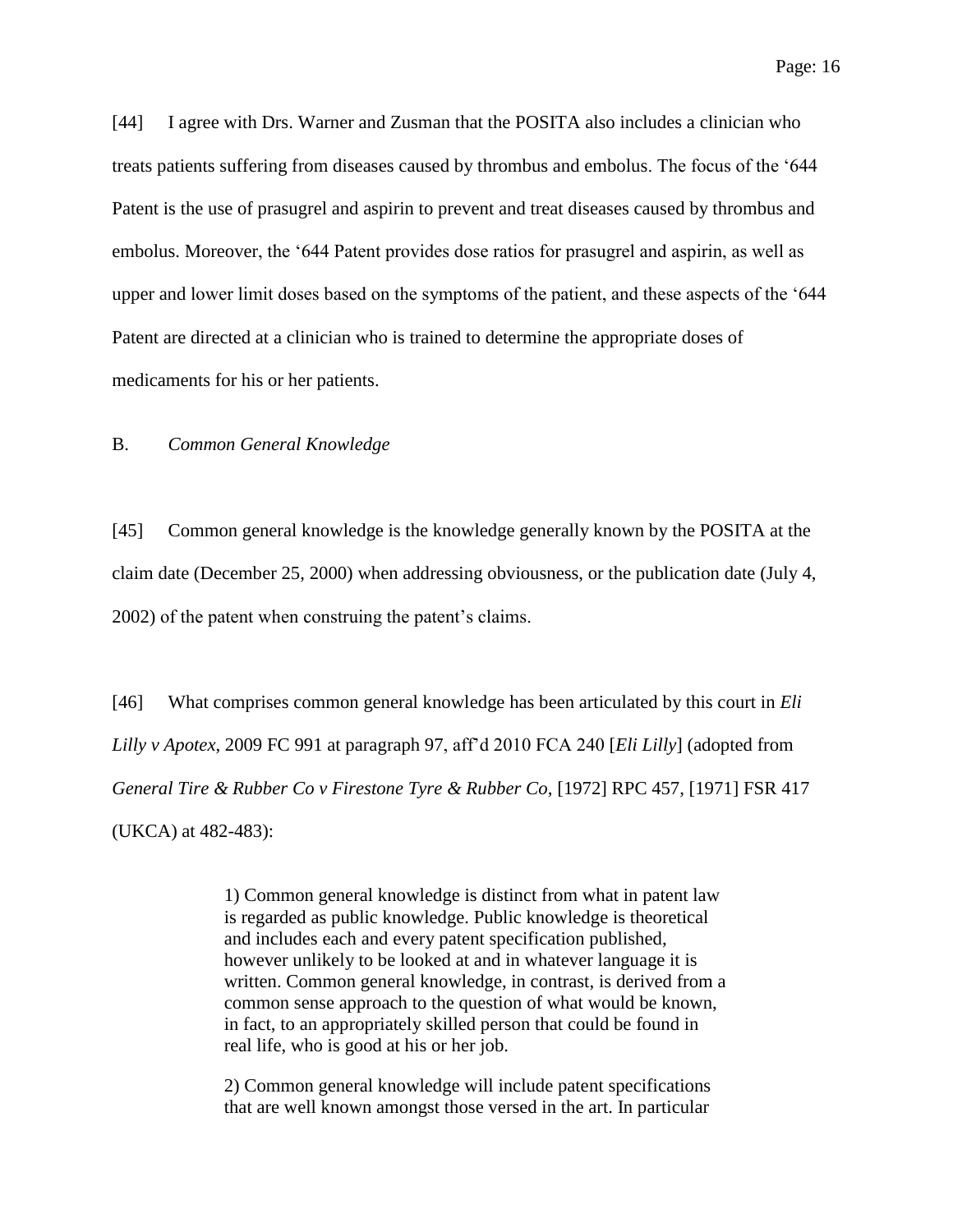industries, the evidence may show that all patent specifications form part of the relevant knowledge.

3) Common general knowledge does not necessarily include scientific papers, no matter how wide the circulation of the relevant journal or how widely read the paper. A disclosure in a scientific paper only becomes common general knowledge when it is generally known and accepted without question by the bulk of those engaged in the particular art.

4) Common general knowledge does not include what has only been written about and never, in fact, been used in a particular art.

[47] With regard to how to prove what comprises common general knowledge, this Court in

*Eli Lilly* at paragraph 100, quoted Simon Thorley et al, *Terrell on the Law of Patents*, 16th ed

(London: Sweet & Maxwell, 2006):

Proof of common knowledge is given by witnesses competent to speak upon the matter, who, to supplement their own recollections, may refer to standard works upon the subject which were published at the time and which were known to them. In order to establish whether something is common general knowledge, the first and most important step is to look at the sources from where the skilled addressee could acquire his information.

The publication at or before the relevant date of other documents such as patent specifications may be to some extent prima facie evidence tending to show that the statements contained in them were part of the common knowledge, but is far from complete proof, as the statements may well have been discredited or forgotten or merely ignored. Evidence may, however, be given to prove that such statements did become part of the common knowledge.

[48] The parties' experts agreed that several features of blood clot formation and treatment constituted common general knowledge as of the claim date:

1. Blood clotting (thrombus formation or thrombogenesis) prevents excessive bleeding

when a blood vessel is injured. A thrombus is a clot that forms in an artery or vein and an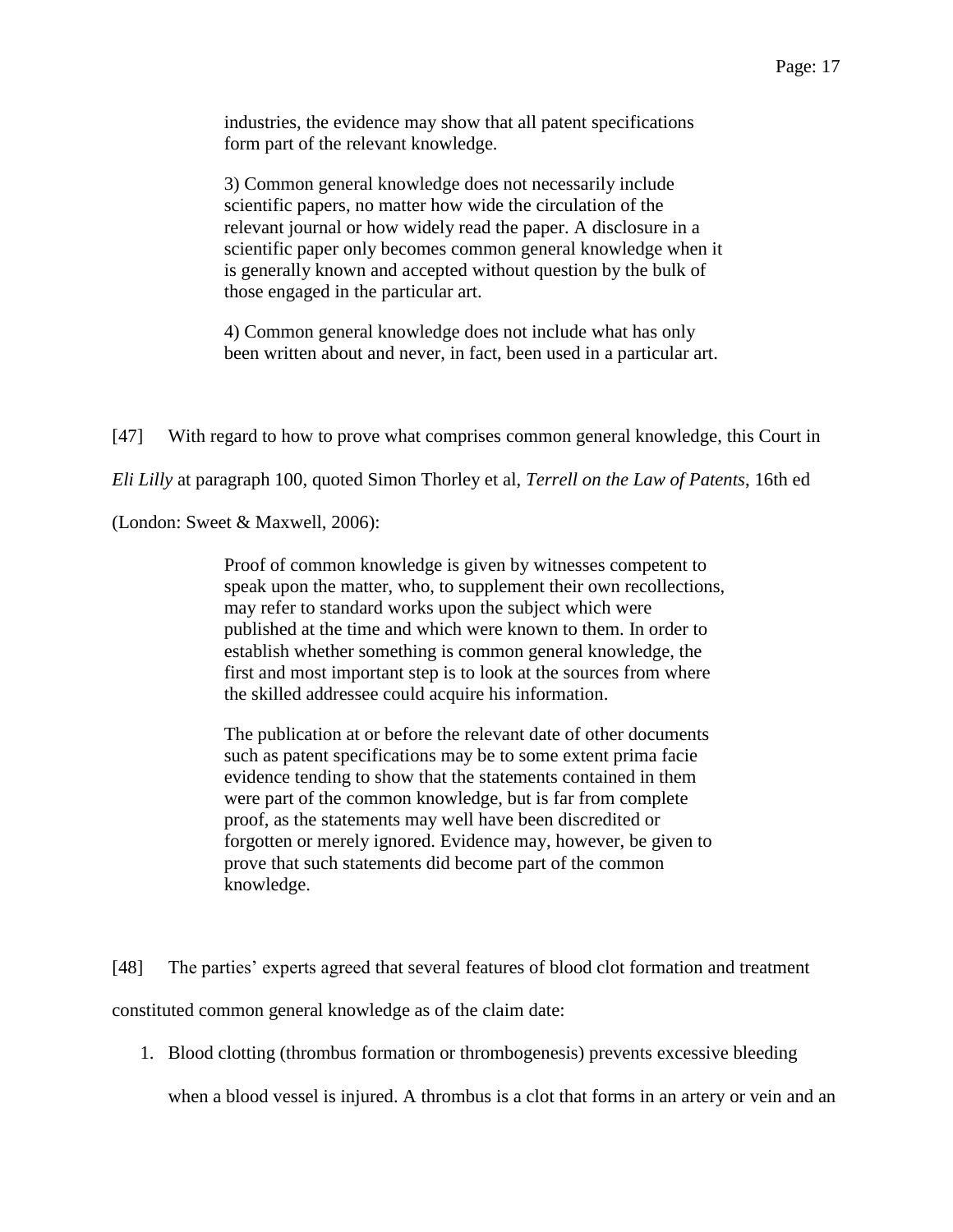embolism is a clot that moves in the bloodstream. Thrombus and embolus formation can lead to undesirable and even fatal conditions including unstable angina, myocardial infarction, stroke and transient ischemic attacks.

- 2. Blood platelets provide a foundation for clotting by binding together to form an initial plug. Once the initial plug is made, blood-borne materials (fibrin) stick together and seal the inside of the wound. This traps more platelets and red blood cells within the plug and starts the healing process.
- 3. As of the claim date, several physiological pathways of this process were being investigated as potential targets for preventing blood clotting:
- 4. the enzyme thrombin converts the protein fibrinogen into fibrin;
	- a) thrombin also binds to platelets and activates a receptor on the platelet surface known as glycoprotein IIb/IIIa ("GPIIb/IIIa");
	- b) when an artery is injured, platelets and injured red blood cells release adenosine diphosphate ("ADP"), which binds to platelets and activates their GPIIb/IIIa receptors;
	- c) injury to an artery also causes arachidonic acid to be released from platelets. Arachidonic acid is converted by the enzymes cyclooxygenase 1 (COX-1) and thromboxane synthetase into thromboxane  $A_2$ . Thromboxane  $A_2$  binds to platelets and activates their GPIIb/IIIa receptors;
	- d) once activated by thrombin, ADP or thromboxane  $A_2$ , the GPIIb/IIIa receptor binds fibrinogen to form a platelet aggregate.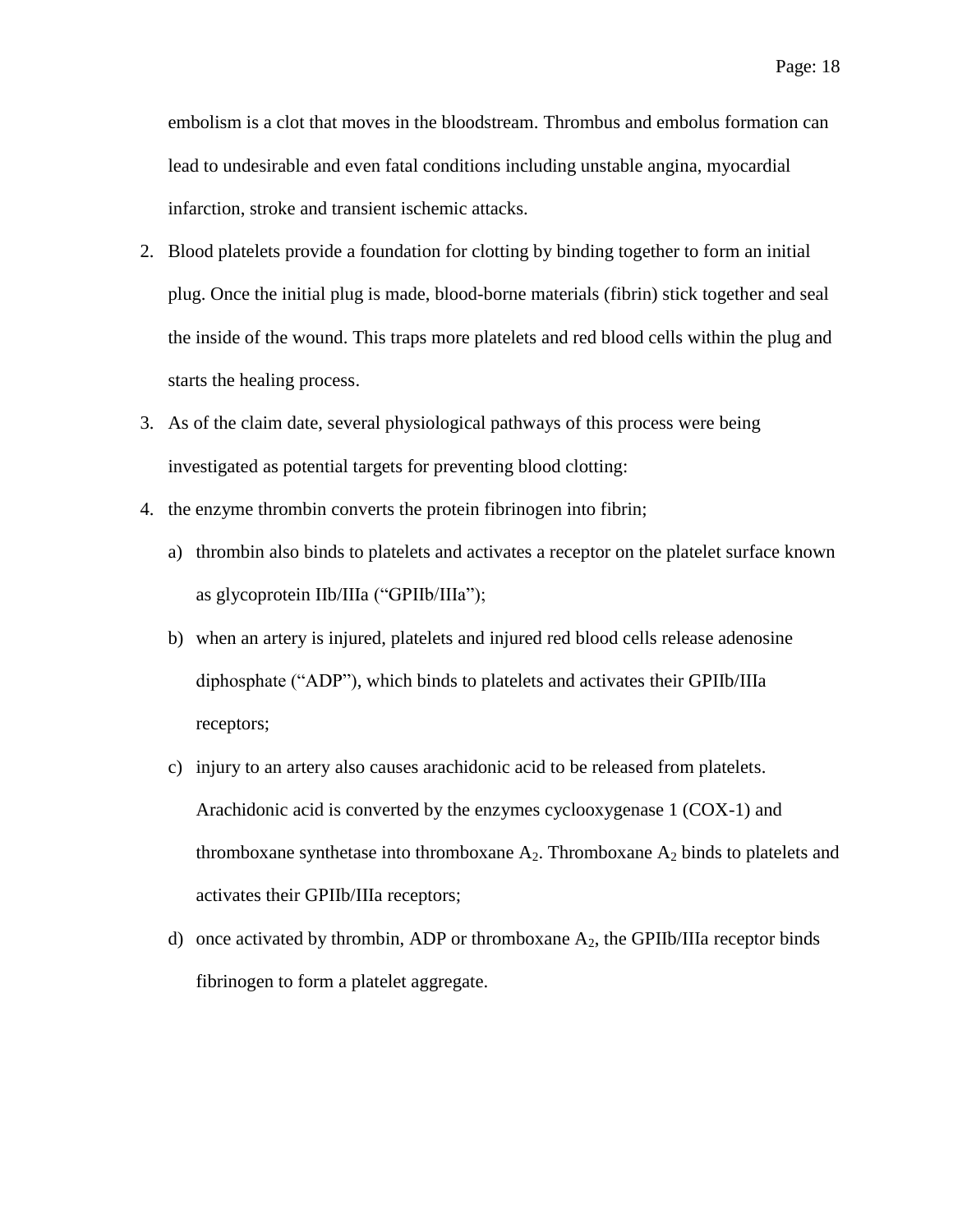[49] These pathways are illustrated in the diagrams below, as set out on pages 29 and 30 of Dr. Falotico's affidavit:



Role of GP Ilb/Illa in platelet aggregation.

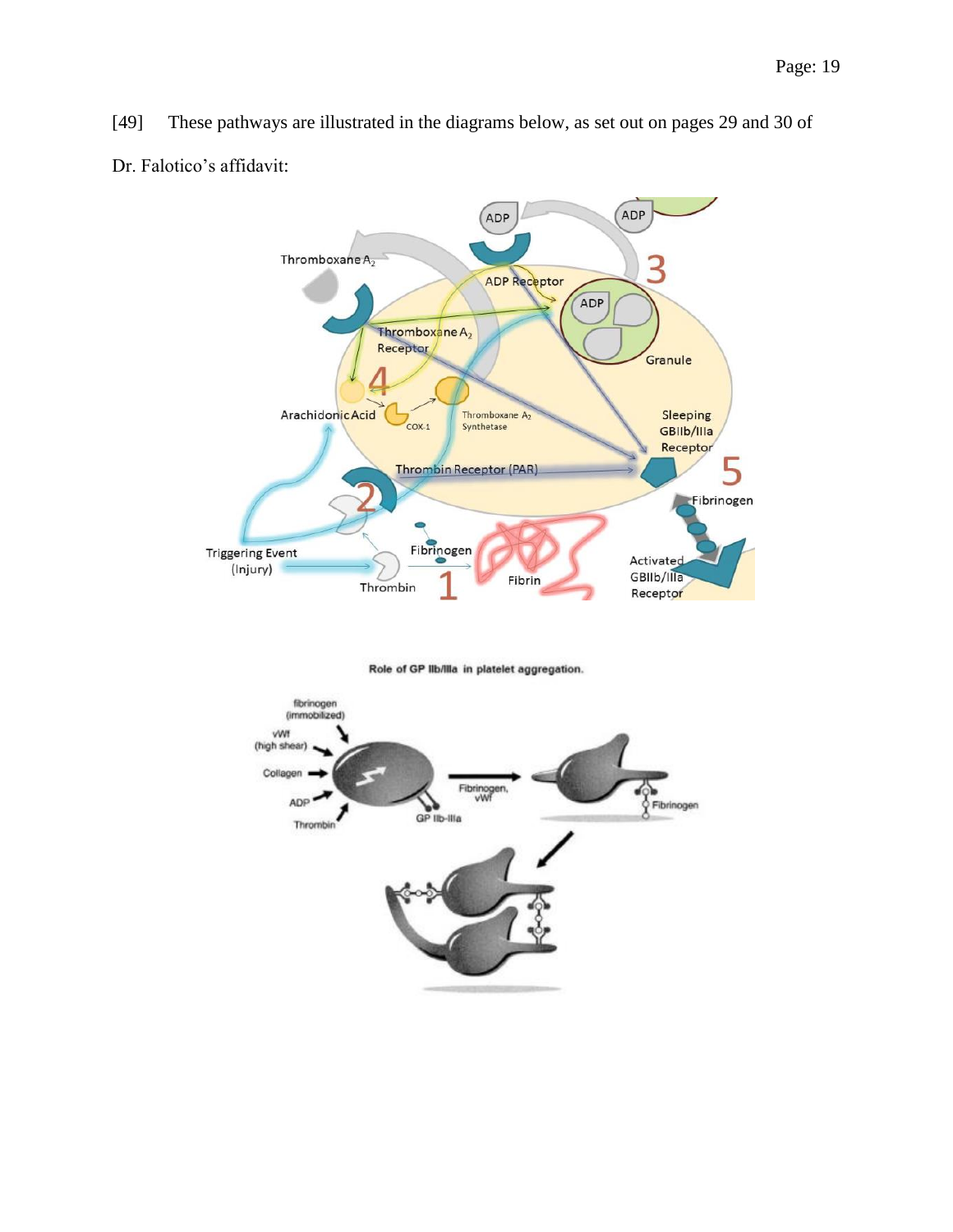- a) The drug acetylsalicylic acid (aspirin) was known to inhibit the thromboxane  $A_2$  pathway through its inhibition of the enzyme COX-1. It was a standard anti-thrombotic treatment by the claim date; however, it was known to cause allergic reactions and gastrointestinal bleeding in some patients.
- b) As well, a number of agents were known to irreversibly block the ADP-receptor on platelets. Two of these agents, ticlopidine and clopidogrel, had been approved for sale as monotherapies. Ticlopidine had a delayed onset of action and potentially severe side effects. Clopidogrel was more potent and had a shorter onset and less-severe side effects. The third agent, prasugrel, was described in the literature as having a better profile than clopidogrel but it had not yet been approved for sale. Ticlopidine, clopidogrel and prasugrel are structurally related and known as "thienopyridines" because of their fused thiophene and tetrahydropyridine rings:



ticlopidine

clopidogrel

```
CS-747
```
[50] I agree that all the information in (a) to (e) above formed part of the common general knowledge at the relevant date. There was some disagreement with respect to interpreting the scientific literature that existed at the claim date, involving the relationship between these three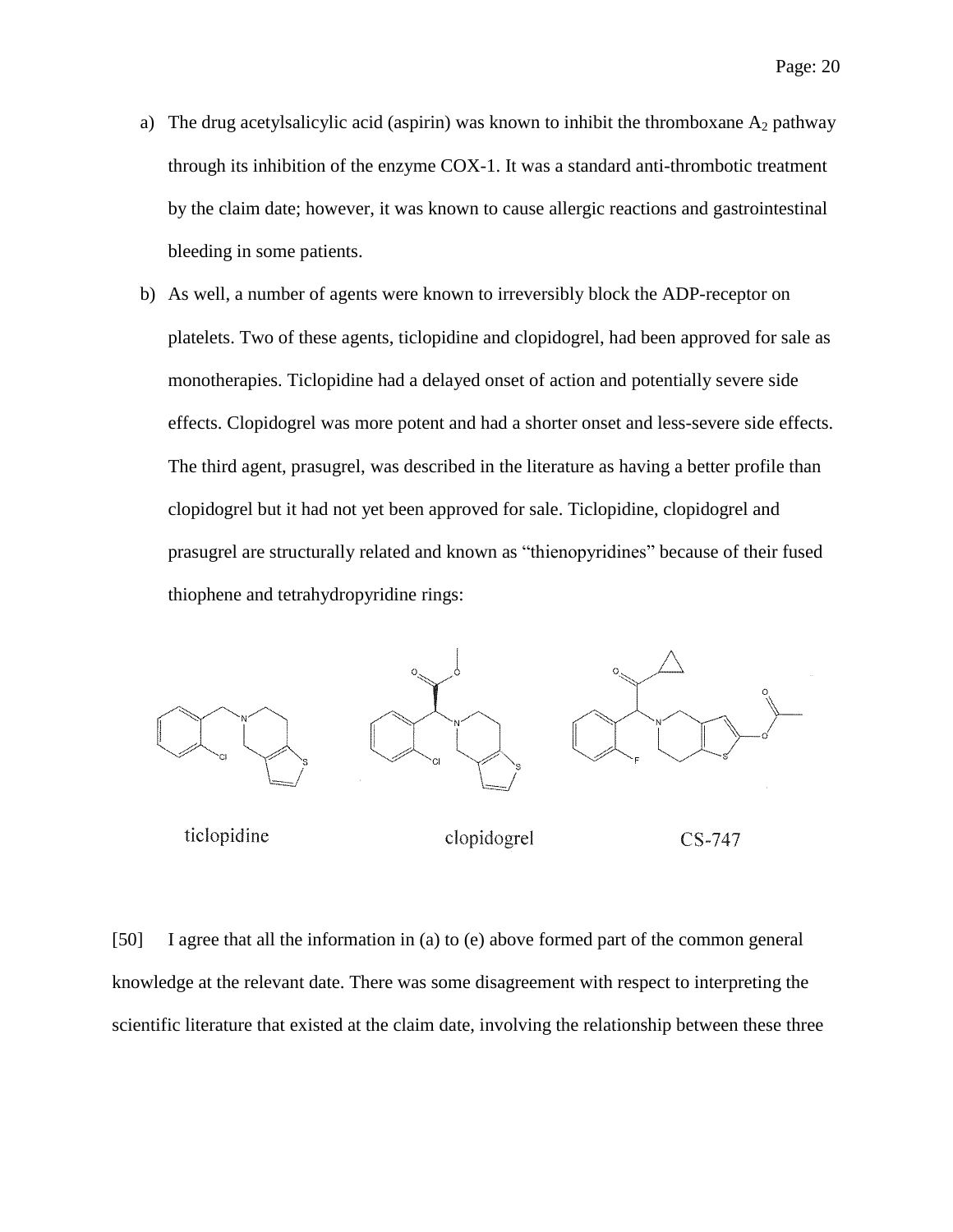thienopyridines as well as the results of their use in combination with aspirin. The key pieces of prior art relied on by the parties are described below.

<span id="page-20-1"></span><span id="page-20-0"></span>C. *Prior Art*

(1) Applicants' Position

[51] The Applicants state that the following articles showed there was no "class effect" among thienopyridines for the treatment of thrombotic diseases:

- Asai et al, "CS-747, a New Platelet ADP Receptor Antagonist" (*Annu Rep Sankyo Res Lab* 1999; 51:1-44) ("Asai et al (1999) #1"); and
- Sugidachi et al, "The *in vivo* pharmacological profile of CS-747, a novel antiplatelet agent with platelet ADP receptor antagonist properties" (*Br J Pharmacol* 2000; 129:1439-1446).

[52] The Applicants also state that the following paper showed that an ideal treatment for thrombotic diseases would bind reversibly, unlike ticlopidine, clopidogrel and prasugrel:

 Smallheer et al, "Chapter 10: Antiplatelet Therapies" (*Annu Rep Med Chem* 2000; 35:103-122).

[53] The Applicants as well state that the following article showed that the combination of clopidogrel and aspirin had shown synergistic potency in clinical studies:

• Herbert et al "The Antiaggregating and Antithrombotic Activity of Clopidogrel Is Potentiated by Aspirin in Several Experimental Models in the Rabbit" (*Thromb Haemost* 1998; 80:512-8).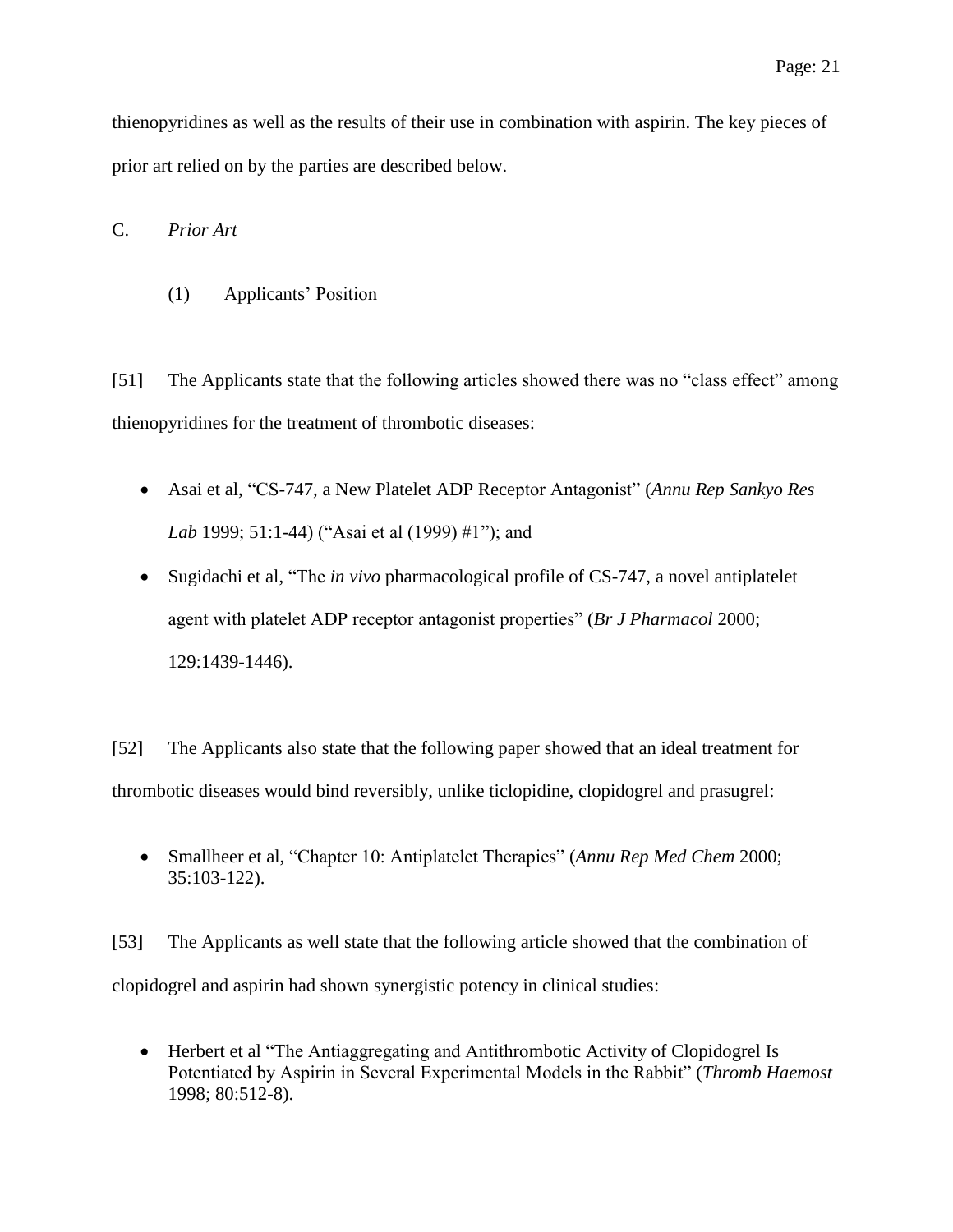[54] The Applicants further state that the following prior art showed that the combination of ticlopidine and aspirin did not have a synergistic, anti-thrombotic effect:

- US Patent No. 5,989,578, dated November 23, 1999, entitled "Associations of Active Principles Containing Clopidogrel and an Antithrombotic Agent";
- Canadian Patent No. 1,066,193, dated November 13, 1979, entitled "Therapeutic Composition Having an Inhibiting Activity on Blood Plate Aggregation";
- Farrell et al, "The Lack of Augmentation by Aspirin of Inhibition of Platelet Reactivity by *Ticlopidine*" (*Am J Cardiol* 1999; 83:770-774);
- Uchiyama et al, "Combination Therapy With Low-Dose Aspirin and Ticlopidine in Cerebral Ischemia" (*Stroke* 1989; 20:1643-1647); and
- <span id="page-21-0"></span> Rupprecht et al, "Comparison of Antiplatelet Effects of Aspirin, Ticlopidine, or Their Combination After Stent Implantation" (*Circulation* 1998; 97:1046-1052).
	- (2) Apotex's Position

[55] Apotex states that the following articles showed that combination therapy comprising ticlopidine and aspirin, or clopidogrel and aspirin, had become the standard of care in the treatment of diseases caused by thrombus or embolus:

- Jarvis and Simpson, "Clopidogrel: A Review of its Use in the Prevention of Atherothrombosis" (*Drugs* 2000; 60:347-377); and
- Mishkel et al, "Clopidogrel as Adjunctive Antiplatelet Therapy During Coronary Stenting" (*J Am Coll Cardiol* 1999; 34:1884-90).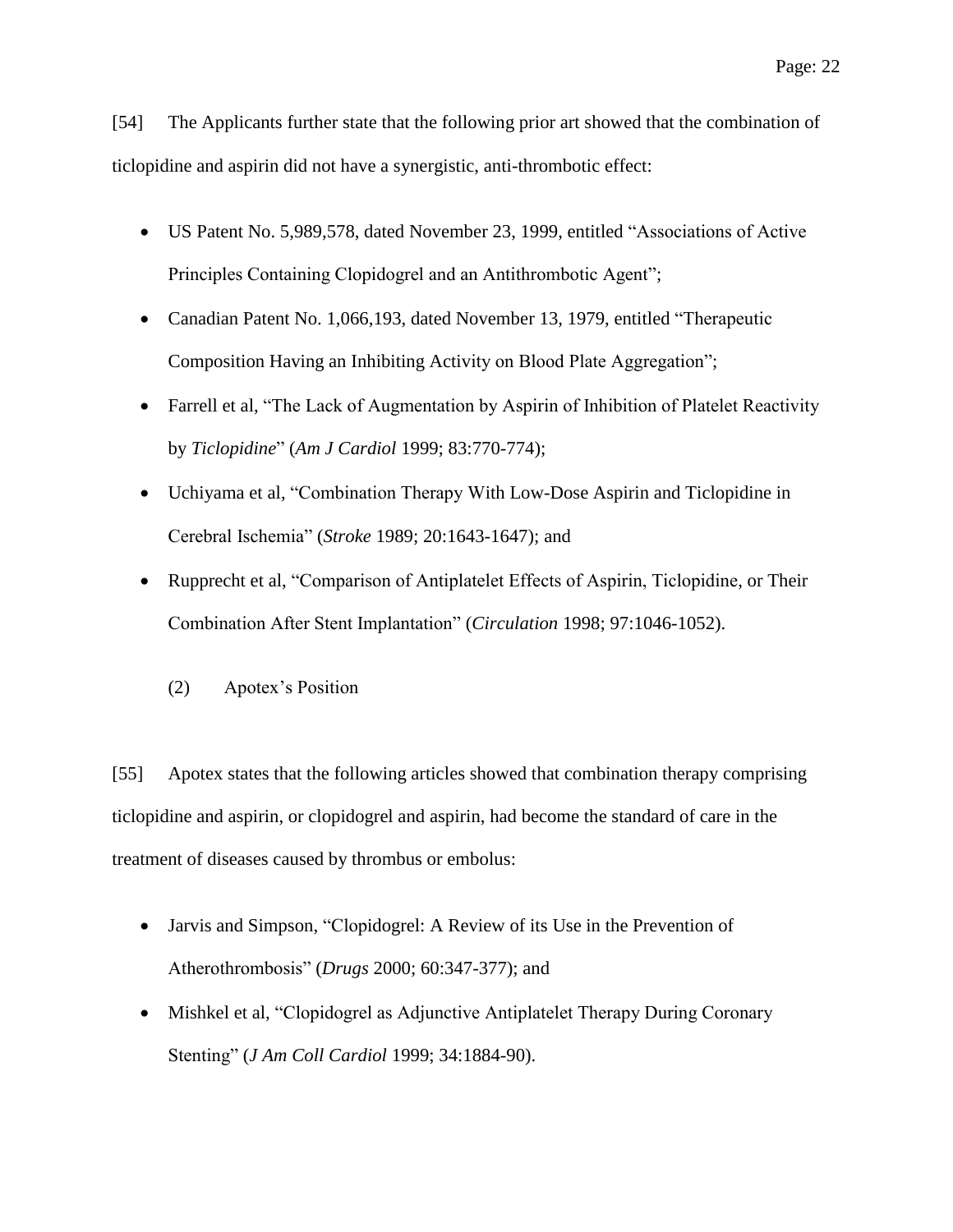[56] Apotex further states that the following articles showed that combination therapy of aspirin with ticlopidine or clopidogrel, took advantage of the complimentary mechanisms of action of thienopyridines and aspirin:

- Uchiyama et al (1989), noted above; and
- Gorelick et al, "Therapeutic Benefit: Aspirin Revisited in Light of Introduction of Clopidogrel" (*Stroke* 1999; 30:1716-1721).

[57] Moreover, Apotex takes the position that the following articles showed that the combination of a thienopyridine with aspirin was safe and effective in the prevention and treatment of diseases caused by thrombus or embolus, and was more effective than each agent alone:

- Uchiyama et al (1989), noted above;
- Van Belle et al, "Two-pronged antiplatelet therapy with aspirin and ticlopidine without systematic anticoagulation: an alternative therapeutic strategy after bailout stent implantation" (*Coron Artery Dis* 1995; 6:341-345);
- Schömig et al, "A Randomized Comparison of Antiplatelet and Anticoagulant Therapy after the Placement of Coronary-Artery Stents" (*N Engl J Med* 1996; 334:1084-9);
- Goods et al, "Comparison of *Aspirin* Alone Versus *Aspirin* Plus *Ticlopidine* After Coronary Artery Stenting" (*Am J Cardiol* 1996; 78:1042-1044);
- Lecompte et al, "Antiplatelet Effects of the Addition of Acetylsalicylic Acid 40 Mg Daily to Ticlopidine in Human Healthy Volunteers" (*Clin Appl Thromb Hemost* 1997; 3:245- 250);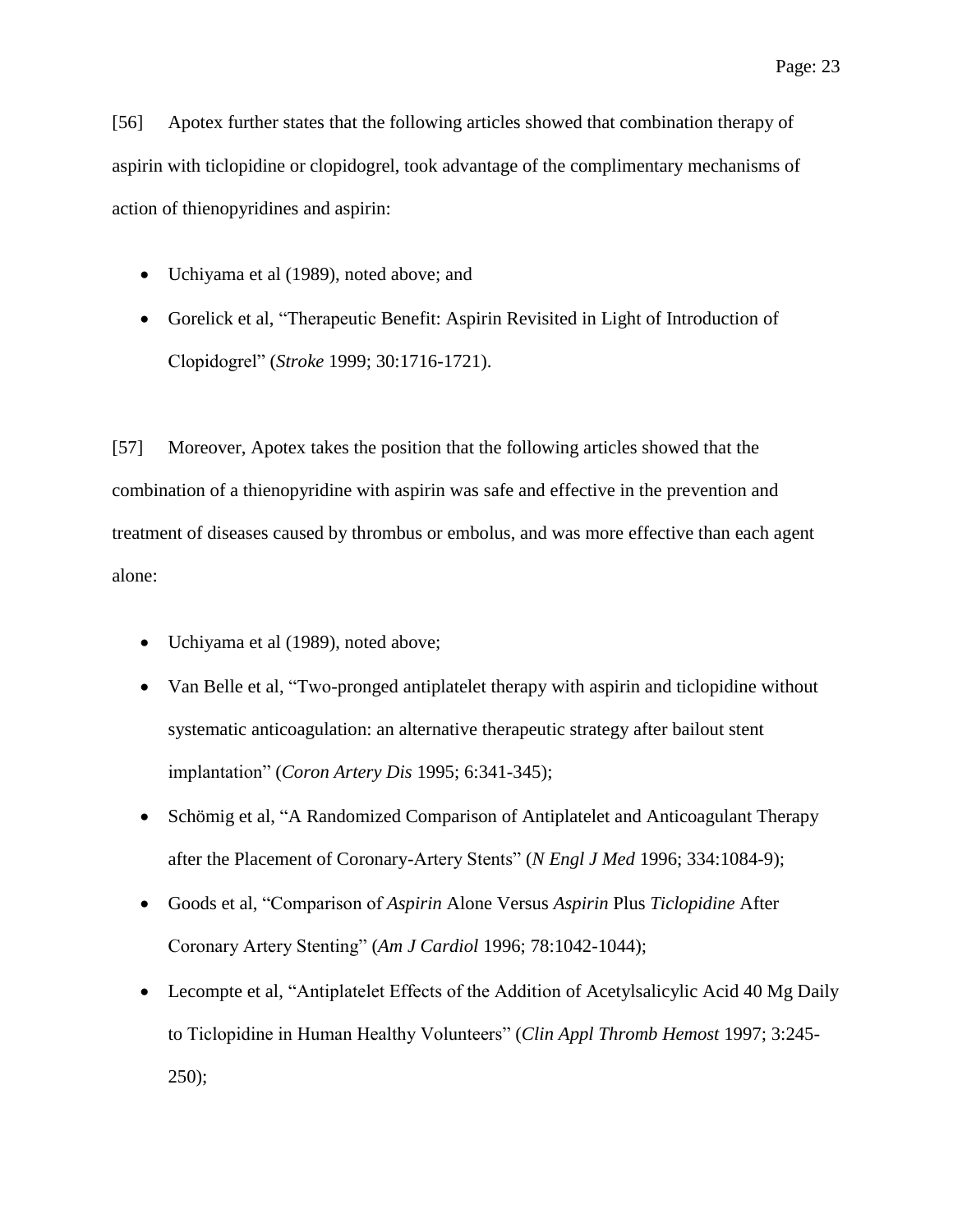- Neumann et al, "Antiplatelet Effect of Ticlopidine After Coronary Stenting" (*J Am Coll Cardiol* 1997; 29:1515-9);
- Leon et al, "A Clinical Trial Comparing Three Antithrombotic-Drug Regimes After Coronary Artery Stenting" (*N Engl J Med* 1998; 339:1665-71);
- Urban et al, "Randomized Evaluation of Anticoagulation Versus Antiplatelet Therapy After Coronary Stent Implantation in High-Risk Patients" (*Circulation* 1998; 98:2126- 2132);
- Moussa et al, "Effectiveness of Clopidogrel and Aspirin Versus Ticlopidine and Aspirin in Preventing Stent Thrombosis After Coronary Stent Implantation" (*Circulation* 1999; 99:2364-2366);
- Mishkel et al (1999), noted above;
- Muller et al, "A Randomized Comparison of Clopidogrel and Aspirin Versus Ticlopidine and Aspirin After the Placement of Coronary-Artery Stents" (*Circulation* 2000; 101:590- 593);
- Moshfegh et al, "Anitplatelet Effects of Clopidogrel Compared With Aspirin After Myocardial Infarction: Enhanced Inhibitory Effects of Combination Therapy" (*J Am Coll Cardiol* 2000; 36: 699-705);
- Betrand et al, "Double-Blind Study of the Safety of Clopidogrel With and Without a Loading Dose in Combination With Aspirin Compared With Ticlopidine in Combination With Aspirin After Coronary Stenting" (*Circulation* 2000; 102:624-629); and
- Bossavy et al, "A Double-Blind Randomized Comparison of Combined Aspirin and Ticlopidine Therapy Versus Aspirin or Ticlopidine Alone on Experimental Arterial Thrombogenesis in Humans" (*Blood* 1998; 92:1518-1525).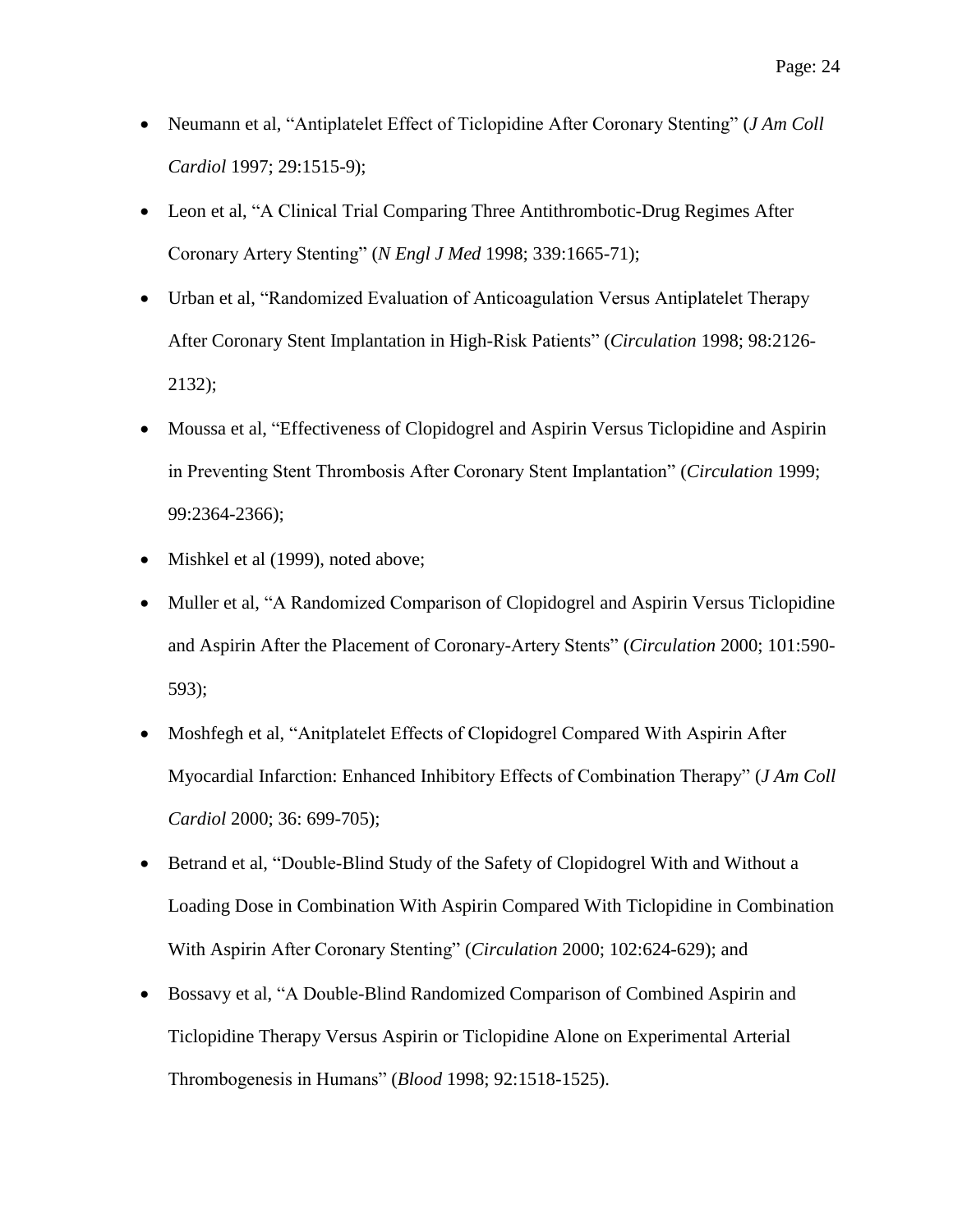[58] Apotex also states that the following articles showed that the combination of a thienopyridine with aspirin produced a synergistic antiplatelet/antithrombotic effect:

- Canadian Patent No. 1,066,193, noted above;
- US Patent No. 5,989,578, noted above;
- Rupprecht et al (1998), noted above;
- Moshfegh et al (1998), noted above;
- Herbert et al (1998), noted above;
- Harker et al, "Clopidogrel Inhibition of Stent, Graft, and Vascular Thrombogenesis With Antithrombotic Enhancement by Aspirin in Nonhuman Primates" (*Circulation* 1998; 98:2461-2469);
- Quinn and Fitzgerald, "Ticlopidine and Clopidogrel" (*Circulation* 1999; 100:1667-1672); and
- Cadroy et al, "Early Potent Antithrombotic Effect With Combined Aspirin and a Loading Dose of Clopidogrel on Experimental Arterial Thrombogenesis in Humans" (*Circulation*  2000; 101:2823-2828).

[59] Finally, Apotex states that the following prior art showed that prasugrel was the third generation thienopyridine developed, exhibiting certain advantages over clopidogrel and ticlopidine, and that prasugrel was expected to be useful for the prevention of thrombotic diseases and to have a similar ratio of benefit/bleeding risk as clopidogrel:

• Canadian Patent No. 2,077,695, filed on September 8, 1992, entitled "Hydropyridine" Derivatives Having Antithrombotic Activity";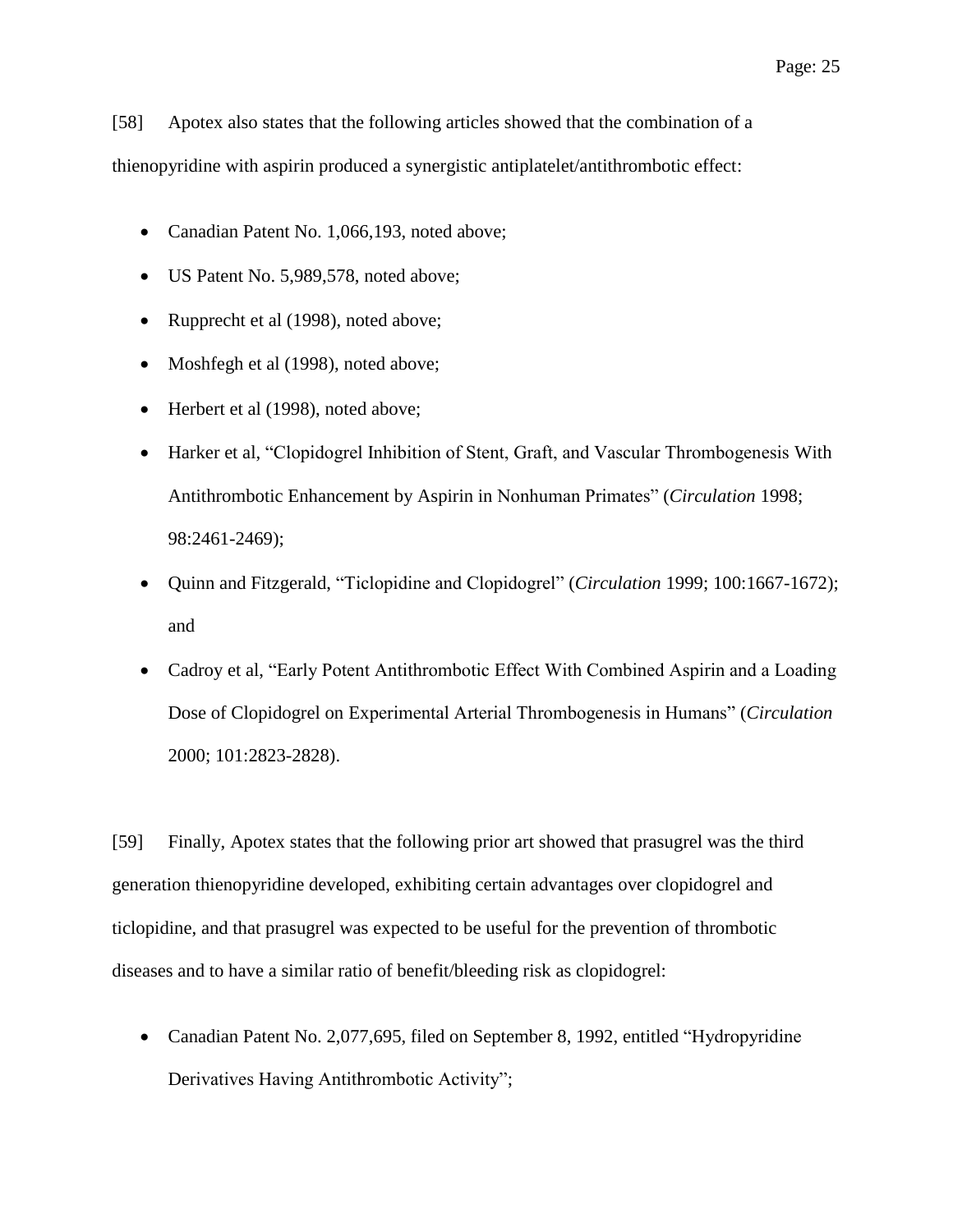- Asai et al, "Antithrombotic and Antiplatelet Effects of CS-747, a Novel P2T Antagonist" (*J Thromb Haemost,* 1999 (Supp) p 829) ("Asai et al (1999) #2");
- Asai et al (1999) #1, noted above; and
- Sugidachi et al (2000), noted above.

# <span id="page-25-0"></span>X. Claim Construction

[60] The relevant date for construing the claims of the '644 Patent is the date of publication: July 4, 2002.

[61] Construction is a question of law for the Court and should be done before considering infringement or validity. The Supreme Court determined the canons of claim construction in a trilogy of cases: *Whirlpool Corp v Camco Inc*, 2000 SCC 67 [*Whirlpool*] at paras 49-55; *Free World Trust v Électro Santé Inc*, 2000 SCC 66 at paras 44-54; and *Consolboard Inc v MacMillan Bloedel (Saskatchewan) Ltd*, [1981] 1 SCR 504 at para 27.

- [62] Those decisions state that:
	- a) claims are to be read in an informed and purposive way, with a mind willing to understand and viewed through the eyes of the POSITA, as of the date of publication, having regard to the common general knowledge;
	- b) adherence to the language of the claims allows them to be read in the manner in which the inventor is presumed to have intended, and in a way that is sympathetic to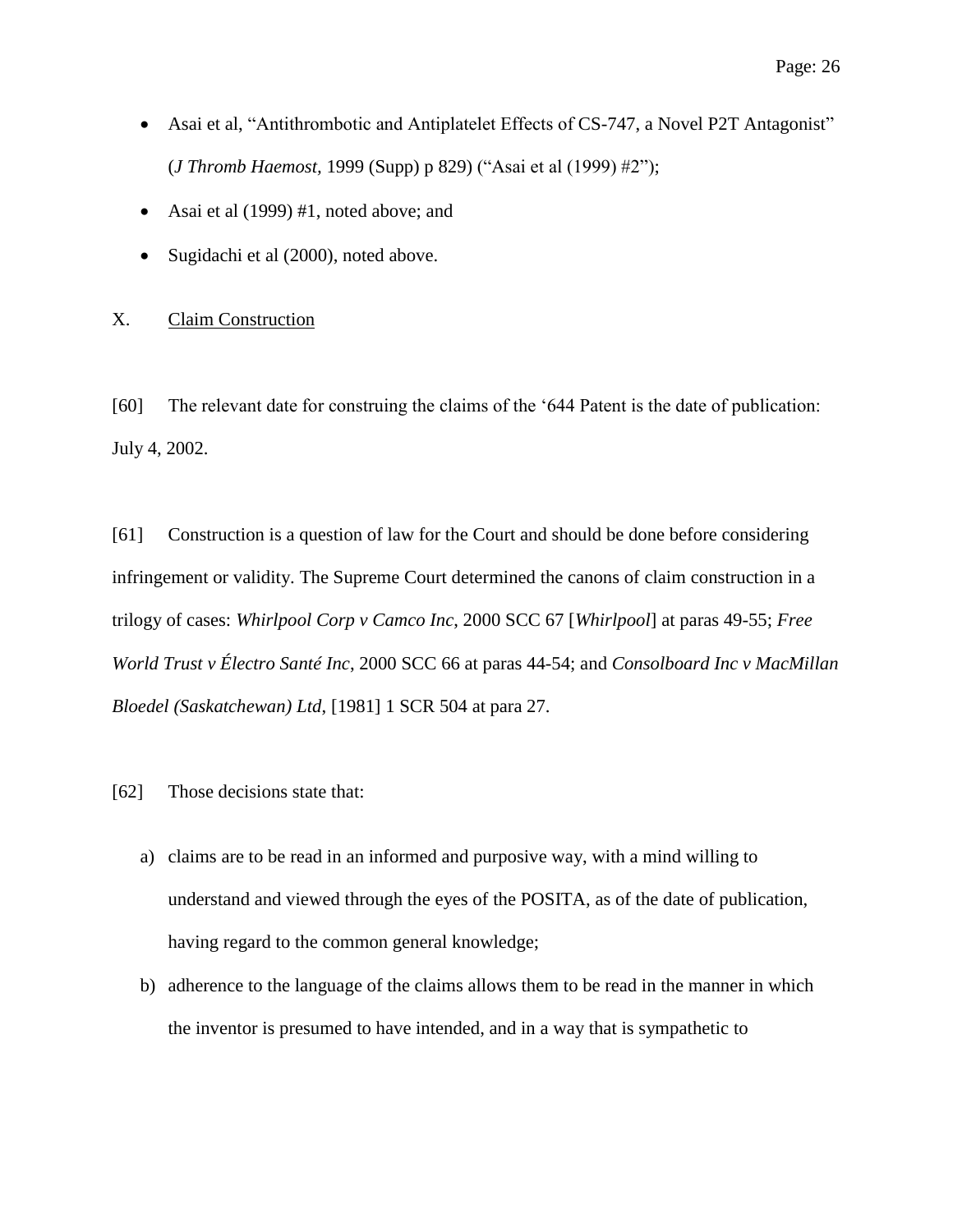accomplishing the inventor's purpose, which promotes both fairness and predictability; and

c) the whole of the specification should be considered, in order to ascertain the nature of the invention, and the construction of the claims must be neither benevolent nor harsh, but instead should be reasonable and fair to both the patentee and the public.

[63] While experts may aid the Court in construing terms or elements of the claims, that assistance is only necessary when the Court deems it helpful or useful to do so  $-$  if the meaning of terms is evident from the patent specification, the Court does not need the advice of experts.

[64] The parties are in general agreement on the construction of the Asserted Claims.

[65] Claim 22, as it depends from claims 18 and 20, comprises the following elements:

- use of prasugrel or a pharmaceutically acceptable salt thereof;
- in the preparation of a medicament;
- for simultaneous, but separate, administration with aspirin;
- for the prevention of treatment of a disease caused by thrombus or embolus.

[66] Claim 29 comprises the following elements:

- prasugrel or a pharmaceutically acceptable salt thereof;
- for use in combination with aspirin;
- in preventing or treating disease caused by thrombus or embolus.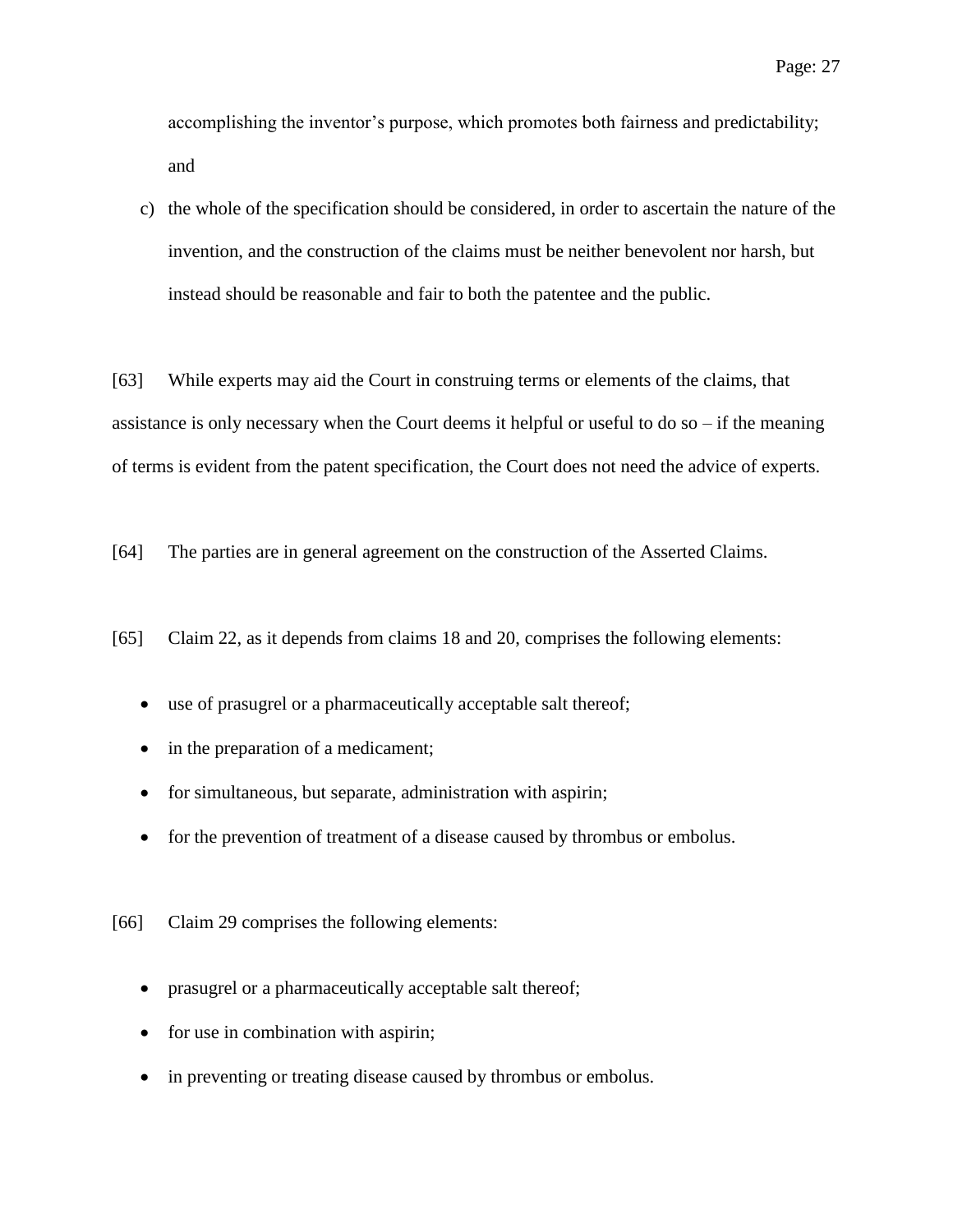Page: 28

[67] Claim 29 does not specify whether the administration of prasugrel and aspirin must be simultaneous or sequential; therefore, both possibilities may purposively be included. While the parties agree that "sequential" means that one agent must be given before or after the other, there is a dispute as to whether the POSITA would understand the appropriate time interval between the administrations of the two agents. That issue is discussed in more detail below with respect to insufficiency and claims broader than the invention made or disclosed.

[68] As well, the parties and their experts disagree on whether claims 22 and 29 incorporate the notion that prasugrel combined with aspirin produces a synergistic effect with respect to the prevention and treatment of thrombosis. This is also discussed in more detail below, in relation to patentable subject matter and obviousness.

# <span id="page-27-0"></span>XI. Validity

#### <span id="page-27-1"></span>A. *Burden*

[69] The presumption of validity in subsection 43(2) of the *Patent Act*, RSC 1985, c P-4 [*Patent Act*] is weak and once Apotex adduces evidence that has an "air of reality" to rebut that presumption, the legal burden shifts to the Applicants to establish on a balance of probabilities that each of the allegations of invalidity asserted are not justified (*Meda AB v Canada (Health),* 2016 FC 1362 at para 52).

[70] The parties agree that the Applicants must prove on a balance of probabilities that Apotex's allegation of invalidity is not justified.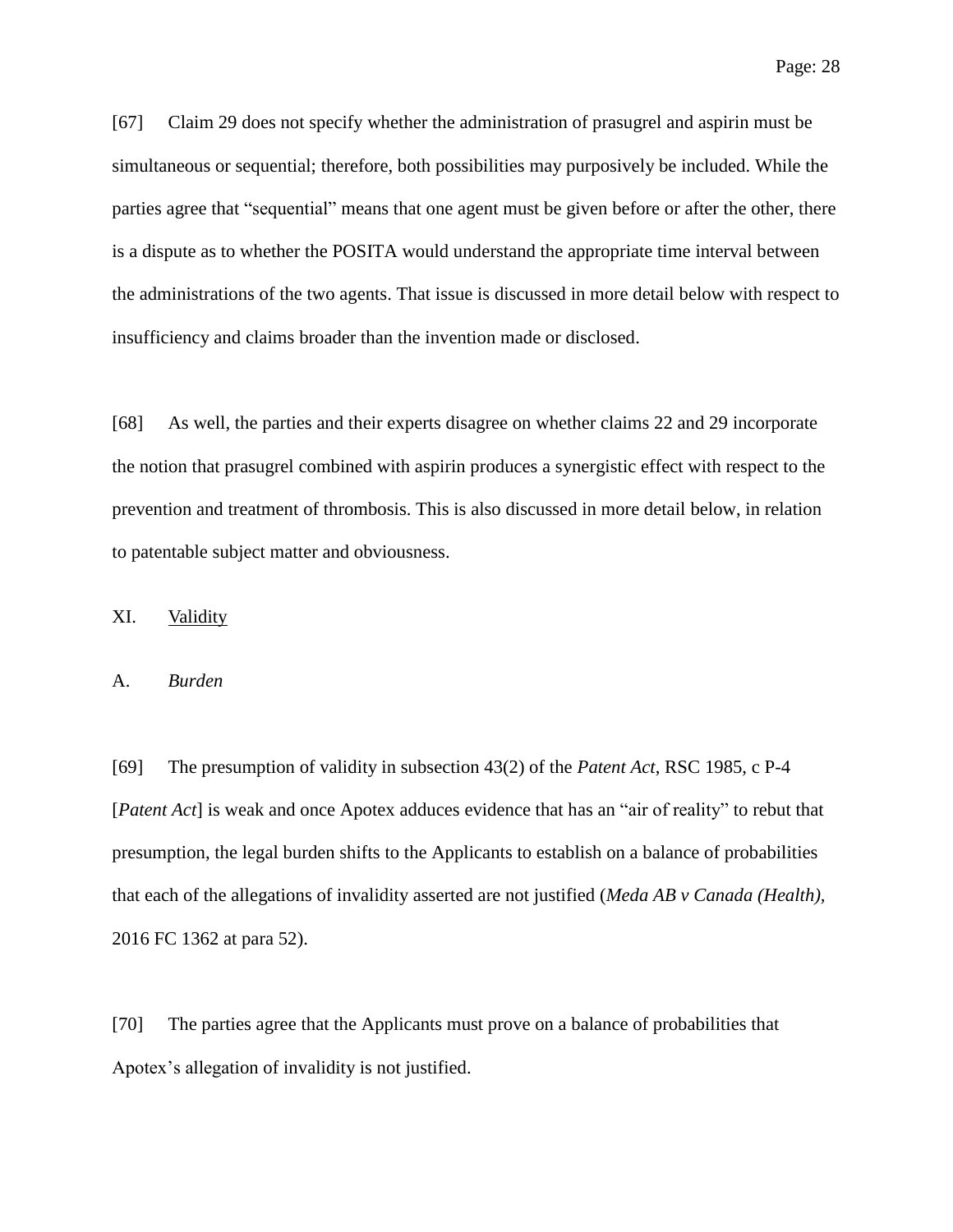#### <span id="page-28-0"></span>B. *Patentable Subject Matter*

[71] Combinations of compositions of matter and their use are patentable if the claimed subject matter is new, useful and non-obvious (*Bridgeview Manufacturing Inc v 931409 Alberta Ltd (Central Alberta Hay Centre)*, 2010 FCA 188 [*Bridgeview*] at paras 6-12, 51).

[72] However, it is essential to the validity of a patent for a combination that the combination should lead to a unitary result, and that such result should be different from the sum of the results of the elements (*R v American Optical Co* (1950), 13 CPR 87 at 98-99 (Ex CR)).

[73] Apotex alleges that the claims of the '644 Patent are invalid, void and of no force or effect as they claim a "mere aggregate and not a patentable combination", thus failing to meet the definition of an invention under section 2 of the *Patent Act*. The "purported invention" relates to an additive combination of prasugrel plus aspirin – the use of prasugrel plus aspirin does not produce a new or different result as compared to their separate uses.

[74] Apotex also states that the Asserted Claims are not restricted to combinations of prasugrel and aspirin that exhibit a synergistic effect. Nowhere in the disclosure of the '644 Patent is there an assertion that the combination of prasugrel and aspirin exhibits a synergistic effect. At most, there are data in Table 1 on page 8 of the '644 Patent that can arguably support an assertion of synergy. While the evidence on this point is contradictory, based upon the totality of the evidence adduced, the Applicants have not met their burden in respect of this issue.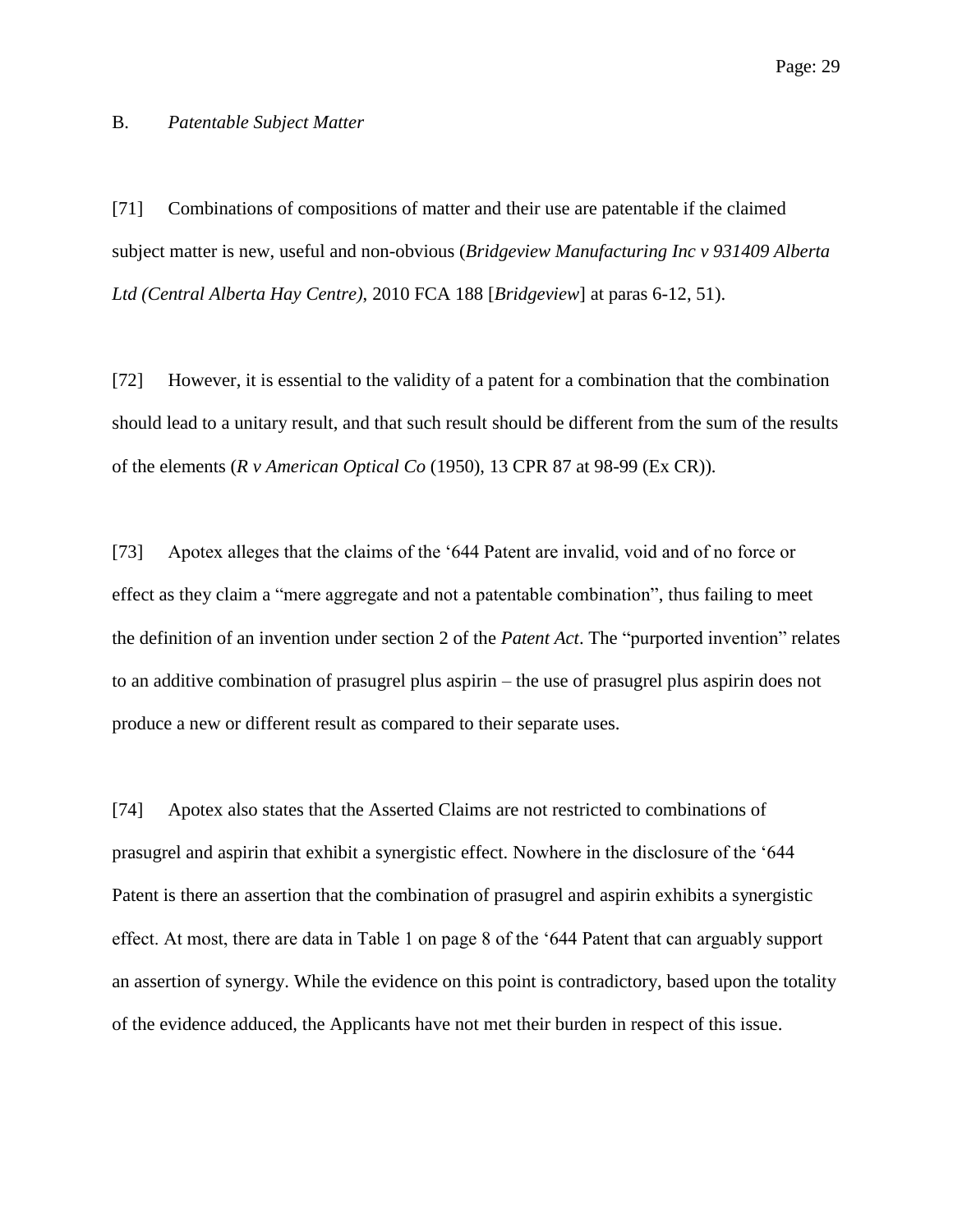- [75] The Sankyo Reports, referred to by Drs. Sugidachi and Ogawa, reveal the following:
	- Sankyo Report 1 described the *ex vivo* effect of prasugrel in combination with aspirin on platelet aggregation in rats. The authors found that prasugrel in combination with aspirin  $subwed$
	- Sankyo Report 2 described the effect of the combination of prasugrel and aspirin in rats: (1) on thrombus formation in an AV-shunt model; and (2) on prolongation on bleeding time. The authors concluded that the combination of prasugrel with aspirin resulted in |  $|$  Some of

the methods and data from this study were disclosed in the '644 Patent;

 $:$  and

- Sankyo Report 3 described the antiplatelet effects of prasugrel in combination with aspirin using an *ex vivo* dog platelet model. The authors found that the combined use of prasugrel with aspirin produced
- Sankyo Report 4 compared the combined effect of prasugrel and aspirin on rat *ex vivo*  platelet aggregation to that of clopidogrel and aspirin. The authors found that

[76] Statements in the '644 Patent relating to the effect of the combination of prasugrel and aspirin include:

 "possess excellent inhibitory activity against platelet aggregation and thrombogenesis" (page 3b, final paragraph);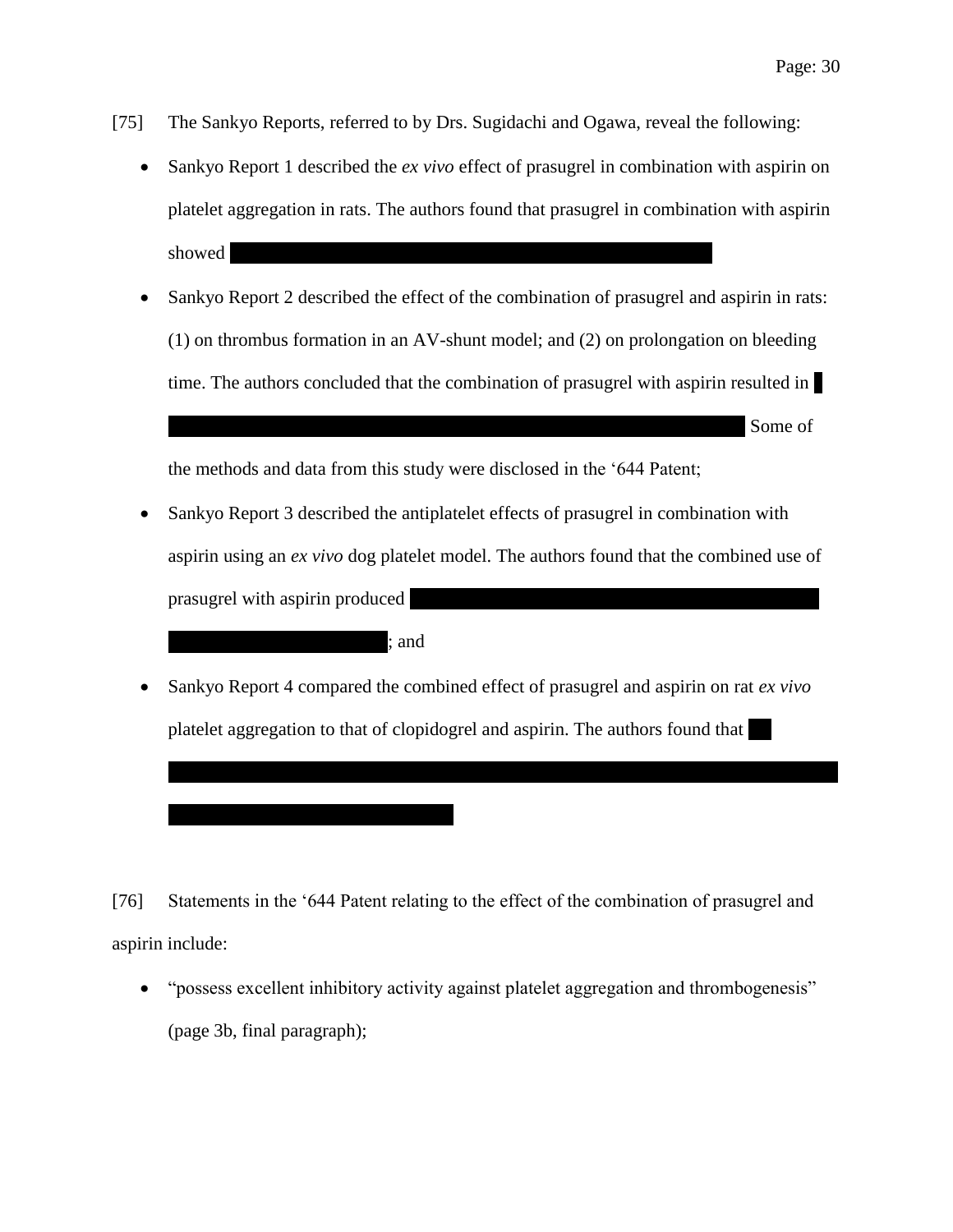- "results in more potent effectiveness than the use of each component alone" (page 4, second paragraph); and
- "the therapeutic effect of the compound administered later is expected to add to the therapeutic effects of the previously administered component" (page 4, third paragraph).

[77] At pages 6-8 of the '644 Patent, under "Example 1", is a brief summary of the methods used in Sankyo Report 2, which described the inhibitory effect of prasugrel and aspirin against thrombus formation using an AV-shunt model in rats. Some of the data from that study is shown in Table 1 on page 8 of the '644 Patent, which is reproduced below:

| [Table 1]  |         |                 |                        |  |  |  |
|------------|---------|-----------------|------------------------|--|--|--|
| Compounds  |         | Thrombus Weight | <b>Inhibition Rate</b> |  |  |  |
| Compound A | Aspirin | (mg)            | $(\%)$                 |  |  |  |
| (mg/kg)    | (mg/kg) |                 |                        |  |  |  |
| 0          | 0       | $52.3 \pm 1.2$  | ٠                      |  |  |  |
| 0          | 10      | $46.6 \pm 2.8$  | $12.3 \pm 4.4$         |  |  |  |
| 0.3        | 0       | $43.5 \pm 2.1$  | $17.0 \pm 4.1$         |  |  |  |
| 0.6        | 0       | $37.5 \pm 2.1$  | $28.3 \pm 4.0$         |  |  |  |
| 0.3        | 10      | $30.5 \pm 3.5$  | $41.8 \pm 6.6$         |  |  |  |
| 0.6        | 10      | $23.2 \pm 3.8$  | $55.7 \pm 7.2$         |  |  |  |

Compound A: 2-Acetoxy-5-(α-cyclopropylcarbonyl-2-fluorobenzyl)-4,5,6,7tetrahydrothieno[3,2-c]pyridine

[78] Dr. Falotico opined that the results in Table 1 demonstrate the following:

• the mean inhibition rates (percent inhibition of thrombus formation compared to the control) with a 0.3 mg/kg dose and a 0.6 mg/kg dose of prasugrel alone are 17% and 28.3% respectively;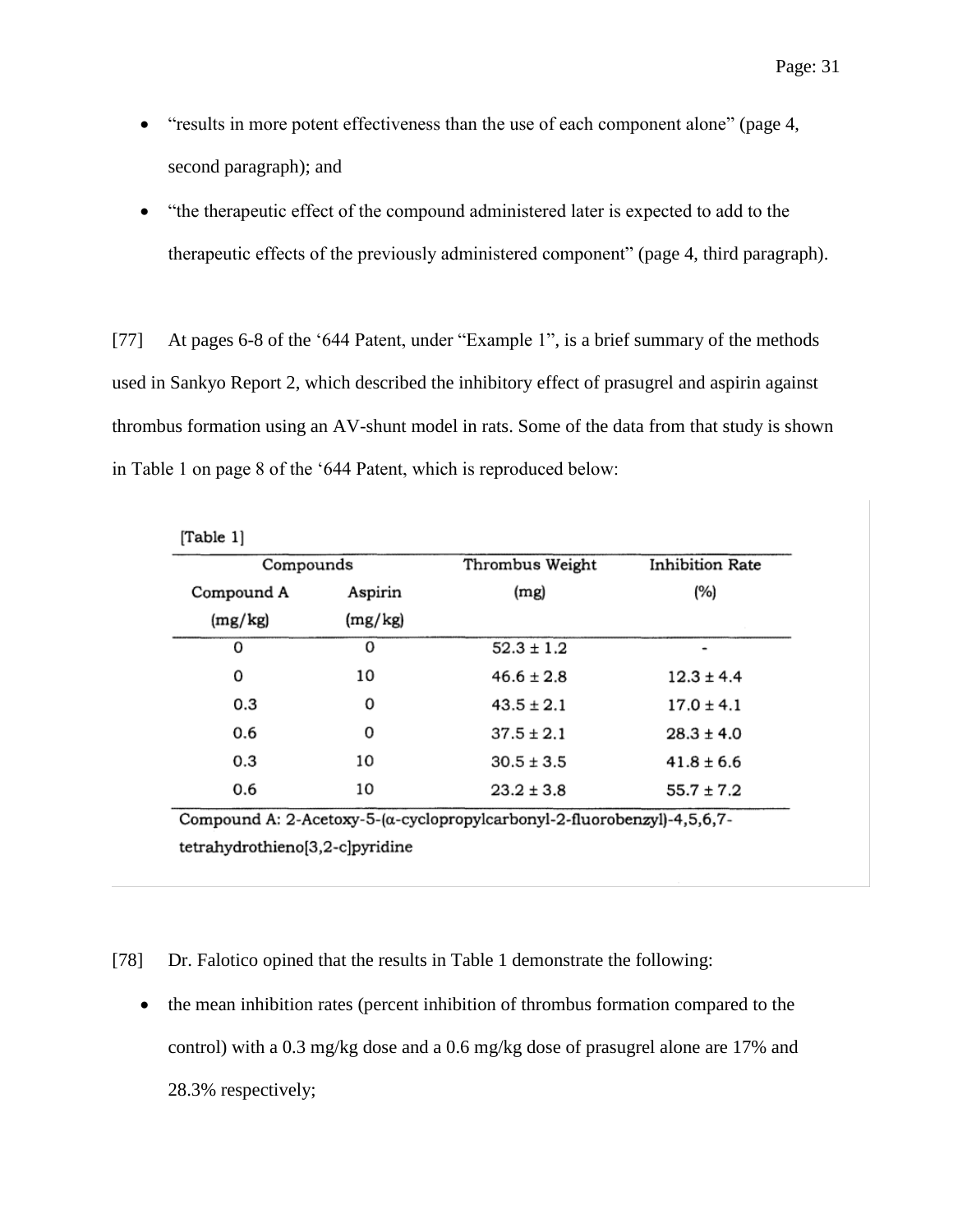- for a 10 mg/kg dose of aspirin alone, the inhibition rate was  $12.3\%$ ;
- when 10 mg of aspirin was administered in combination with either 0.3 mg/kg or 0.6 mg/kg of prasugrel, the inhibition rate was 41.8% and 55.7% respectively. This represents an effect that is more than additive, as an additive effect in this test would have been 29.3% (the sum of 12.3% and 17.0%) for the combination of 10 mg/kg aspirin and 0.3 mg/kg prasugrel and 40.6% (the sum of 12.3% and 28.3%) for the combination of 10 mg/kg aspirin and 0.6 mg/kg prasugrel;
- the effect of aspirin and prasugrel was dose dependent, i.e., the effect was greater when aspirin was combined with a 0.6 mg/kg dose of prasugrel than when combined with a 0.3 mg/kg dose of prasugrel (i.e., 15.1% more versus 12.5% more inhibition of thrombus formation). Both combinations gave a substantial benefit versus the agents alone; and
- overall, the data teach that the use of prasugrel in combination with aspirin produces excellent inhibitory activity against platelet aggregation that is greater than the sum of the effects of each agent alone (i.e., synergy).

[79] Dr. Falotico also opined that, after reading the '644 Patent in its entirety, it would be clear to the POSITA that the invention relates to the use of prasugrel and aspirin in combination to achieve an antiplatelet/antithrombotic effect that is greater than the sum of such effects with each agent alone. His opinion was based on the fact that the data in Table 1 was disclosed in the '644 Patent.

[80] Dr. Falotico further opined that the data in the Sankyo Reports also supported and bolstered the inventive feature (a more than additive antiplatelet/antithrombotic effect) of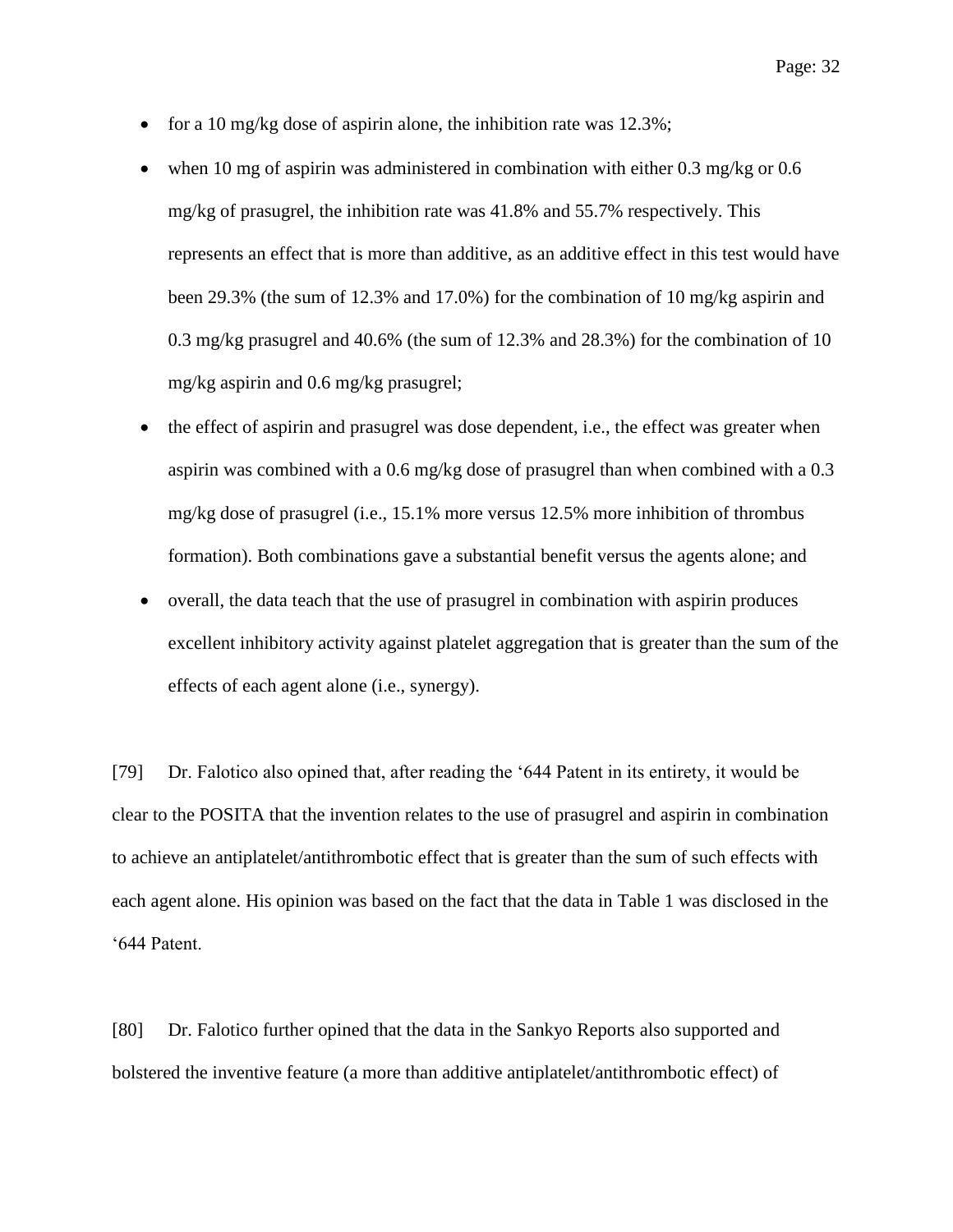prasugrel in combination with aspirin. Each of the *ex vivo* antiplatelet studies conducted by

Sankyo pointed to the same conclusion, namely, that combining prasugrel with aspirin has a

more than additive antiplatelet effect, and it was shown in more than one warm-blooded animal

species.

[81] Dr. Warner disagreed with Dr. Falotico's interpretation of the data in the '644 Patent. He explained that:

> …determining whether a combination of drugs exhibits synergy requires more than just comparing the activity of the combination to the sum of the activities of the individual compounds. Testing for synergy requires determination of the potency of the combination and comparison of this potency with that of a theoretically additive combination. It is important that each drug demonstrates a dose-dependent common effect that can be quantified when the drugs are tested individually or in combination. Essentially, one compares the dose-response curve of the mixture with that of the theoretical curve of additivity in the same proportional mix. Further, synergism is not only a feature of the drugs and the test; it depends as well on the mixture ratio of the two components in the combination. There also needs to be a statistical analysis of whether or not the data show a statistically synergistic effect. Thus, the testing and data provided in the 644 patent are insufficient to demonstrate whether the combination of prasugrel and aspirin exhibit a synergistic antithrombotic effect (or synergistic inhibitory activity against platelet aggregation).

[82] Dr. Warner also disagreed with Dr. Falotico that the POSITA would understand that the invention relates to the use of prasugrel and aspirin in combination to achieve an antiplatelet/antithrombotic effect that is greater than the sum of such effects with each agent alone. He wrote:

> In addition to my comments directly above as to how the data in the 644 patent do not demonstrate a greater than additive effect, or synergy, nowhere else in the 644 patent is there a statement suggesting that the combination of prasugrel and aspirin achieve an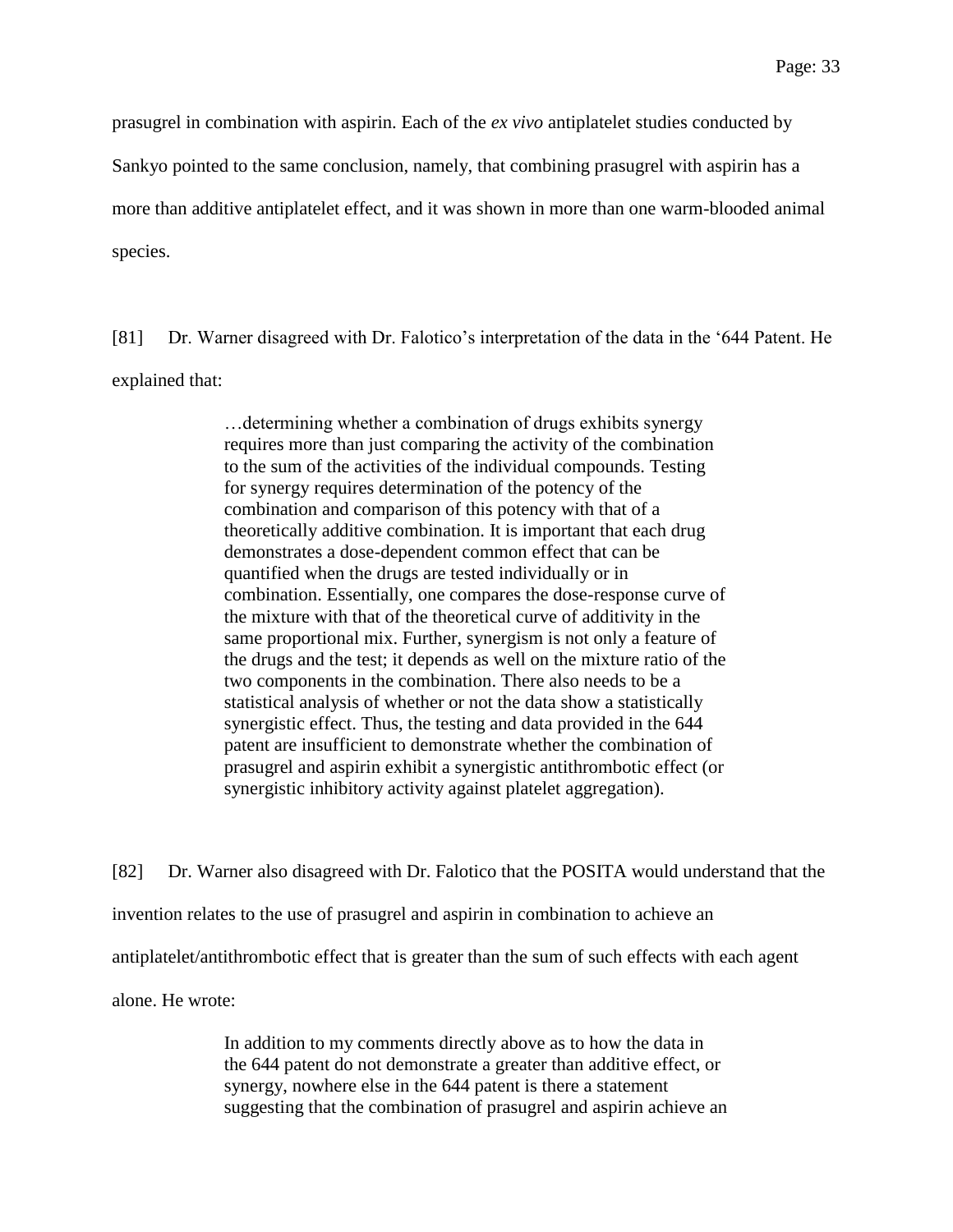antiplatelet/antithrombotic effect that is greater than the sum of such effects with each agent alone. Rather, the 644 patent states that "the use in combination of [prasugrel] … and aspirin, results in more potent effectiveness than the use of each component alone" and "the therapeutic effect of the compound administered later is expected to add to the therapeutic effects of the previously administered component" (page 4), suggesting additive activity. Further, there is no reference to a greater than additive, or synergistic, effect in the Relevant Claims, or in any other claims of the '644 Patent.

[83] Dr. Zusman agreed with Dr. Warner that the POSITA would understand the '644 Patent to mean that combining prasugrel and aspirin has an additive effect. He referred to the same quotes from the '644 Patent noted by Dr. Warner, and opined that the inventors are stating that the effect is additive. The inventors did not state that their invention was the achievement of an antiplatelet/antithrombotic effect that is greater than the sum of such effects with each agent alone.

[84] Dr. Zusman also agreed with Dr. Warner that neither the inventors nor the POSITA would interpret the data provided in Table 1 to indicate that the combination of prasugrel and aspirin provided a synergistic effect. This is because synergy is not simply assessed as "a more than additive effect" as Dr. Falotico presented. The POSITA would know that the determination of drug synergism is a quantitative pursuit that involves a rigorous demonstration that the combination effect is greater than that which is expected from the individual drugs' potencies. By December 2000, there were statistical methods available to the POSITA to assess synergism in the combination of drugs. The inventors did not include such quantitative statistical analysis for the determination of a synergistic effect in the '644 Patent, nor did they state that they have done so. Furthermore, Dr. Falotico did not perform such an analysis with the Table 1 data, but he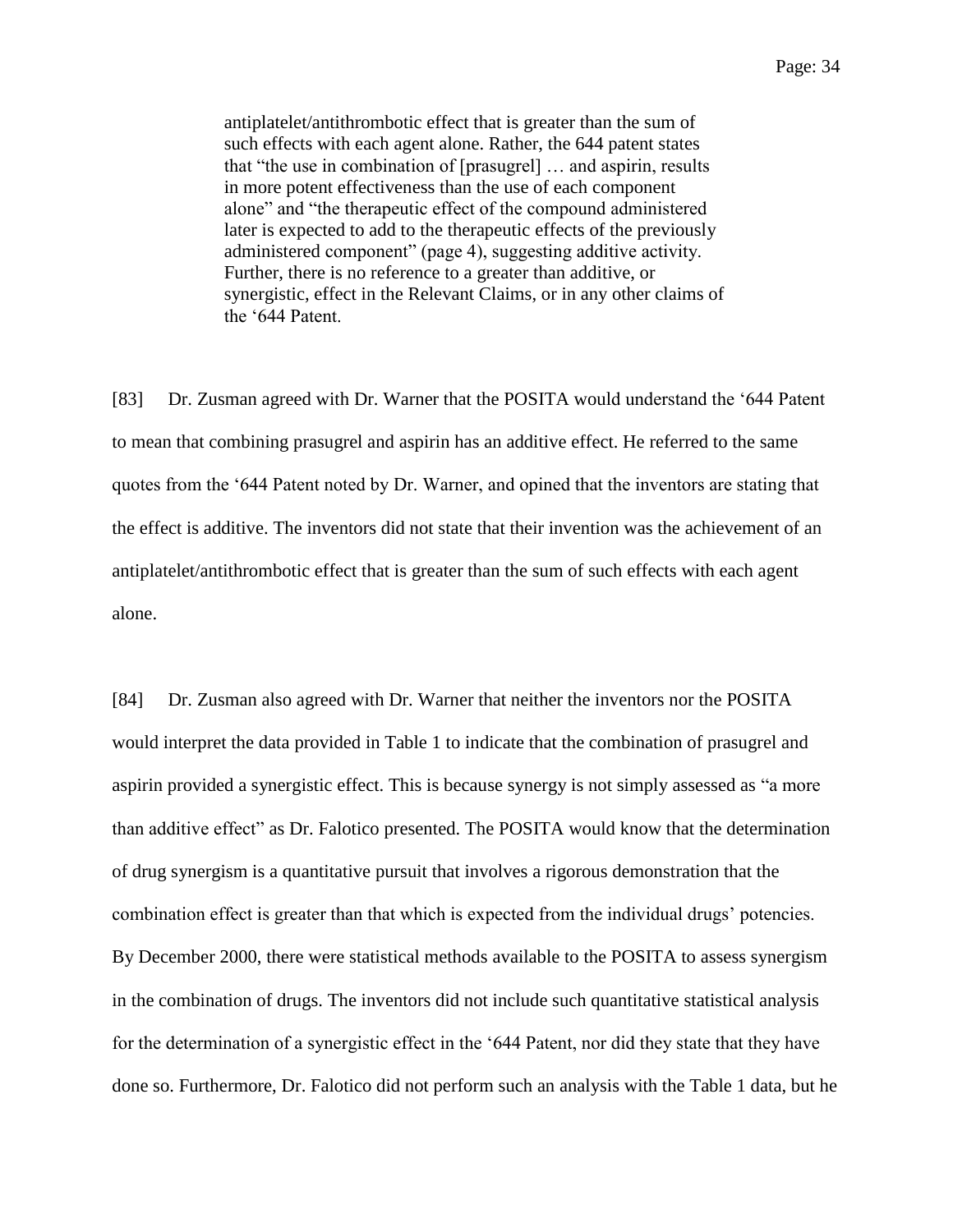had previously performed such an analysis in a paper he published relating to the use of clopidogrel with aspirin.

[85] While there is ambiguity in claims 22 and 29 as to whether either claim covers the synergistic effect produced by prasugrel combined with aspirin, I agree with the Applicants that the '644 Patent as a whole, when read purposively with a mind willing to understand, disclosed patentable subject matter. The combination of prasugrel and aspirin was a new and useful treatment for diseases caused by thrombus or embolus, in that it possessed new, useful and synergistic inhibitory activity against platelet aggregation, without unacceptable bleeding risks or other side effects.

[86] I do not agree with Apotex that in reaching that conclusion I must "read in" synergistic effects to the '644 Patent disclosure to find a new and useful invention, as I cautioned against in *Bristol-Myers Squibb Canada v Apotex Inc*, 2017 FC 296 at paragraph 191.

[87] While much was said about the use of statistical models to distinguish between synergistic and additive effects, the fact that the combination of prasugrel and aspirin was a new and useful treatment is not dispute. The four Sankyo Reports all showed same show that in two of those studies the authors went so far as to definitively call the results . Drs. Warner and Zusman were concerned that the reports did not include statistical analyses to confirm synergy, but that point is not determinative and they never stated that the results were not new and useful.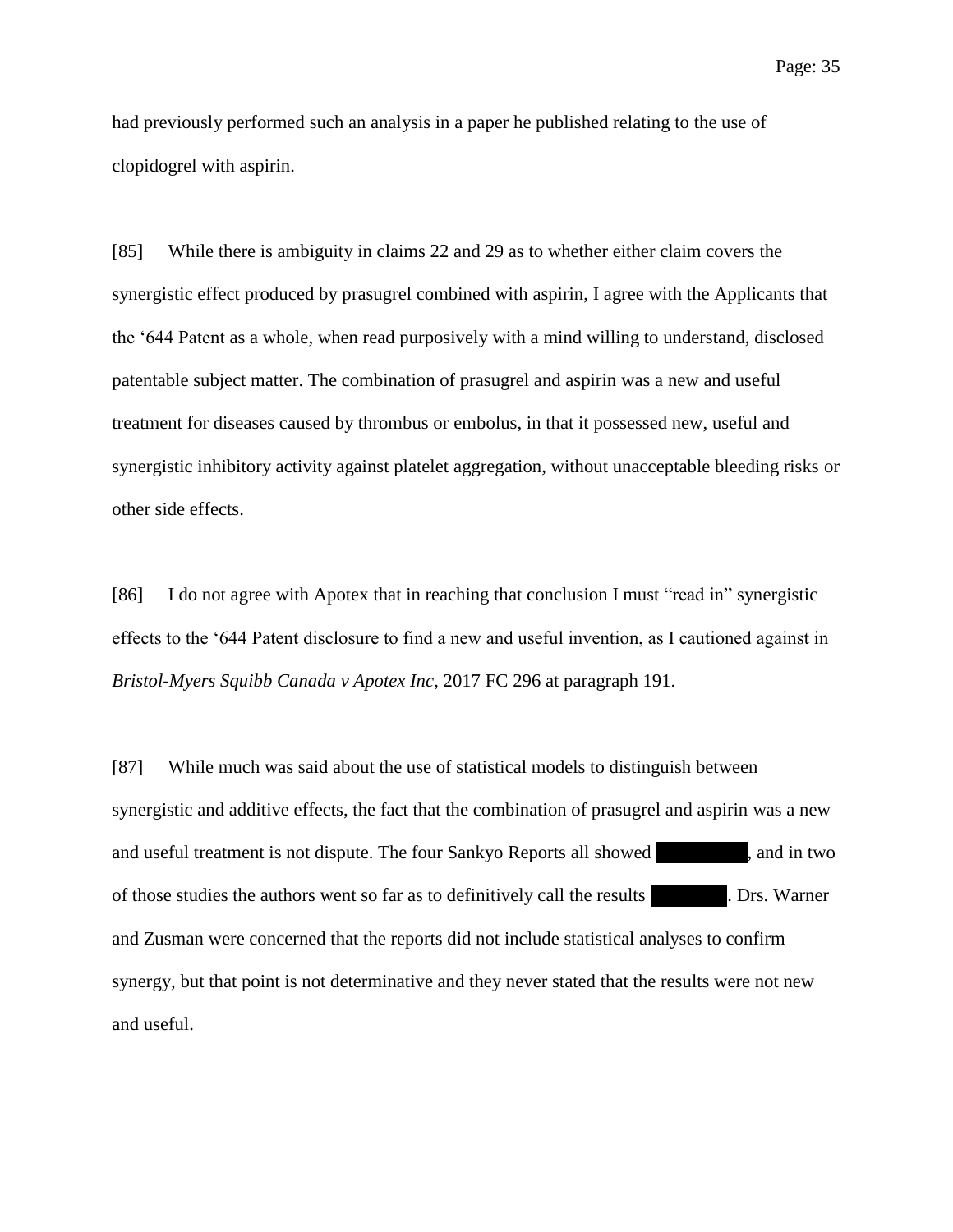[88] Indeed, on cross-examination Dr. Warner admitted that when the data in Table 1 of the '644 Patent are examined at face value, without considering statistics or variability, the combination of prasugrel plus aspirin produced a numerically greater inhibition rate than prasugrel and aspirin alone. As well, Dr. Warner had previously stated that some studies in the prior art showed synergy, but then admitted that no statistical analysis had been done in those studies, including in a paper he co-authored.

[89] Dr. Zusman made a similar admission during his cross-examination, that the data in Table 1 showed synergy if one only looks at the means without taking into consideration the dispersion of the data.

[90] The '644 Patent, when read purposively with a mind willing to understand, discloses that the use of prasugrel combined with aspirin results in an effect on platelet aggregation that is new, useful and more than the mere sum of the effects of the two agents taken alone.

[91] I find that the '644 Patent discloses patentable subject matter.

# <span id="page-35-0"></span>C. *Obviousness*

[92] The relevant date for assessing obviousness is the claim date, which is the priority date of December 25, 2000.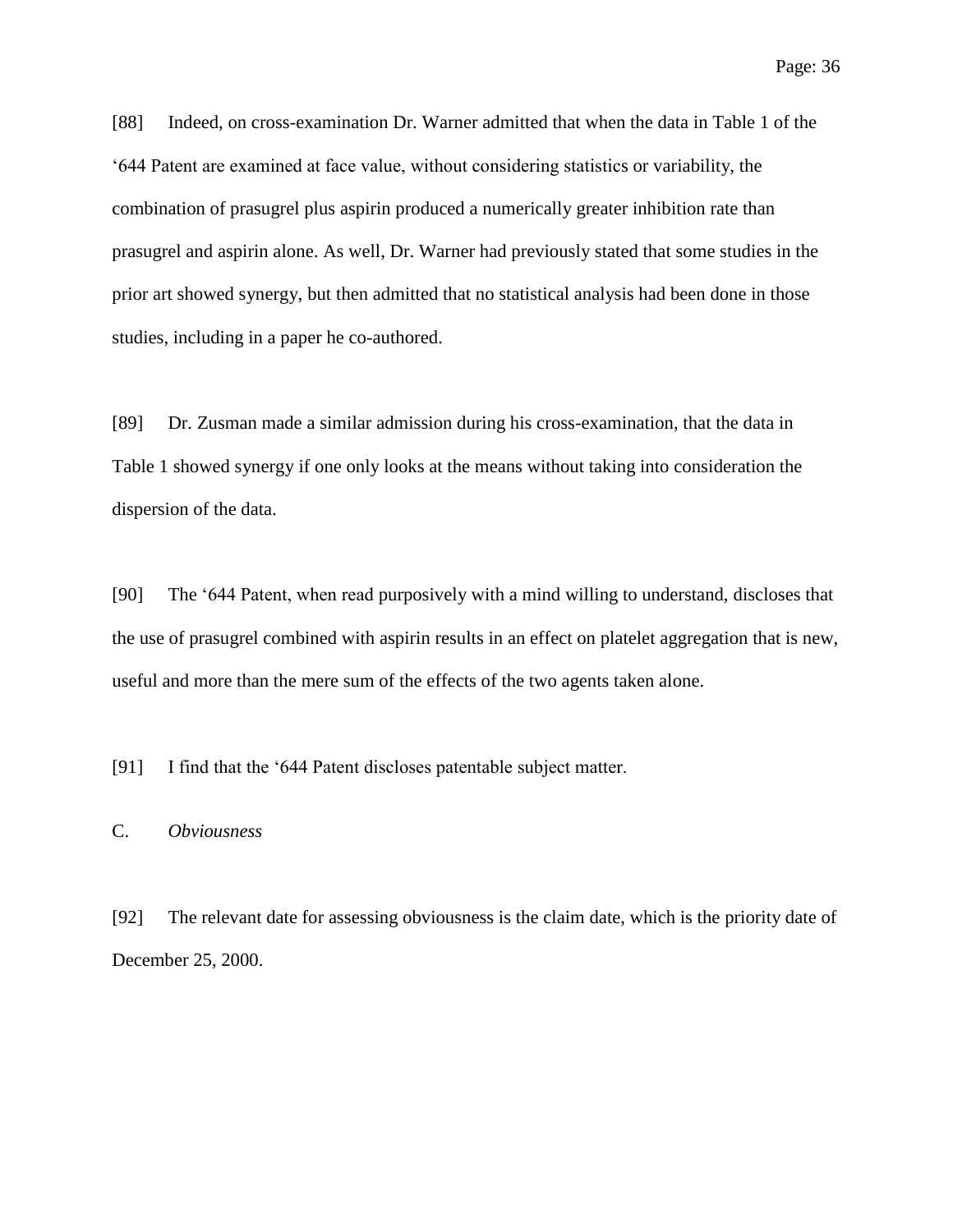[93] Section 28.3 of the *Patent Act* requires the subject matter of a claim to not have been

obvious on the claim date. The Supreme Court of Canada set out a four-part test for obviousness

in *Apotex Inc v Sanofi-Synthelabo Canada Inc*, 2008 SCC 61 [*Sanofi*] at paragraph 67:

1) a) identify the notional "person skilled in the art";

b) identify the relevant common general knowledge of that person;

2) identify the inventive concept of the claim in question or if that cannot readily be done, construe it;

3) identify what, if any, differences exist between the matter cited as forming part of the "state of the art" and the inventive concept of the claim or the claim as construed;

4) viewed without any knowledge of the alleged invention as claimed, do those differences constitute steps which would have been obvious to the person skilled in the art or do they require any degree of invention?

[94] At the fourth stage of this test, the issue of "obvious to try" may arise, that is, whether it was more or less self-evident to try to obtain the invention – the mere possibility that something might turn up is not enough (*Sanofi* at paras 64, 66 and 67). If an "obvious to try" test is warranted, factors to be taken into consideration include (*Sanofi* at para 69):

- Was it more or less self-evident that what was being tried ought to work? Were there a finite number of identified predictable solutions known to persons skilled in the art?
- What was the extent, nature and amount of effort required to achieve the invention? Were routine trials carried out or was the experimentation prolonged and arduous, such that the trials would not be considered routine?
- Was there a motive provided in the prior art to find the solution the patent addresses?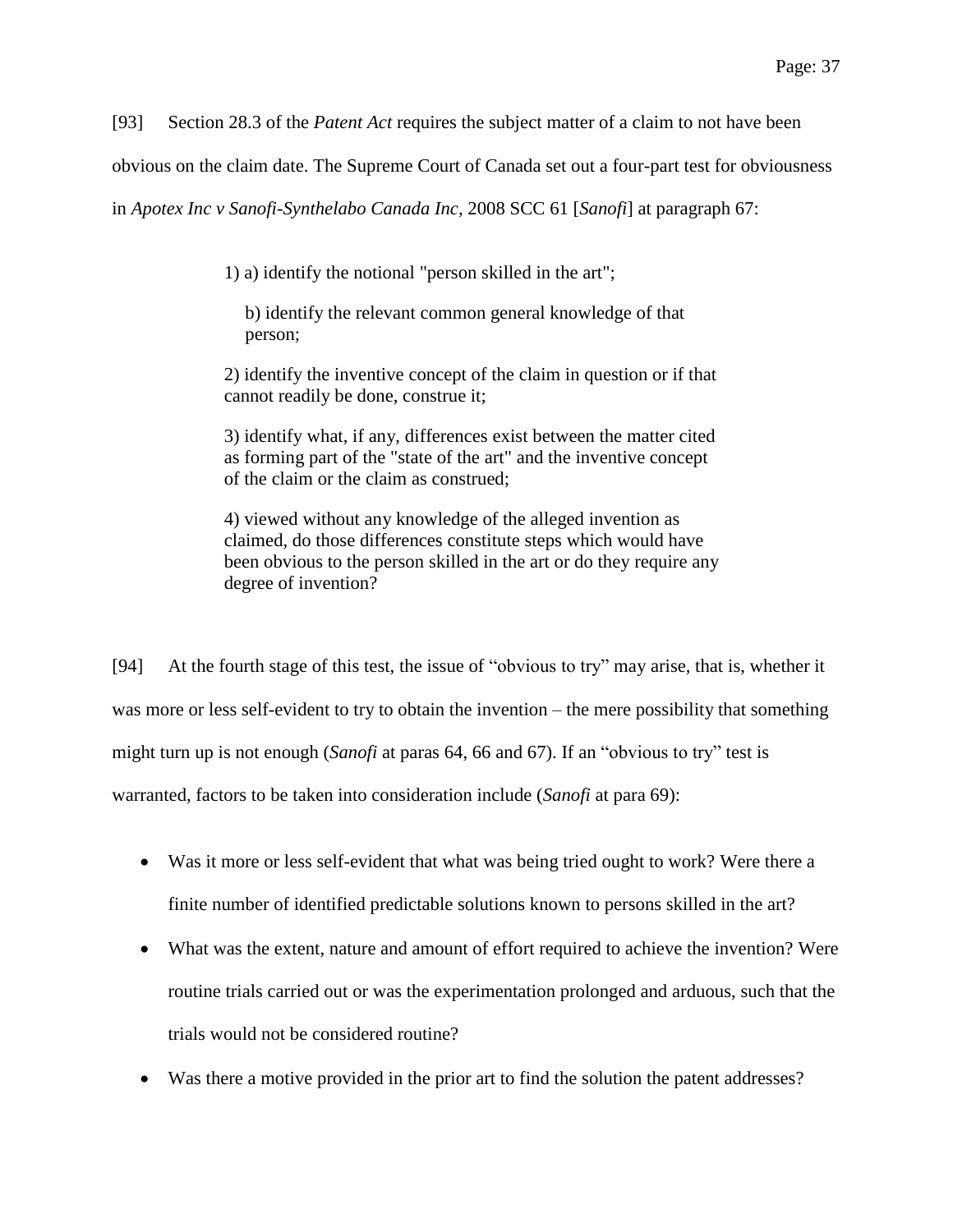[95] In this case, the "obvious to try" issue is applicable.

[96] Obviousness is a difficult test to meet. The Court is cautioned that expert witnesses may unknowingly be biased by hindsight (*Bridgeview* at para 50).

[97] There is some argument between the parties on whether the Federal Court of Appeal has recently qualified the test for obviousness and use of the inventive concept, as established by the Supreme Court in *Sanofi* and *Teva Canada Ltd v Pfizer Canada Inc*, 2012 SCC 60 [*Teva*], in the decisions of *Ciba Specialty Chemicals Water Treatments Ltd v SNF Inc*, 2017 FCA 225 [*Ciba*] at paragraphs 72-77, and *Bristol-Myers Squibb Canada Co v Teva Canada Limited*, 2017 FCA 76 at paragraphs 62-68.

[98] I do not find that those decisions qualify the approach to determining obviousness when read purposively in light of the Supreme Court's *Sanofi* and *Teva* approaches. Rather, when the Court has regard to section 28.3 of the *Patent Act* and both the *Sanofi* and *Teva* decisions, the focus in deciding whether an invention as claimed is obvious should be on the claim(s) itself/themselves, unless there is ambiguity in the claim(s) under consideration, and only then is it necessary to refer to the disclosure to help understand whether an invention as claimed is obvious or not over the prior art.

[99] The Applicants also raise the issue that the prior art relied upon by Apotex in its NOA and put to their experts was curated with hindsight and the experts were unaware of how it was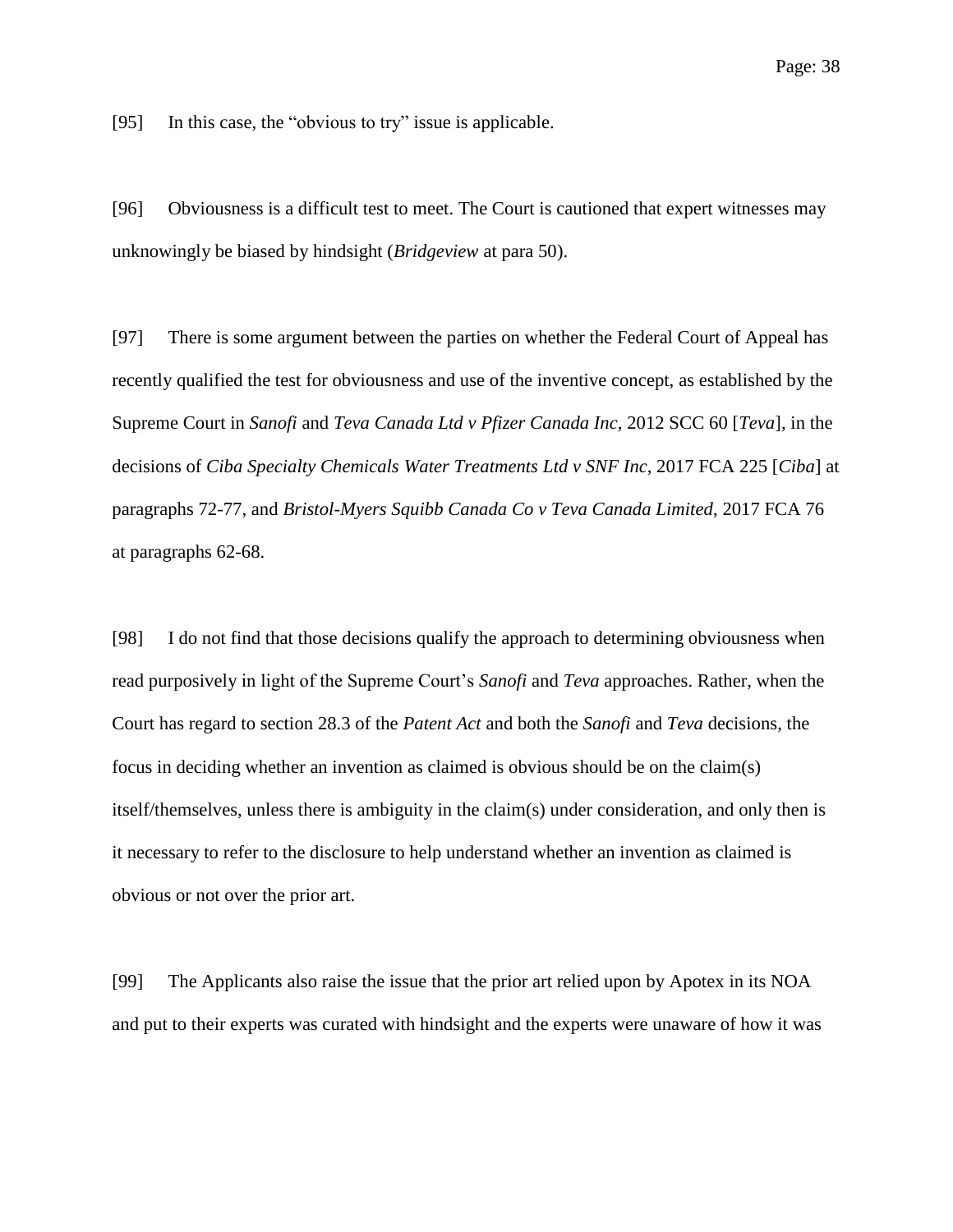assembled. Moreover, the experts conducted their own searches but did not disclose those

searches or any relevant prior art beyond that relied upon in the NOA.

[100] I agree with Apotex that the criticisms are without merit or are irrelevant. I endorse the

comments of Justice Zinn in *Allergan Inc v Apotex Inc*, 2016 FC 344 at paragraphs 20 and 21:

[20] Allergan submits that the 49 references cited in Apotex's NOA are not representative of the common general knowledge because they were collected by Apotex, with the benefit of hindsight, and with a view to invalidating the 632 Patent. Moreover, it notes that Apotex's two experts did no independent prior art search.

[21] I agree with Apotex that these objections are without merit. Apotex's experts provided reasons as to why these references would have been easily located during a prior art search or stated that they would already have been known to the POSITA. Dr. Sheardown attests that "many of the documents are well-known references in the field of pharmaceutical formulation, in particular the field of ophthalmic formulations," that she is familiar with many of the articles and texts, and that any of the others would have been easily located by a formulator conducting a diligent search in 1998. More importantly, Allergan has offered no evidence that there are other material references constituting the prior art that are not included in the NOA, or that those referenced in the NOA do not constitute the common general knowledge.

[101] Turning to the merits of the obviousness analysis, I must answer the question of whether the subject matter of the two claims in issue, claims 22 and 29, as properly construed, would be obvious in view of the prior art and common general knowledge of the POSITA at the claim date. In other words, would the POSITA come directly and without difficulty to the solution that the combination of prasugrel and aspirin simultaneously (claim 22) or simultaneously or sequentially (claim 29), would have an enhanced, non-obvious effect on preventing or treating a disease caused by thrombus or embolus.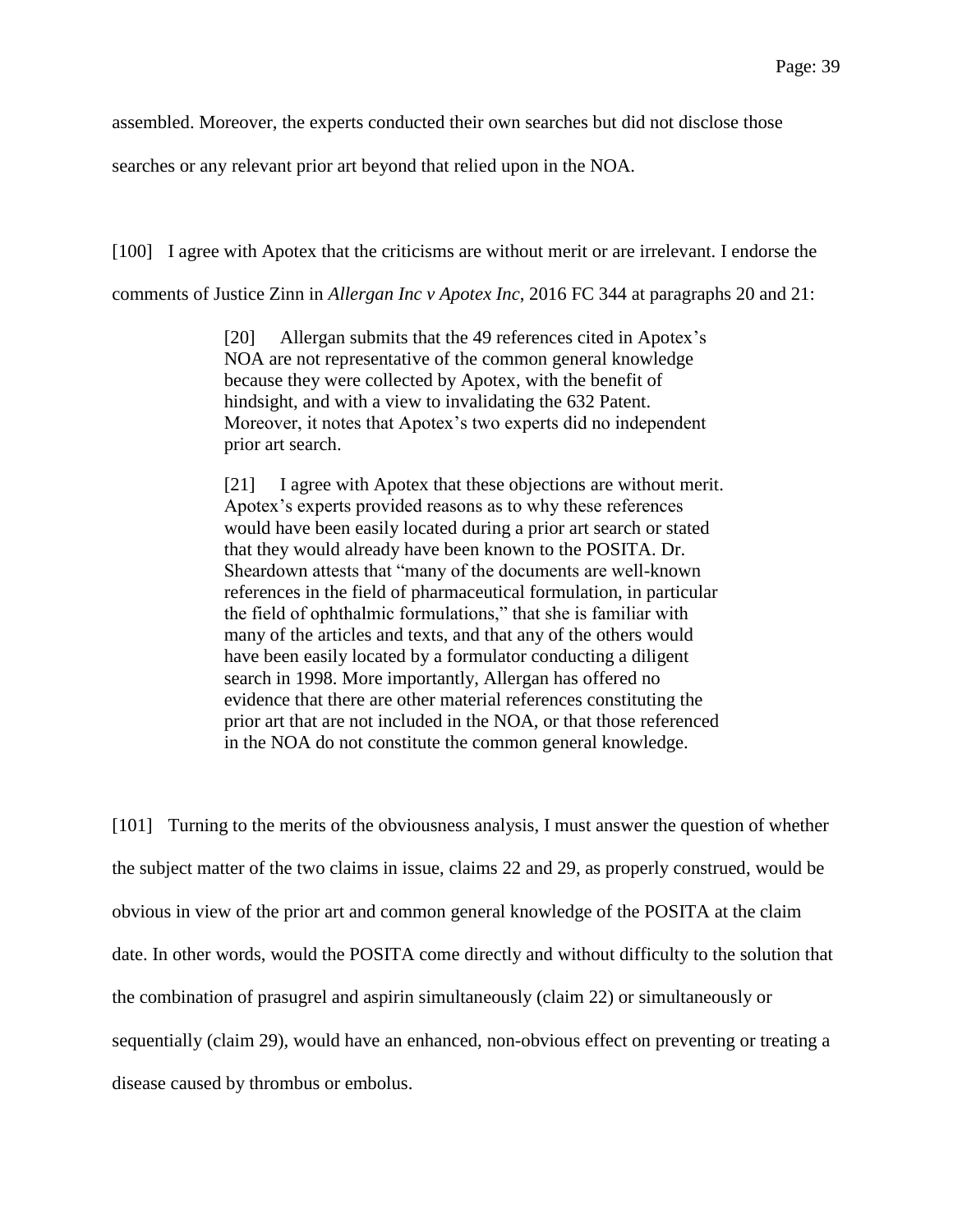<span id="page-39-0"></span>(1) Claim date, POSITA, common general knowledge and state of the art

<span id="page-39-1"></span>[102] All of these points are addressed above at paragraphs 43-59.

(2) Inventive concept of claims 22 and 29

[103] The Applicants' position on the inventive concept is that the combination of prasugrel and aspirin is useful for the prevention or treatment of thrombotic diseases and elicits an antiplatelet/antithrombotic effect that is greater than the sum of such effects with the use of each agent alone. In other words, there is "synergistic" or more than additive inhibitory activity in the claimed combinations. This becomes apparent when one reviews Table 1 of the '644 Patent, which shows that the combined use of prasugrel and aspirin has a synergistic effect on inhibition rate and thrombus weight in a warm-blooded animal.

[104] Apotex's position is that the inventive concept is that the combination of prasugrel and aspirin is useful for the prevention and treatment of thrombotic diseases (i.e., synergy does not form part of the inventive concept). Apotex rejects the Applicants' view of the inventive concept for a number of reasons:

- 1) Dr. Falotico's testimony suggests that he did not adhere to the Supreme Court's direction that recourse to the disclosure to ascertain the inventive concept is only permissible in limited circumstances;
- 2) on cross-examination, Dr. Falotico admitted that the claims were clear and understandable to the skilled person;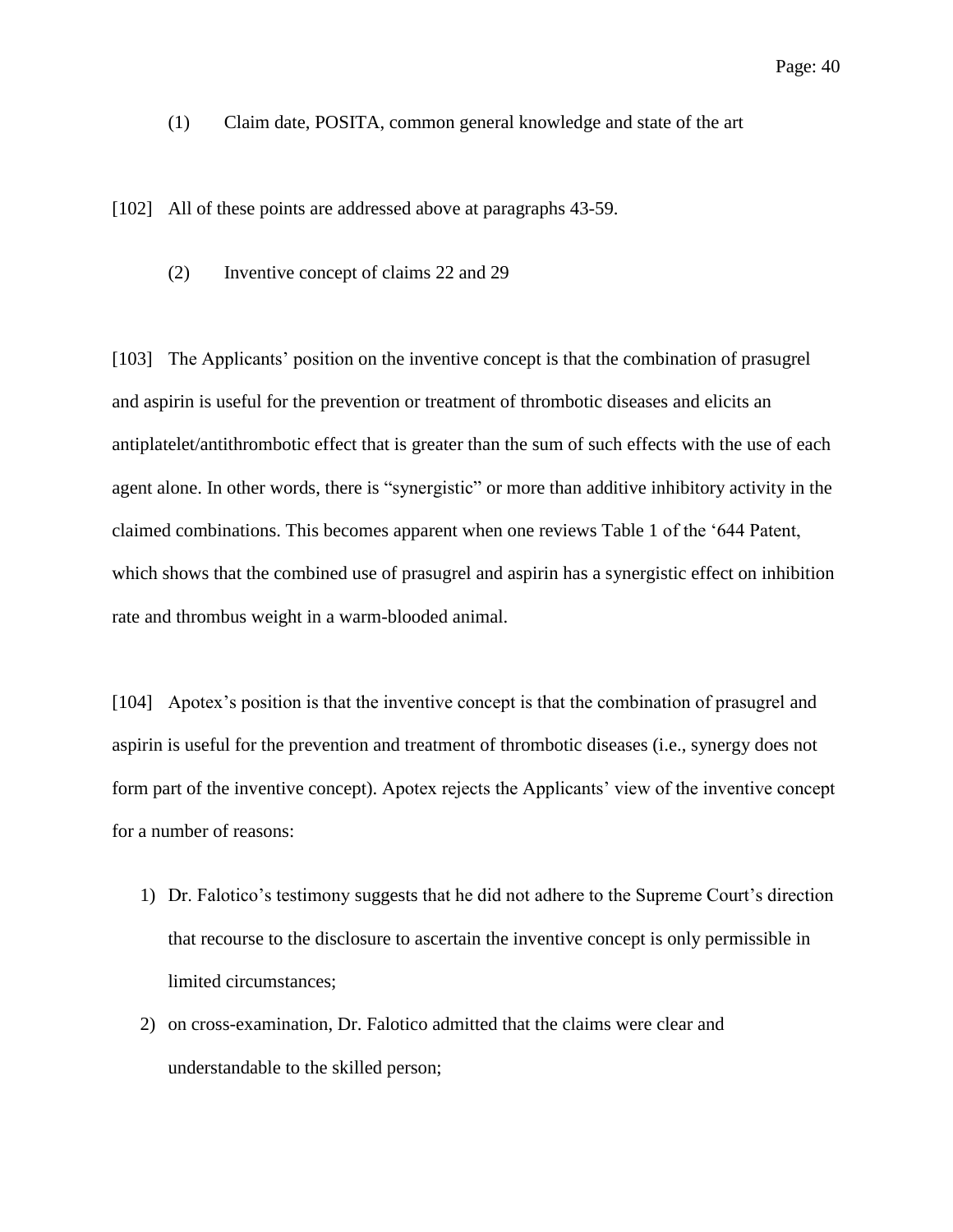- 3) the Applicants' position impermissibly narrows the claims the claims do not only cover compositions that deliver synergistic results, but any combination of prasugrel and aspirin;
- 4) the Applicants' "inventive concept" represents a conclusion based upon data in circumstances where the inventors did not draw such a conclusion – the '644 Patent instead describes an additive effect;
- 5) the Applicants' position that the inventive concept includes a synergistic effect in the context of a patent that makes no such assertion has to be considered in light of the Applicants' counsel's submission that synergy is an unclear term, meaning different things to different people; and
- 6) Apotex's expert evidence established that the data presented in the '644 Patent were insufficient to reach a conclusion as to synergy.

[105] While there is some ambiguity in whether the Asserted Claims cover the synergistic effect produced by prasugrel combined with aspirin, as evidenced by the experts' testimony in helping to understand claim 22 and 29, I find that the '644 Patent and the Asserted Claims, read purposively, demonstrate that prasugrel plus aspirin has an antithrombotic effect that is greater than the sum of the effects of each agent alone. The POSITA would have understood this inventive concept in light of the common general knowledge and the patent as a whole. Table 1 of the '644 Patent shows that the combined use of prasugrel plus aspirin has a synergistic effect on inhibition rate in a warm-blooded animal. Apotex's experts did not describe the data in Table 1 as more than additive in their affidavits, but admitted that when the data are examined at face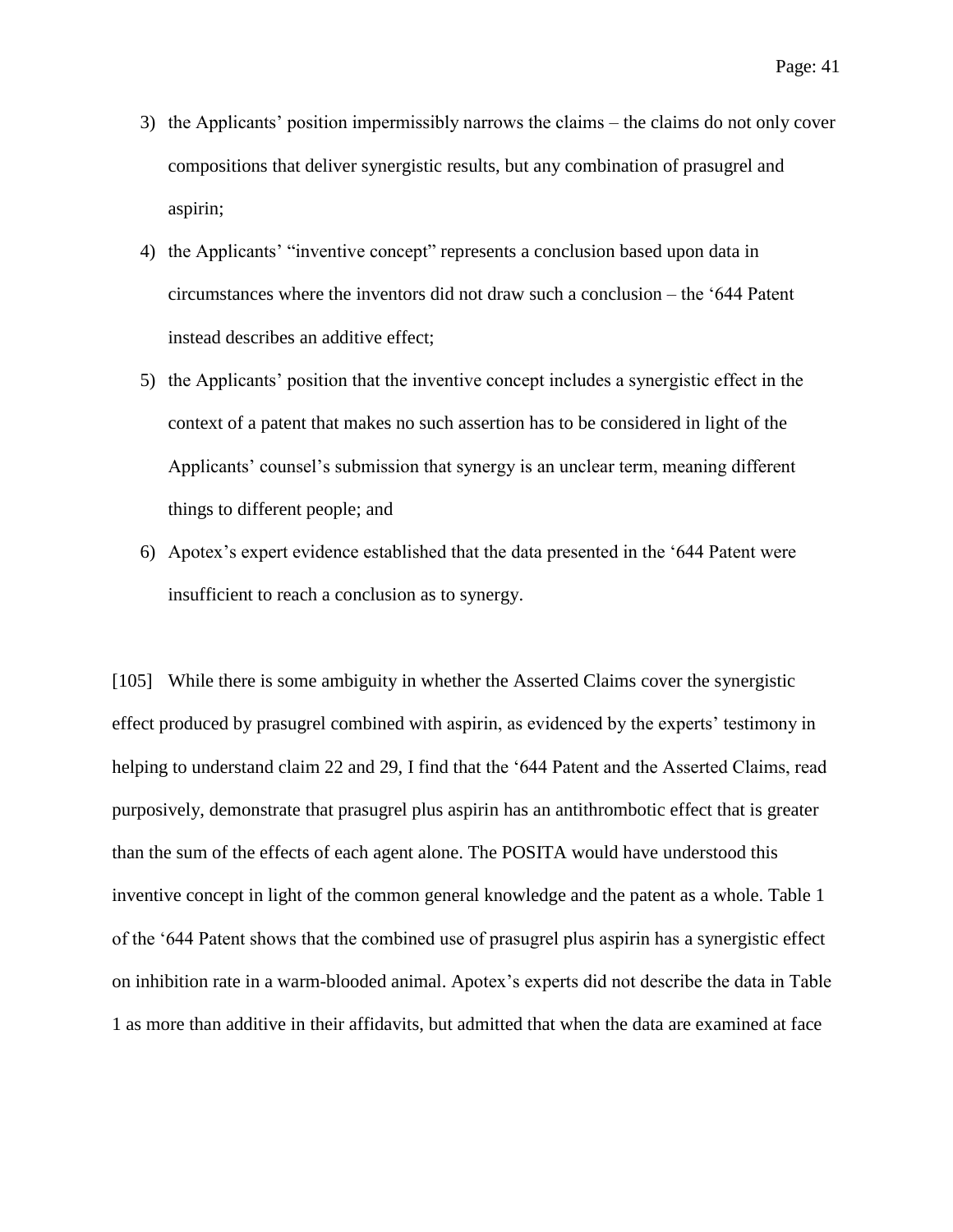value, without considering statistics or variability, the combination produced a numerically greater inhibition rate than prasugrel or aspirin alone.

<span id="page-41-0"></span>(3) Differences between the prior art and the inventive concept

[106] The Applicants state that the differences between the prior art and the inventive concept of the Asserted Claims are:

- a) there was no prior art suggesting the use of prasugrel and aspirin; there was a gap in the knowledge between the state of the art and inventive concept of the Asserted Claims;
- b) the combined effect of prasugrel plus aspirin was unknown and could not have been predicted in advance; there were a number of alternative pathways and mechanisms of action;
- c) there was no motivation to combine prasugrel and aspirin; the potential benefits were unknown and there were significant concerns about bleeding rates; and
- d) the invention required significant time, effort and resources and the underlying work was not routine.

[107] Apotex asserts that the only difference was that, while ticlopidine and clopidogrel had been combined with aspirin to treat and prevent diseases caused by thrombus or embolus, there had not yet been a disclosure of the combination of the third generation thienopyridine, prasugrel, with aspirin. Moreover, the total time for testing was at most two weeks to ascertain the potential use of the combination of prasugrel and aspirin, and the testing was routine.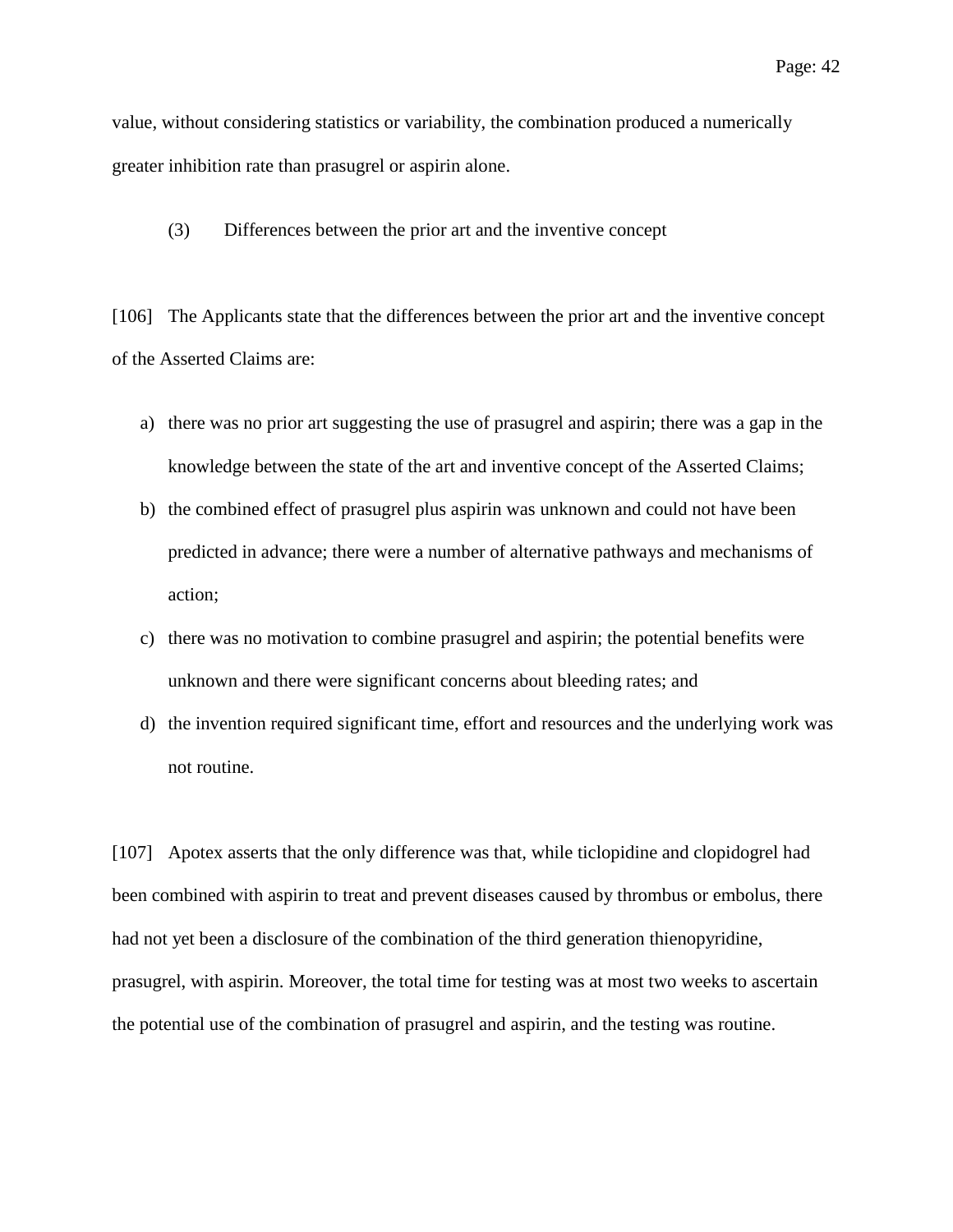[108] I find that the evidence shows that, as acknowledged by the parties, while the first and second thienopyridines, ticlopidine and clopidogrel, had been combined with aspirin to treat and prevent diseases caused by thrombus or embolus, there had not been a disclosure of the use of the third generation thienopyridine, prasugrel, with aspirin.

[109] However, as described in more detail below, inhibiting two known platelet activation pathways with a thienopyridine and aspirin was known to result in improved therapies. As well, the results of substituting one thienopyridine for another to use in combination with aspirin had been positive.

<span id="page-42-0"></span>(4) Whether those differences constitute steps that would have been obvious

[110] The Applicants argue that the use of prasugrel and aspirin was not suggested anywhere in the prior art, and that ticlopidine, clopidogrel and prasugrel have different chemical structures and metabolic pathways.

[111] Moreover, the Applicants state that the effect of combining prasugrel and aspirin was unpredictable at the claim date, synergy was not a "class effect" of thienopyridines, and it was not self-evident that a combination of prasugrel and aspirin would be useful for the prevention or treatment of thrombotic diseases or that synergy would be observed:

 synergy was not observed consistently with ticlopidine plus aspirin and the safety profile of clopidogrel plus aspirin had not been confirmed by the claim date;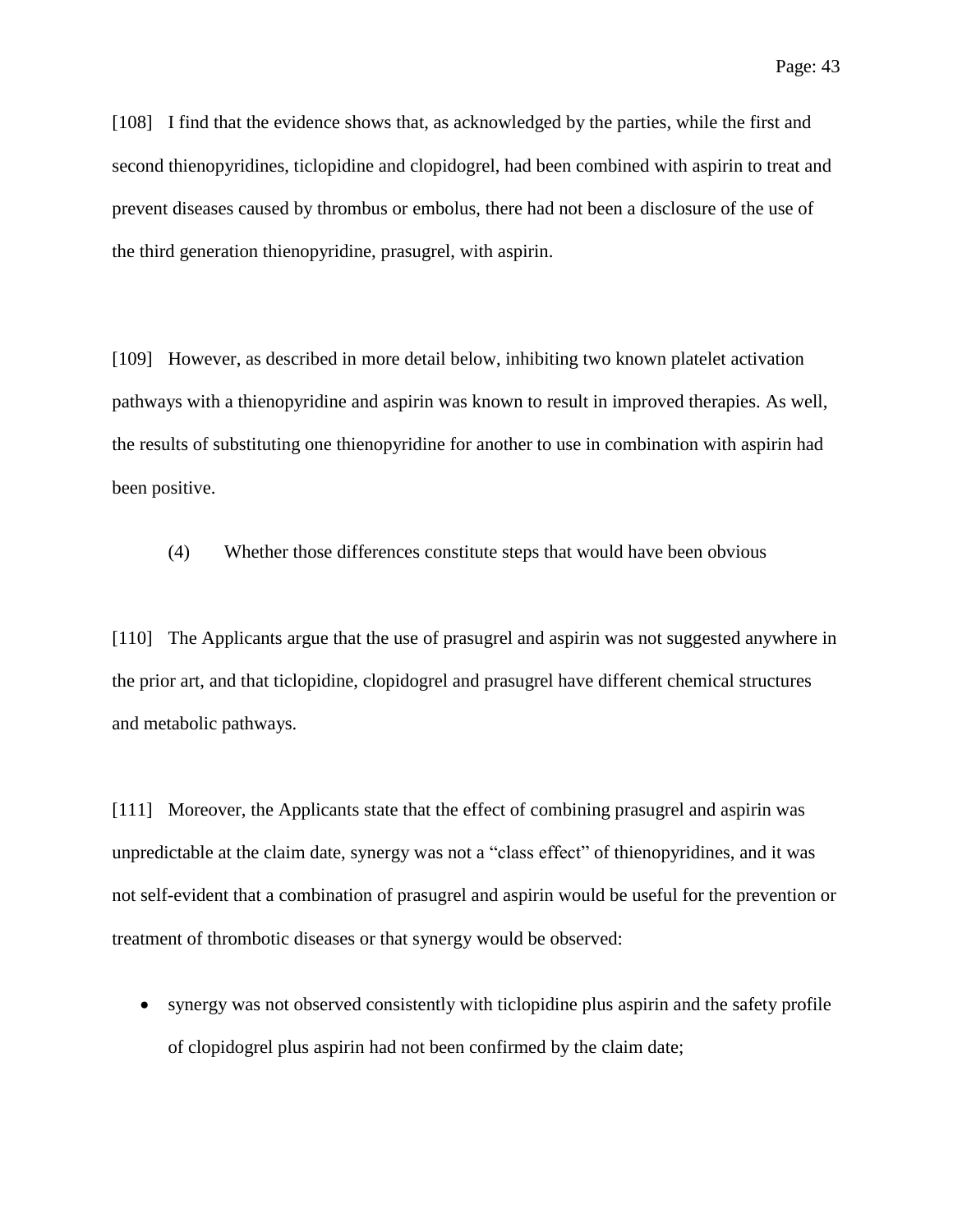- the mechanism of synergy for clopidogrel plus aspirin was (and still is) unknown. There was no line of reasoning to predict that prasugrel plus aspirin would be synergistic based on prior observations with clopidogrel plus aspirin; and
- the efficacy and side effects of an ADP inhibitor with aspirin needed to be determined experimentally. It was not very plain or self-evident that any such studies would work, let alone produce synergy.

[112] Finally, the Applicants' position is that while there was a general motivation in the art to find new antiplatelet therapies, the focus was on agents with reversible platelet binding properties, not on thienopyridines or new combination therapies. There was no motivation to replace clopidogrel with prasugrel in aspirin combination therapy. Moreover, a significant amount of time and effort was required to arrive at the claimed invention, and the research was not routine due to the level of skill and expertise required to conduct experiments with the AVshunt model.

[113] Apotex counters that its experts provided evidence that the combination of prasugrel and aspirin would have been arrived at by the POSITA without exercising any inventive ingenuity:

- inhibiting two known platelet activation pathways with a thienopyridine and aspirin was an obvious therapeutic target;
- substitution of one thienopyridine for another in combination with aspirin had already succeeded when clopidogrel replaced ticlopidine as the standard of care; and
- it would be obvious to try substituting prasugrel into that combination: the combination of prasugrel and aspirin was one of a handful of therapeutic targets; it was self-evident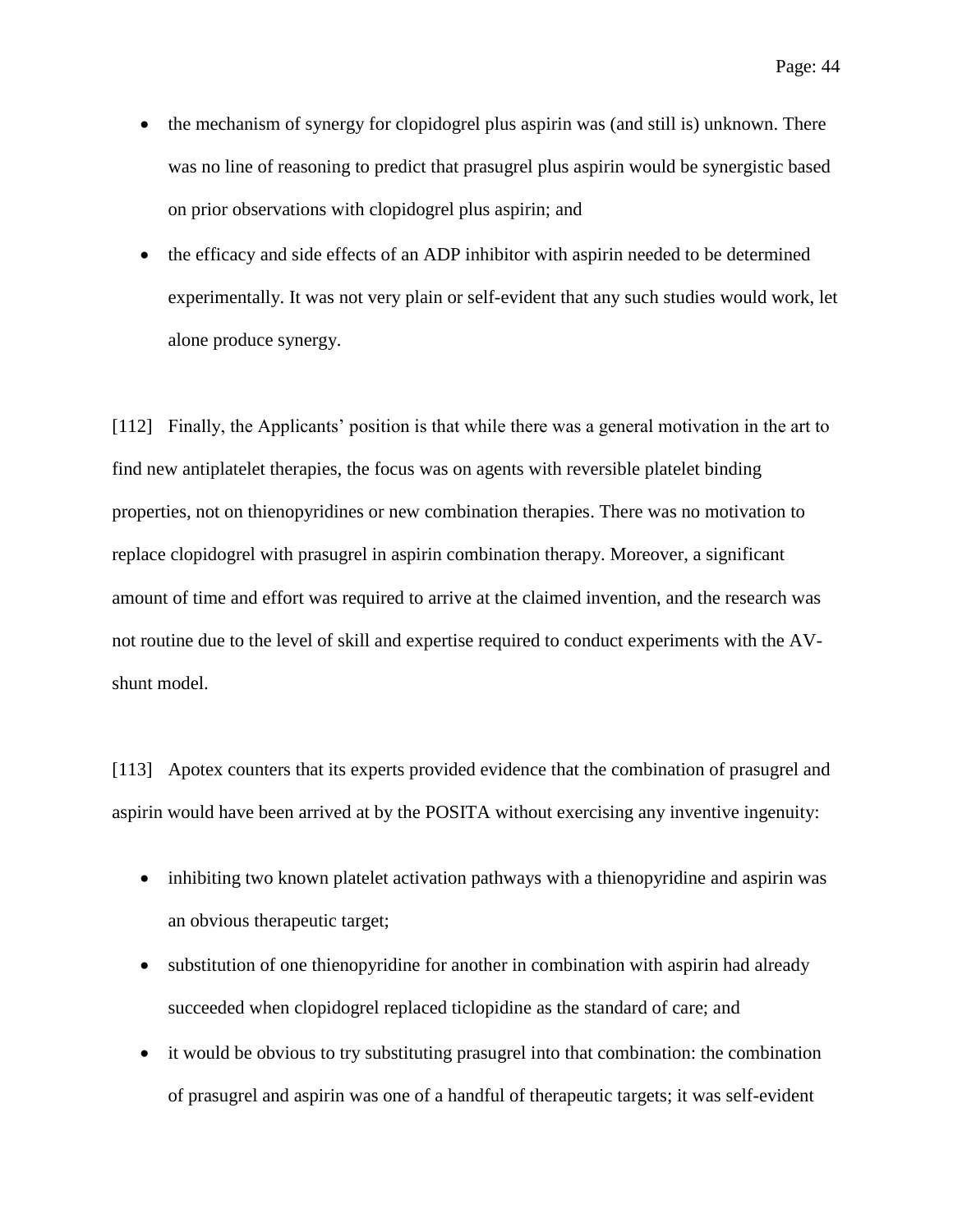that the combination would be useful to treat and prevent diseases caused by thrombus or embolus; trials would have been quick and routine; and the POSITA was motivated to develop the combination for its expected therapeutic benefit.

[114] With respect to the Applicants' asserted inventive concept, Apotex submits that the only difference between the state of the art/common general knowledge and that inventive concept was that the synergistic effect of the combination of prasugrel and aspirin had not been confirmed:

- Apotex's experts opined that synergy would have been obvious to the skilled person and, in any event, would have been obvious to try;
- Dr. Falotico's opinion was premised upon misunderstandings of Canadian law and/or erroneous statements as to the prior art; and
- all testing was routine and was based on previously published work with ticlopidine and clopidogrel in combination with aspirin, and the evidence of the inventors and Dr. Falotico does not support the Applicants' assertions as to the time and complexity of the work giving rise to the claimed invention.

[115] In my view, there are no material differences that would not have been obvious having regard to what was known in the prior art and what is claimed in claims 22 and 29. It was selfevident to try, and the POSITA would reasonably have expected that combining the third generation thienopyridine, prasugrel, with aspirin, simultaneously or sequentially, would produce a beneficial, complementary mechanism of action.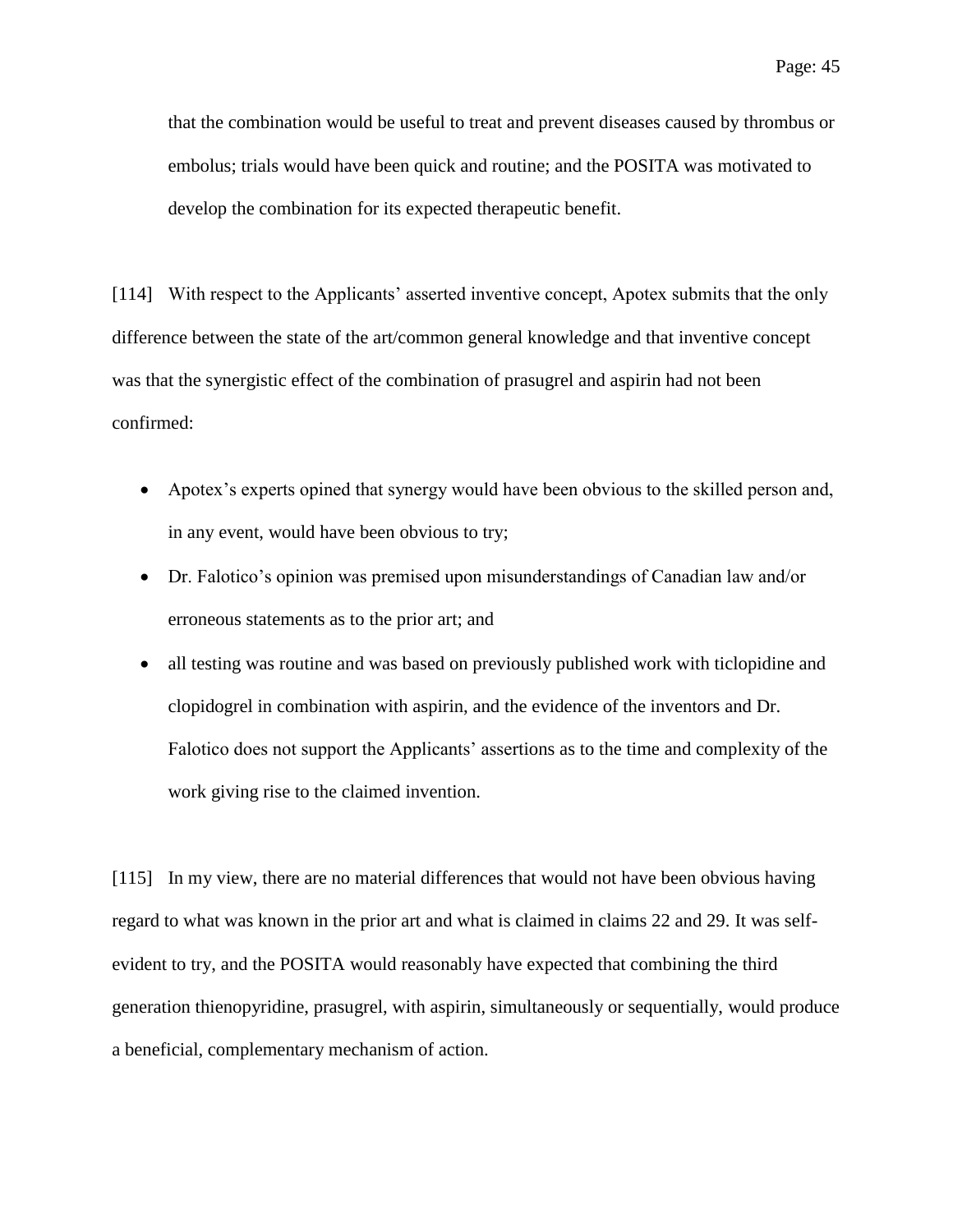[116] There was a clear motive from the prior art to find the solution of the '644 Patent. As noted above, inhibiting two known platelet activation pathways by use of a thienopyridine combined with aspirin was known to result in improved therapies, including synergistic effects. While there was inconsistency in the prior art as to whether the use of ticlopidine with aspirin produced synergistic effects, both parties acknowledged that the use of clopidogrel with aspirin did.

[117] Moreover, the results of substituting one thienopyridine for another to use in combination with aspirin had been positive. Clopidogrel with aspirin was shown to be just as effective, if not better, than ticlopidine with aspirin, which was a standard antiplatelet therapy for the prevention of thrombotic complications after stent implantation (Mishkel et al, 1999 and Jarvis and Simpson, 2000). As such, clopidogrel with aspirin was widely used for the prevention of atherothrombosis after stent implantation (Jarvis and Simpson, 2000).

[118] Conducting tests to confirm the benefits of prasugrel and aspirin was an obvious step forward ||||||||||||||||||||||||||||||||||||||||||||||||||||||||||||||||||||||||||||||||||||||||||||||||||||. Although Dr. Falotico opined that the experiments required a high level of expertise, skill and dexterity, he also admitted that the AVshunt model described in the '644 Patent was based on a well-known and validated model described in the literature, including in a study on the antithrombotic effects of clopidogrel and aspirin (Herbert et al, 1998). While these tests did require expertise, the POSITA would have known how to conduct these tests and analyze the results.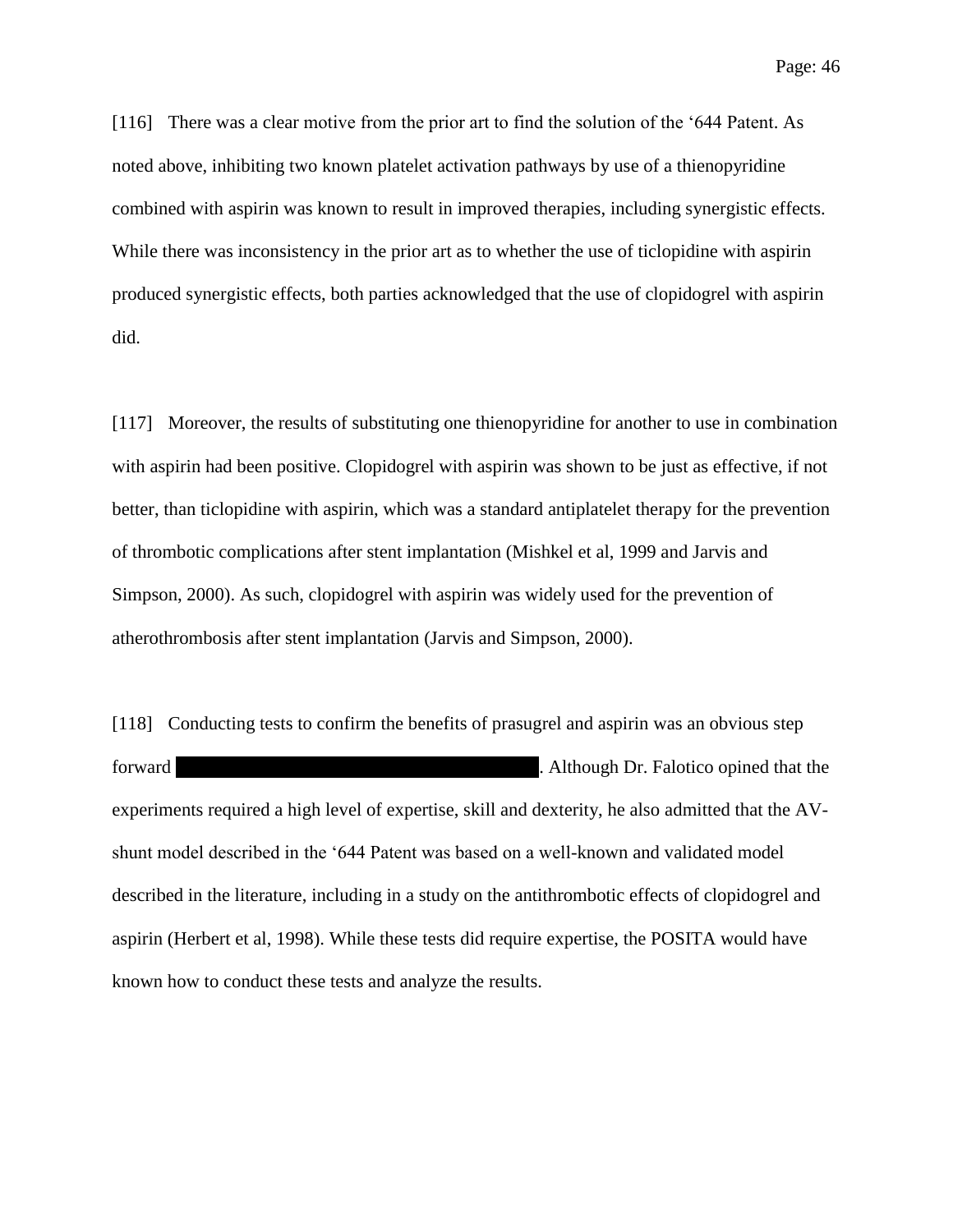[119] Finally, although the effects of the combined use of prasugrel and aspirin could not be predicted with exact certainty, due to the lack of knowledge of metabolic pathways of thienopyridines as well as potential mechanisms of synergy, the POSITA could reasonably expect to achieve the same synergistic, therapeutic effect that was shown in the prior art with respect to clopidogrel (and potentially ticlopidine) combined with aspirin.

[120] As Justice Hughes stated in *Shire Biochem Inc v Canada (Health)*, 2008 FC 538 at paragraph 80, "the existence of a number of possible routes to solve a problem does not mean that the route taken was not obvious." This statement was endorsed by Justice Barnes in *Janssen Inc v Teva Canada Limited*, 2015 FC 184 [*Janssen*] at paragraph 113. Justice Barnes also endorsed the notion that "a route may be an obvious one to try even if it is not possible to be sure that taking it will produce success, or sufficient success to make it commercially worthwhile" (*Janssen* at para 113, citing *Brugger v Medic-Aid Ltd*, [1996] RPC 635 at p 661).

[121] Given that there was a clear motive from the prior art to find the solution of the '644 Patent, that testing was done relatively quickly and based on well-known models, and the reasonable expectation that the combination of prasugrel and aspirin would produce results similar to those that were observed when clopidogrel or ticlopidine was combined with aspirin, it was more or less self-evident and obvious to try the combination of prasugrel with aspirin.

[122] I find that claims 22 and 29 were obvious and therefore invalid.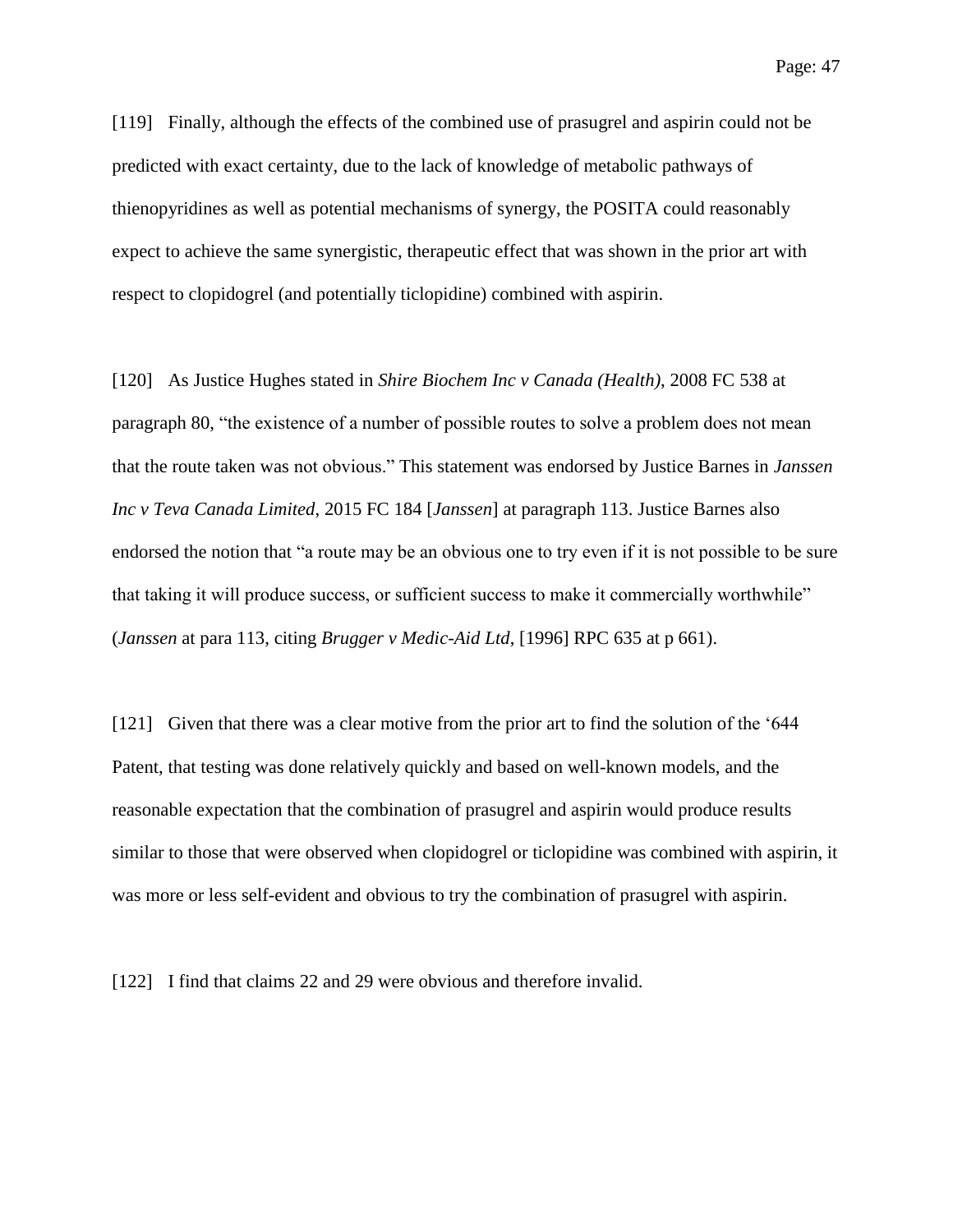# <span id="page-47-0"></span>D. *Sufficiency*

[123] Paragraph 27(3)(a) of the *Patent Act* requires a patent specification to "correctly and fully describe the invention and its operation or use as contemplated by the inventor". The relevant date for assessing whether this requirement was met is the filing date: December 20, 2001.

[124] The test for sufficiency of disclosure is whether the specification:

- a) answers the question "what is the invention?";
- b) answers the question "how does it work?"; and
- c) enables the skilled person to produce the invention using only the instructions contained in the disclosure.

(*Teva* at paras 69-71).

[125] As well, the skilled person can rely on common general knowledge to understand the specification and to apply the patent sensibly (*Whirlpool* at para 53).

[126] Apotex alleges that the specification of the '644 Patent is insufficient because it does not provide the POSITA with the required information as to how to administer prasugrel and aspirin sequentially. In particular, the '644 Patent explicitly states that "the maximum intervals between administration of the two components that can be expected to elicit significant effects could be confirmed by clinical trials or animal studies" ('644 Patent, pp 4-5).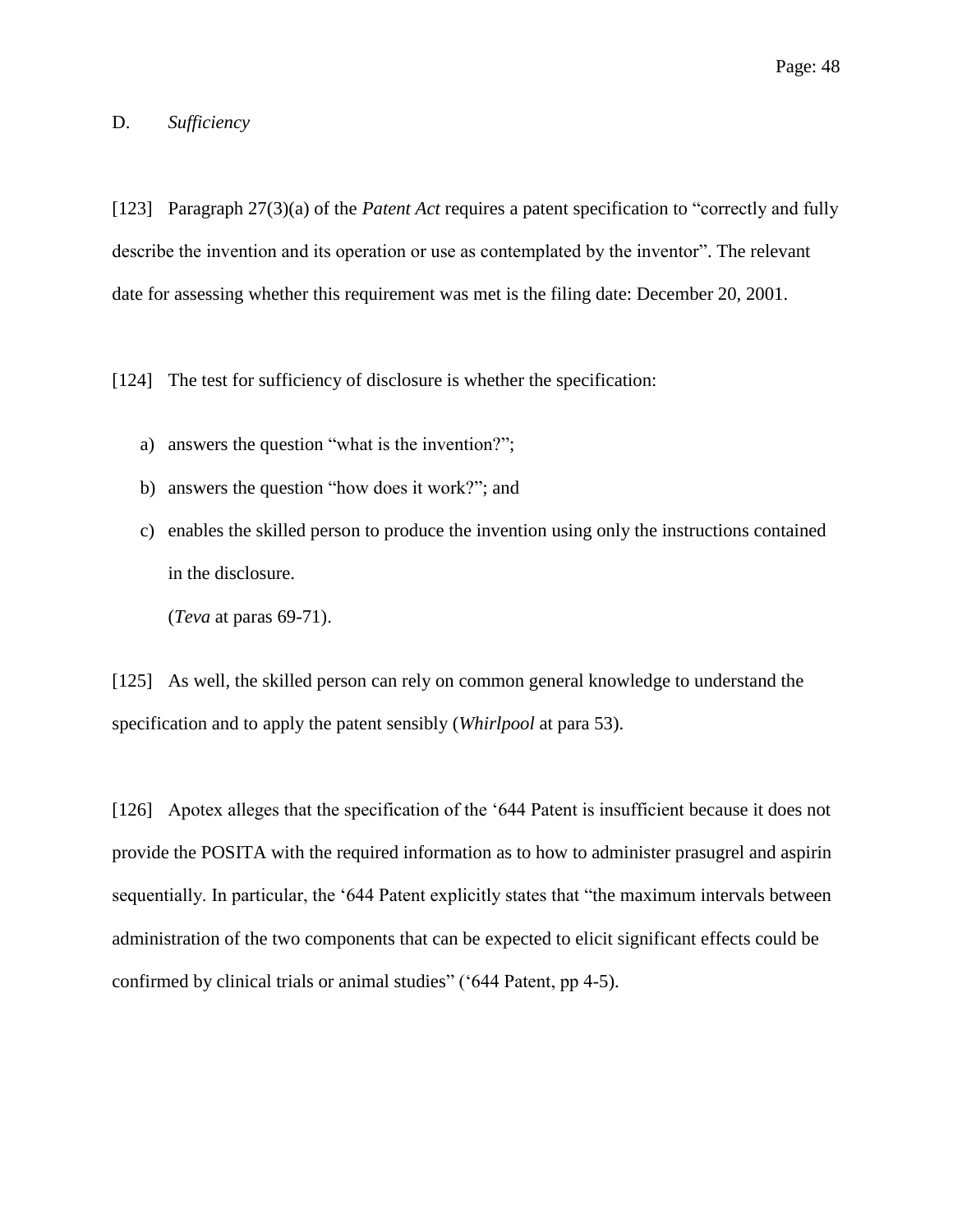Page: 49

[127] In other words, Apotex's position is that the '644 Patent fails to disclose how to administer prasugrel and aspirin sequentially, by failing to specify the appropriate time interval between administering the two agents. The POSITA would not know what that interval should be without determining it experimentally. Where the POSITA must engage in a minor research project to obtain the invention, a patent disclosure is insufficient (*Teva* at paras 74-75).

[128] However, the experts understood how to put the invention into practice using only the '644 Patent and their common general knowledge. Dr. Falotico explained that the '644 Patent states that aspirin and prasugrel bind irreversibly to platelets and therefore plasma levels of the two agents do not need to be maintained at a certain level during the same period in order to produce their effects. As such, the agents do not have to be given at the same time. The POSITA would have understood that as long as aspirin and prasugrel were both administered within the life-span of the platelet, they would exert an effect. The life-span of a platelet was known to be 6-10 days.

[129] Dr. Zusman agreed on cross-examination that if prasugrel and aspirin were administered during the life of the platelet (i.e., 6-10 days), then they would both have an effect. Dr. Warner also admitted on cross-examination that he understood the temporal limits of sequential administration in the context of the '644 Patent.

[130] I find that the disclosure is sufficient to enable the POSITA to put the invention as claimed in claims 22 and 29 into practice with only the '644 Patent and the common general knowledge available at the relevant date.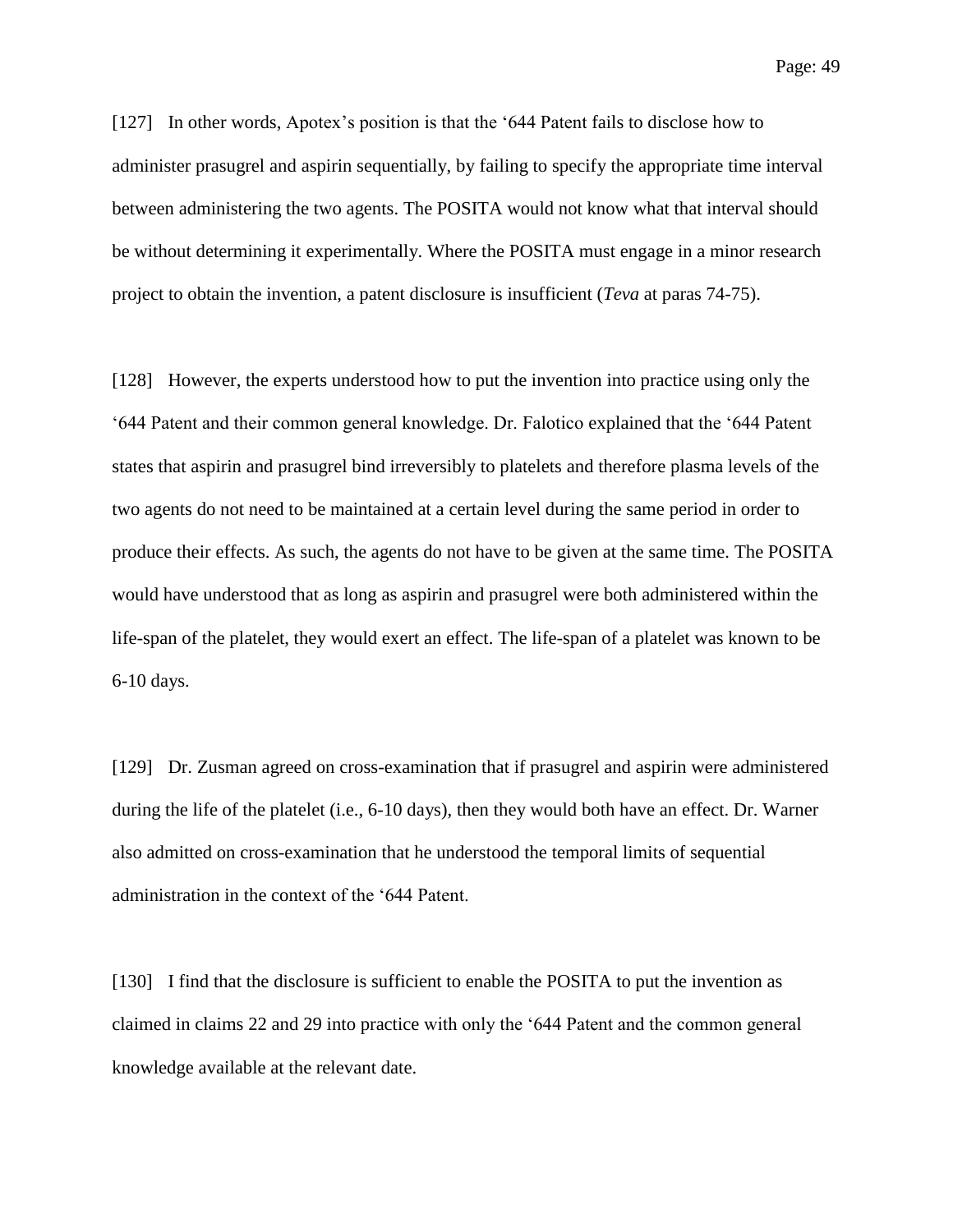#### <span id="page-49-0"></span>E. *Claims broader than the invention made or disclosed*

[131] Subsection 27(4) of the *Patent Act* requires patent claims to define distinctly and in explicit terms the subject-matter of the invention for which an exclusive privilege or property is claimed. A claim is overbroad if it claims more than the invention made or disclosed (*Pfizer Canada Inc v Canada (Minister of Health),* 2007 FCA 209 at para 115).

[132] Apotex alleges, for the same reason underlying its allegation of insufficiency, that claim 29 is overbroad because it allows for prasugrel and aspirin to be administered sequentially but the inventors did not invent or describe the maximum time interval for sequential administration.

[133] For the same reasons I find that the patent disclosure is sufficient, I also find that claim 29 is not overly broad.

<span id="page-49-1"></span>XII. Costs

[134] Costs to the Respondent Apotex, to be assessed at the middle of Column IV of Tariff B.

[135] No costs are recoverable for in-house counsel, employees of the parties, law clerks, students and support staff.

[136] Costs are recoverable only for those experts who provided affidavits or reports that were filed in the proceedings (the "allowable experts"). The hourly rate for allowable experts shall not exceed the hourly rate of senior counsel. Fees paid to allowable experts for time not spent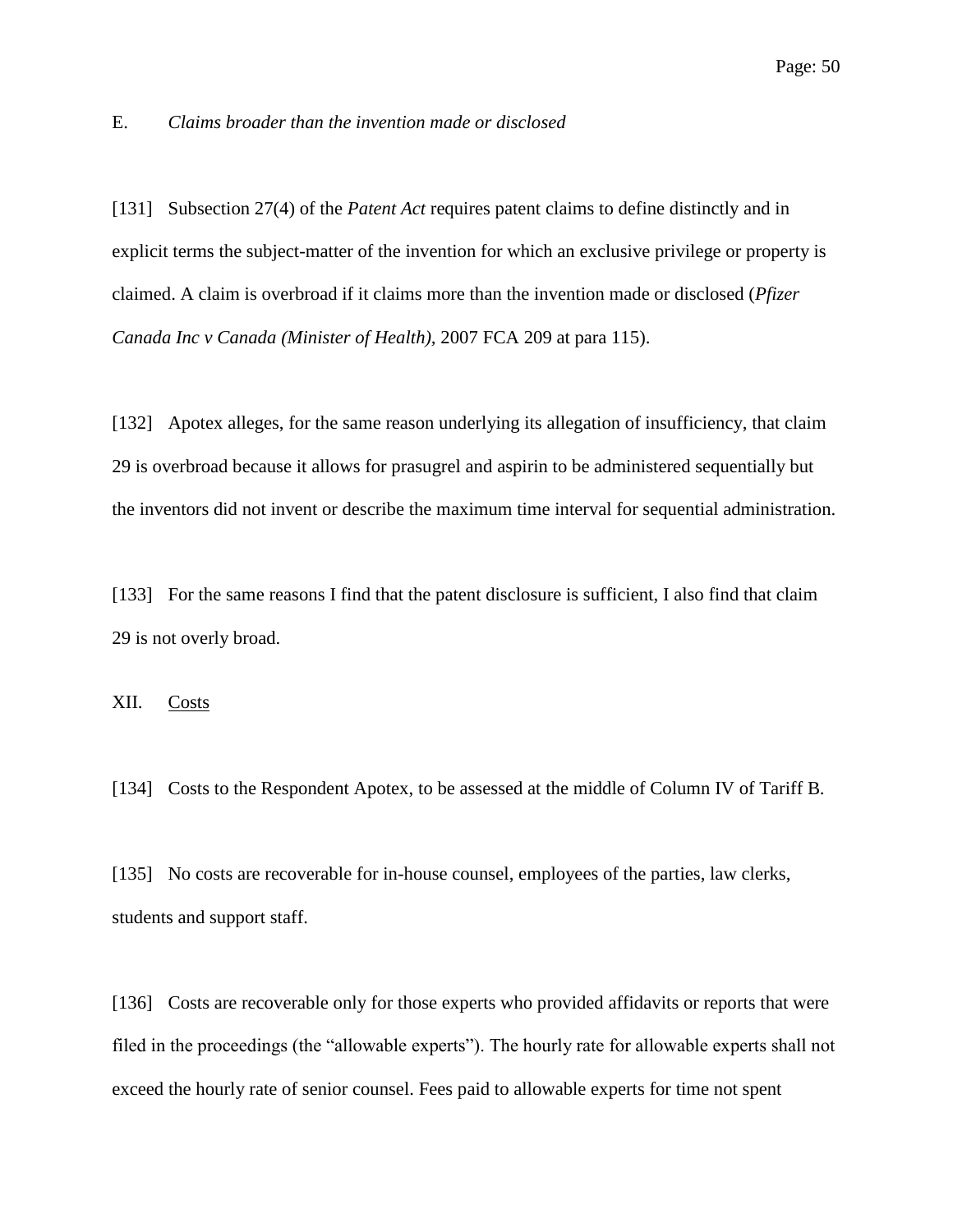preparing the expert's affidavit/report or preparing for the expert's own cross-examination are recoverable only where it is demonstrated that it was reasonable and necessary to provide technical assistance to counsel.

[137] Counsel fees shall be based on the basis of:

- a) One senior and one junior counsel at the hearing;
- b) One senior and one junior counsel in conducting cross-examinations; and
- c) One senior counsel in defending cross-examinations.

[138] Travel and accommodation expenses will be assessed on the basis of economy fares, except for overseas travel, and standard rooms in business class hotels based on single occupancy. Business class airfare shall be recoverable for overseas travel.

[139] Photocopying costs will be assessed at \$0.25 per page and the number of recoverable copies shall be limited to that which is reasonable and necessary.

[140] Costs are recoverable for all other disbursements reasonably incurred (e.g., transcripts, translation services, computer searches).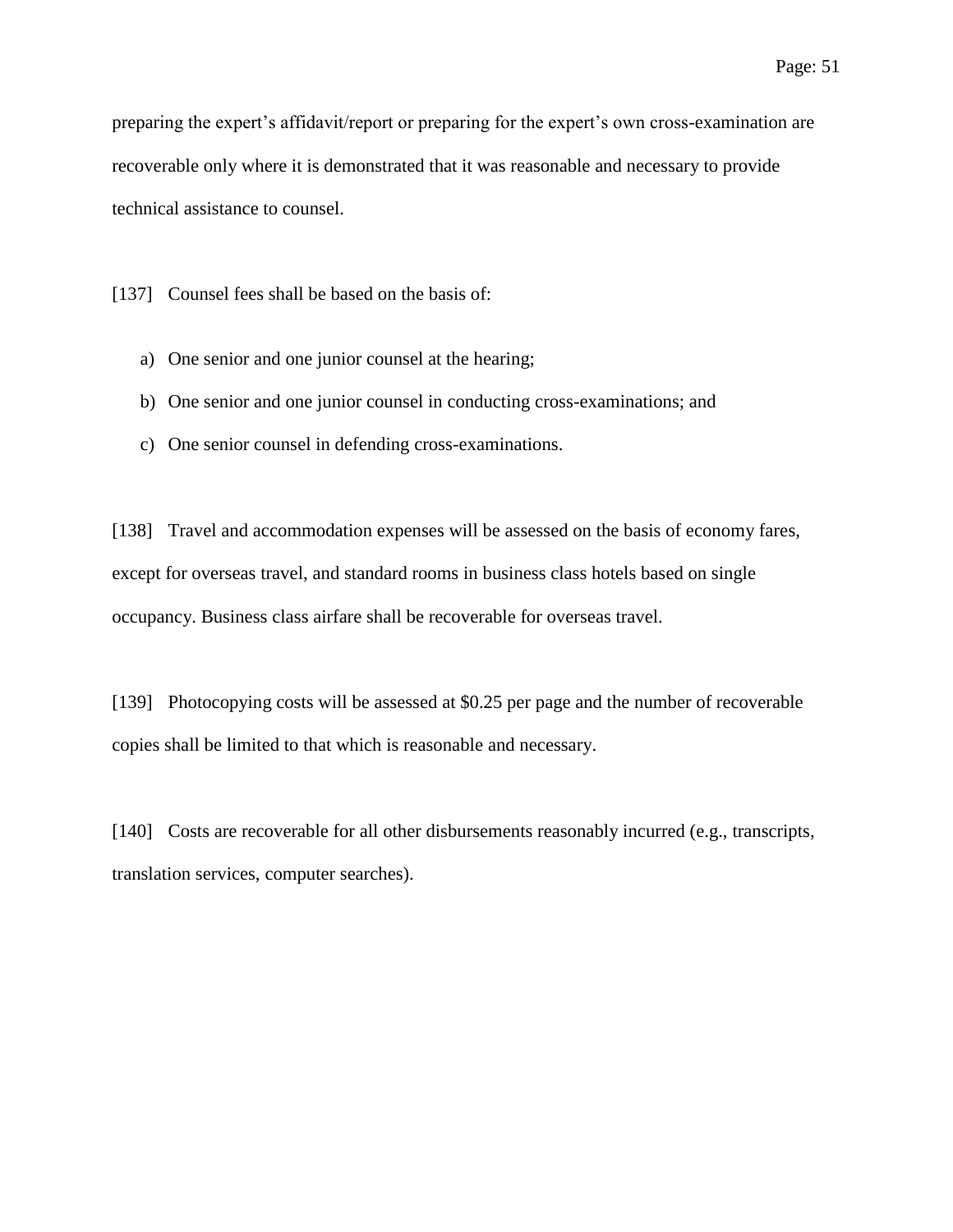#### **JUDGMENT in T-1734-16**

### **THIS COURT'S JUDGMENT is that:**

- 1. The Application is dismissed;
- 2. Costs to the Respondent Apotex, to be assessed at the middle of Column IV of Tariff B.
- 3. No costs are recoverable for in-house counsel, employees of the parties, law clerks, students and support staff.
- 4. Costs are recoverable only for those experts who provided affidavits or reports that were filed in the proceedings (the "allowable experts"). The hourly rate for allowable experts shall not exceed the hourly rate of senior counsel. Fees paid to allowable experts for time not spent preparing the expert's affidavit/report or preparing for the expert's own crossexamination are recoverable only where it is demonstrated that it was reasonable and necessary to provide technical assistance to counsel.
- 5. Counsel fees shall be based on the basis of:
	- a) One senior and one junior counsel at the hearing;
	- b) One senior and one junior counsel in conducting cross-examinations; and
	- c) One senior counsel in defending cross-examinations.
- 6. Travel and accommodation expenses will be assessed on the basis of economy fares, except for overseas travel, and standard rooms in business class hotels based on single occupancy. Business class airfare shall be recoverable for overseas travel.
- 7. Photocopying costs will be assessed at \$0.25 per page and the number of recoverable copies shall be limited to that which is reasonable and necessary.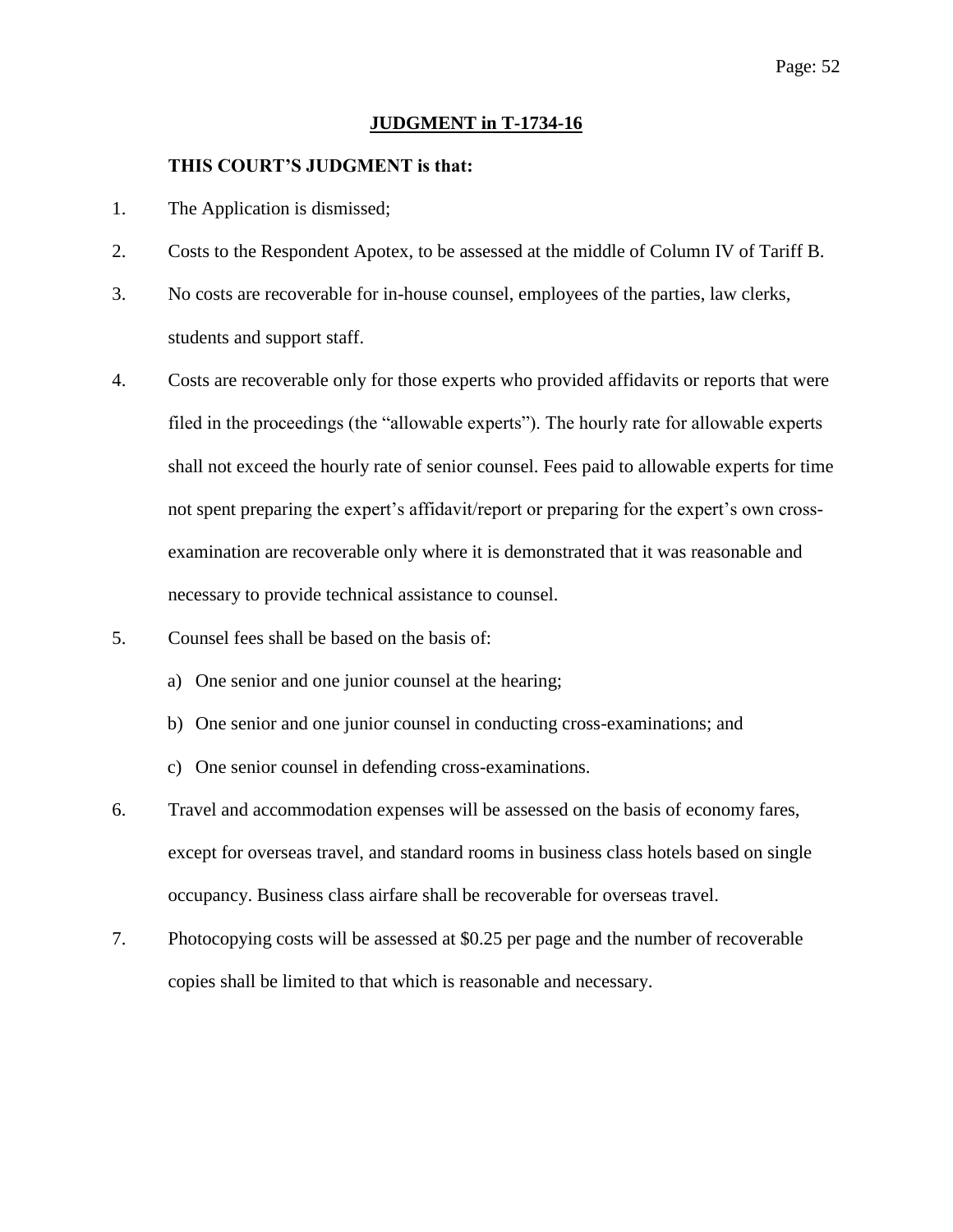8. Costs are recoverable for all other disbursements reasonably incurred (e.g., transcripts, translation services, computer searches).

"Michael D. Manson"

Judge